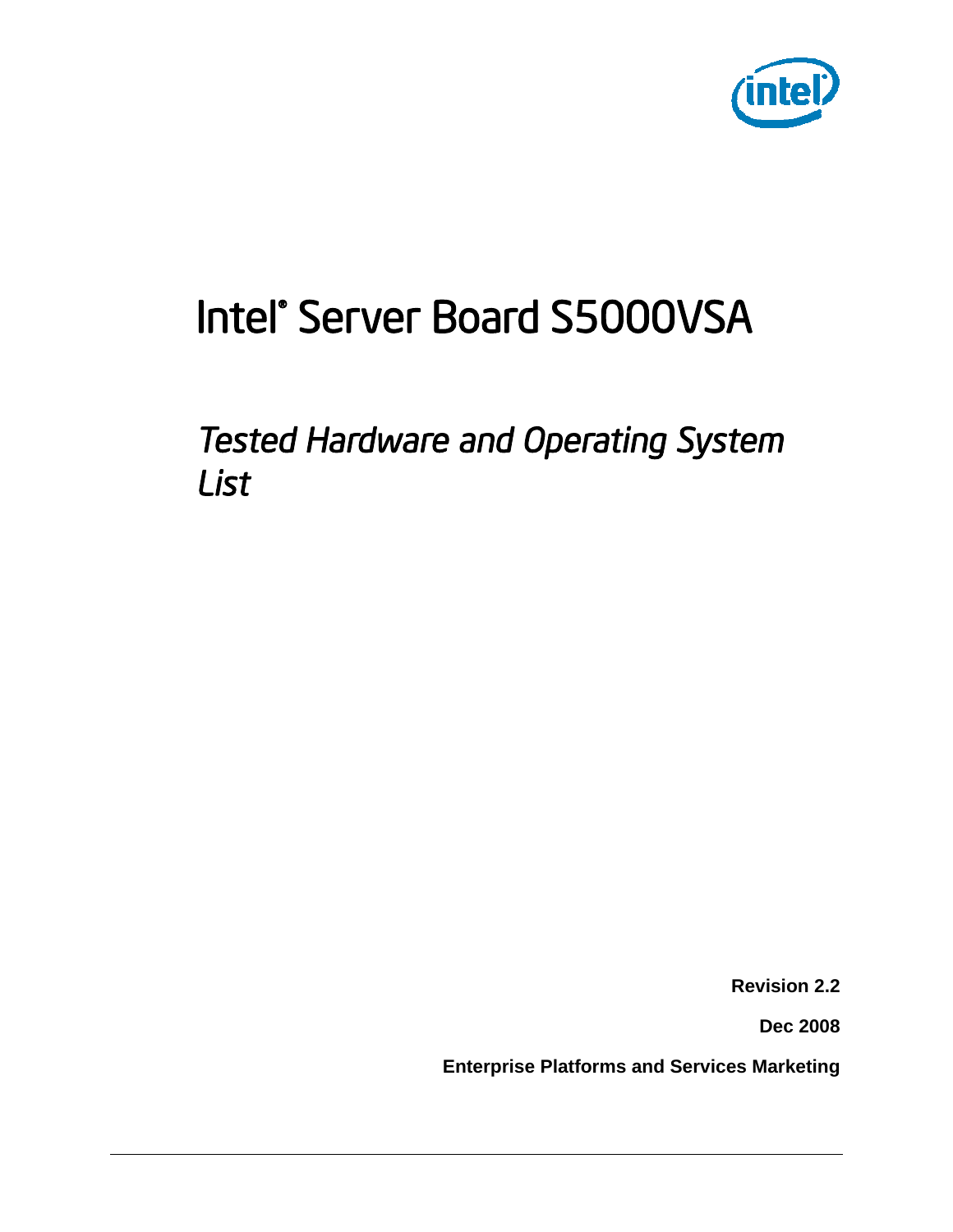# *Revision History*

| Date           | <b>Revision</b><br><b>Number</b> | <b>Modifications</b>                                                                    |
|----------------|----------------------------------|-----------------------------------------------------------------------------------------|
| January 2007   | 1.0                              | Initial release                                                                         |
| September 2006 | 1.2                              | Added SAS drives                                                                        |
| February 2007  | 1.2                              | Added SAS configuration test data. Refreshed the testing report for Fab 714<br>S5000VSA |
| September 2007 | 1.3                              | Added new updates                                                                       |
| January 2008   | 1.5                              | Added additional adapters                                                               |
| March 2008     | 1.6                              | Added additional adapters                                                               |
| April 2008     | 1.8                              | Added HW RAID SAS adapters                                                              |
| May 2008       | 2.0                              | Added HW RAID SAS adapters                                                              |
| June 2008      | 2.1                              | Added Adaptec 2405                                                                      |
| Dec 2008       | 2.2                              | Added HW RAID SAS adapters                                                              |

### *Disclaimers*

THE INFORMATION IN THIS DOCUMENT IS PROVIDED "AS IS" WITH NO WARRANTIES WHATSOEVER, INCLUDING ANY WARRANTY OF MERCHANTABILITY, FITNESS FOR ANY PARTICULAR PURPOSE, OR ANY WARRANTY OTHERWISE ARISING OUT OF ANY PROPOSAL, SPECIFICATION, OR SAMPLE.

Information in this document is provided in connection with Intel® products. No license, express or implied, by estoppel or otherwise, to any intellectual property rights is granted by this document. Except as provided in Intel's Terms and Conditions of Sale for such products, Intel assumes no liability whatsoever, and Intel disclaims any express or implied warranty, relating to sale and/or use of Intel products including liability or warranties relating to fitness for a particular purpose, merchantability, or infringement of any patent, copyright or other intellectual property right. Intel products are not intended for use in medical, life saving, or life sustaining applications.

Intel retains the right to make changes to its test specifications at any time, without notice.

The hardware vendor remains solely responsible for the design, sale and functionality of its product, including any liability arising from product infringement or product warranty.

Copyright © Intel Corporation 2007-2008. All rights reserved.

Intel, the Intel logo, and EtherExpress are trademarks or registered trademarks of Intel Corporation or its subsidiaries in the United States and other countries.

\*Other names or brands may be claimed as the property of others.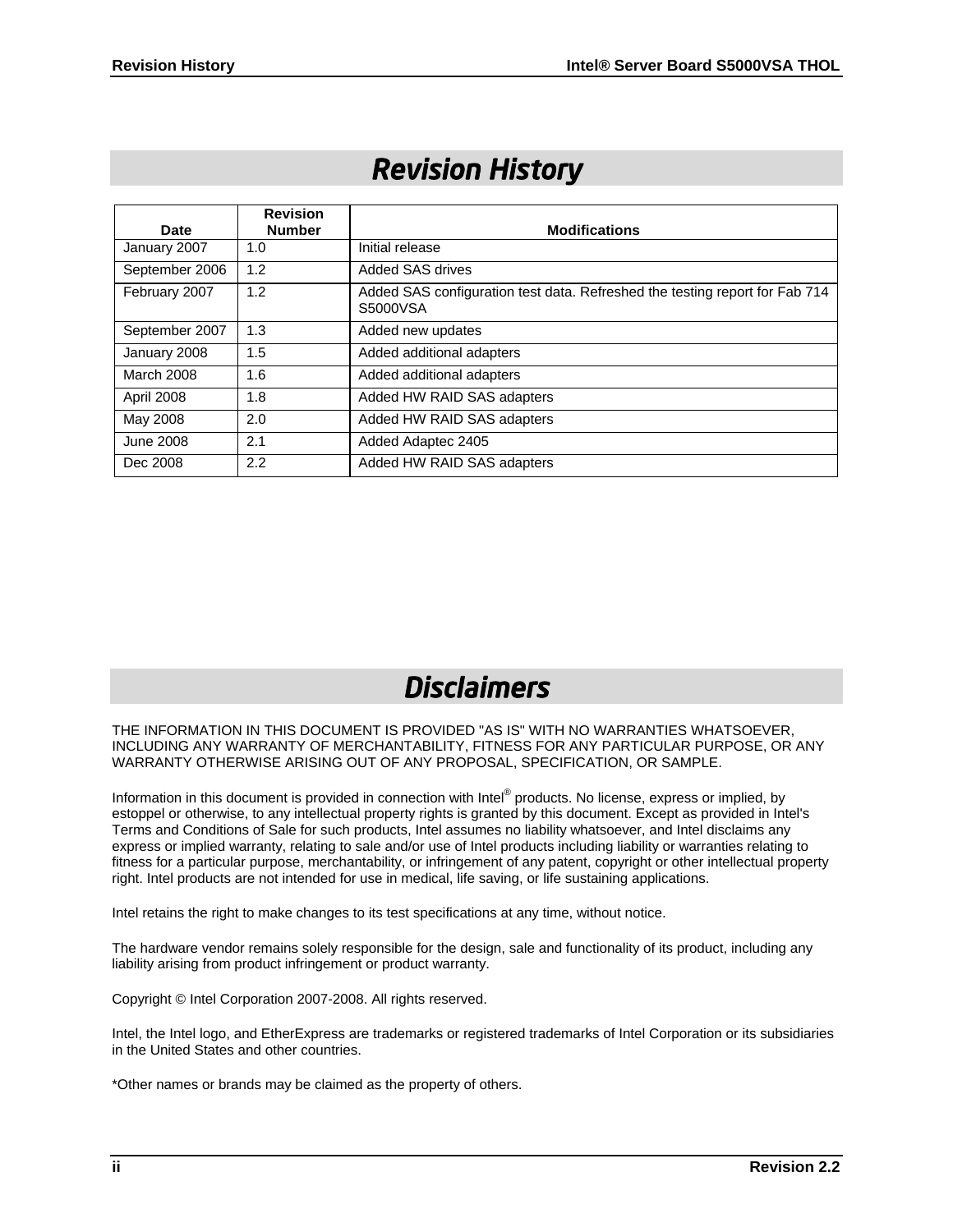# **Table of Contents**

|    | 1.1   |  |
|----|-------|--|
|    | 1.1.1 |  |
|    | 1.1.2 |  |
|    | 1.2   |  |
| 2. |       |  |
| 3. |       |  |
|    | 3.1   |  |
|    |       |  |
|    | 4.1   |  |
|    | 4.2   |  |
|    | 4.3   |  |
|    | 4.4   |  |
|    | 4.5   |  |
|    | 4.6   |  |
|    | 4.7   |  |
|    | 4.8   |  |
|    | 4.9   |  |
|    | 4.10  |  |
|    | 4.11  |  |
|    | 4.12  |  |
|    | 4.13  |  |
|    | 4.14  |  |
|    | 4.15  |  |
|    |       |  |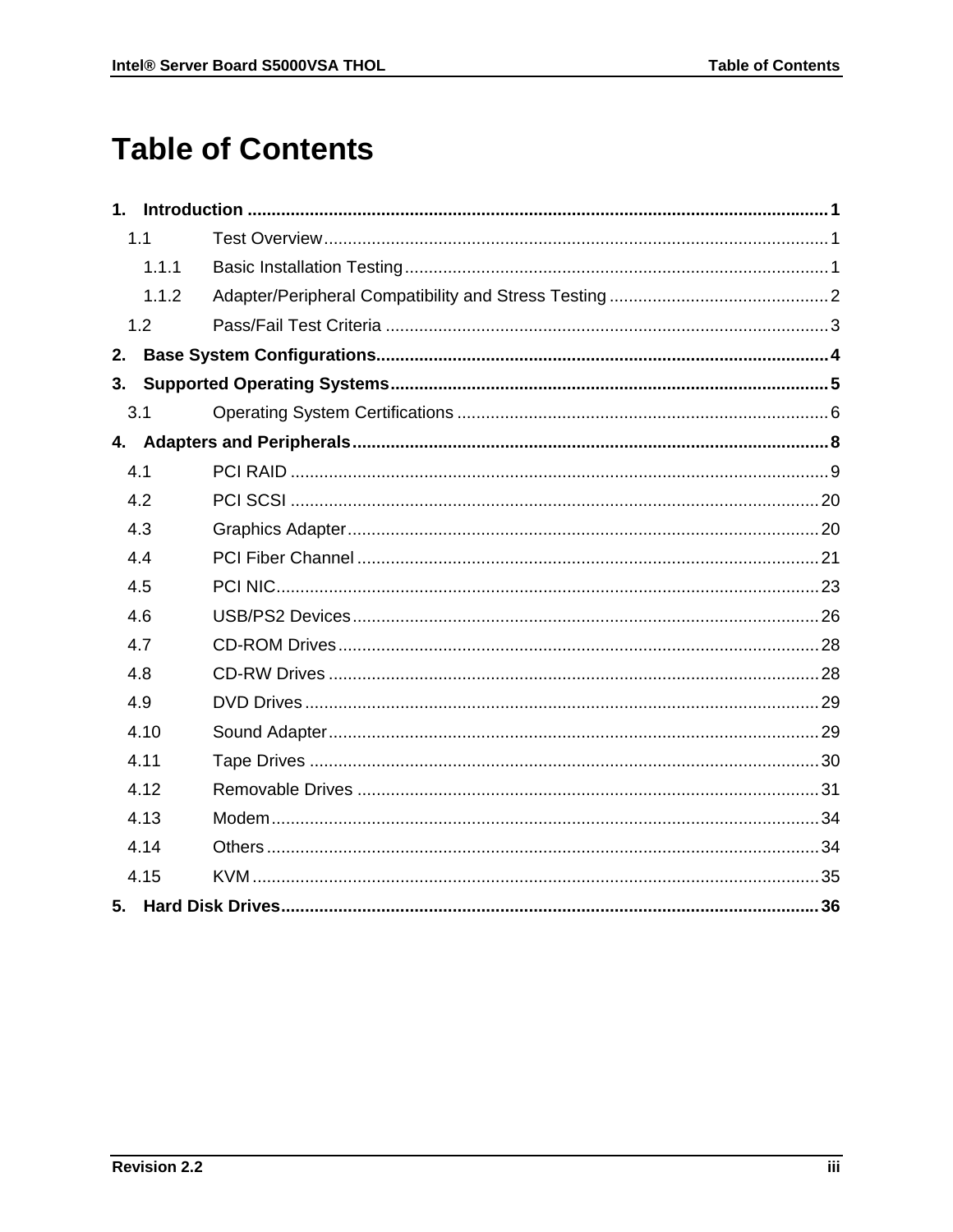**<This page intentionally left blank.>**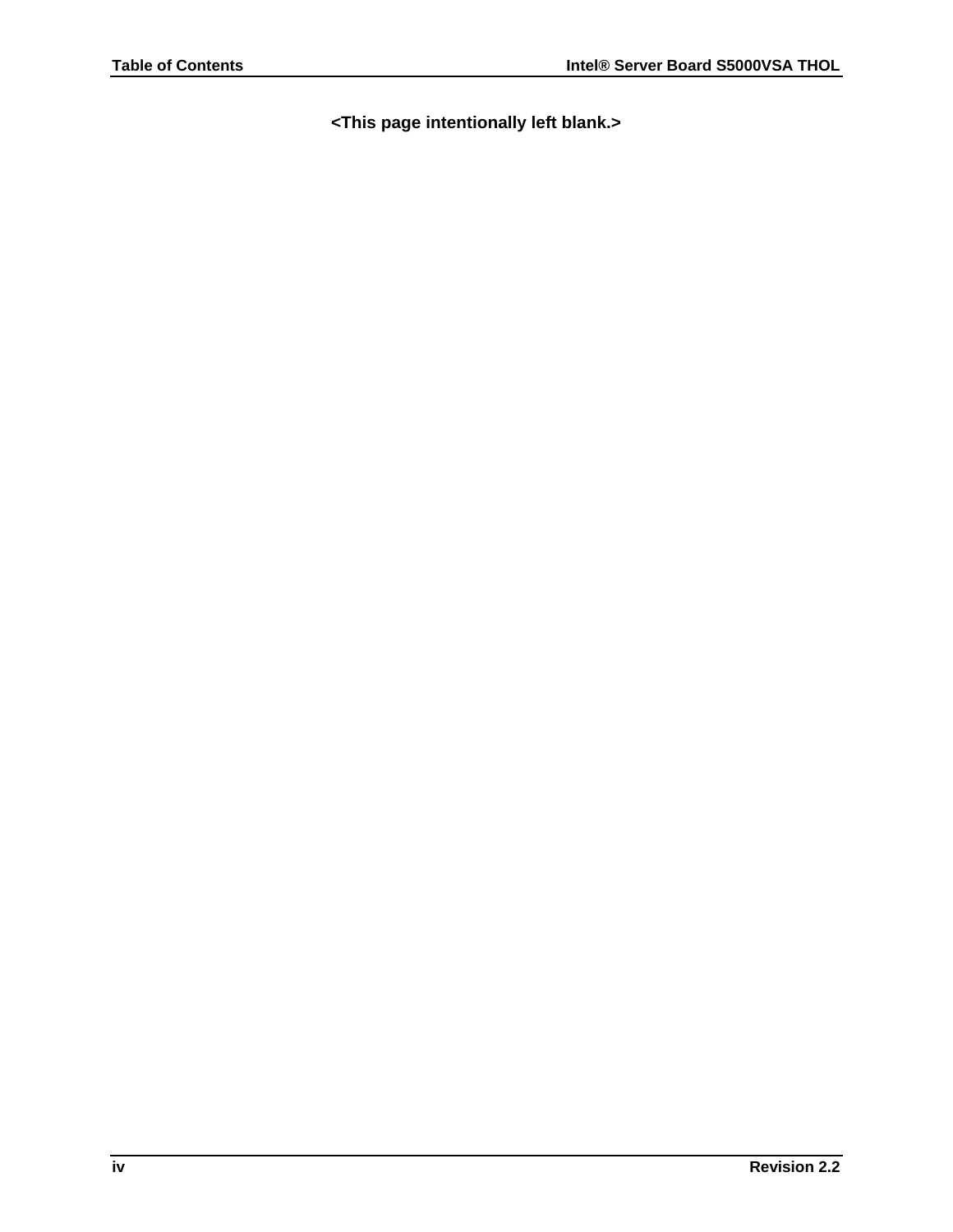# <span id="page-4-0"></span>1. Introduction

This document is intended to provide users of the Intel® Server Board S5000VSA with a guide to the different operating systems, adapter cards, and peripherals tested by Intel on this platform.

This document will continue to be updated as new adapters, peripherals, and operating systems are tested or until the Intel® Server Board S5000VSA is no longer in production. Each new release of the document will present updated information as well as continue to provide the information from previous releases.

Intel will only provide support for those adapters and peripherals under the specified system configuration (system BIOS and firmware revisions) and operating system versions with which they were tested.

#### <span id="page-4-1"></span>1.1 Test Overview

Testing performed on the Intel® Server Board S5000VSA is classified under two separate categories: Basic Installation Testing, and Adapter / Peripheral Compatibility and Stress Testing.

#### <span id="page-4-2"></span>1.1.1 Basic Installation Testing

Basic installation testing is performed with each supported operating system. Basic installation testing validates that the server board can install the operating system and that the base hardware feature set is functional. A small set of peripherals is used for installation purposes only. The add-in adapter cards are not tested.

 $\widehat{\mathbb{C}}$  The latest version of an operating system signifies the latest supported version at the time of the actual test run. Each new release of this document may have a newly supported release of a given operating system. Previous releases of a supported operating system may not be tested beyond the basic installation test process.

#### 1.1.1.1 Support Commitment for Basic Installation Testing

Intel commits to provide the following level of customer support for operating systems that receive only basic installation testing:

- Intel will provide and test operating system drivers for each of the server board's integrated controllers, provided that the controller vendor has a driver available upon request. Vendors will not be required by Intel to develop drivers for operating systems that they do not already support. This may limit the functionality of certain server board integrated controllers.
- Intel will support customer issues that involve installation and/or functionality of the operating system with the server board's integrated controllers only if a driver has been made available.
- Intel will NOT provide support for issues related to the use of any add-in adapters or peripherals installed in the server system, when an operating system that received only basic installation testing is in use.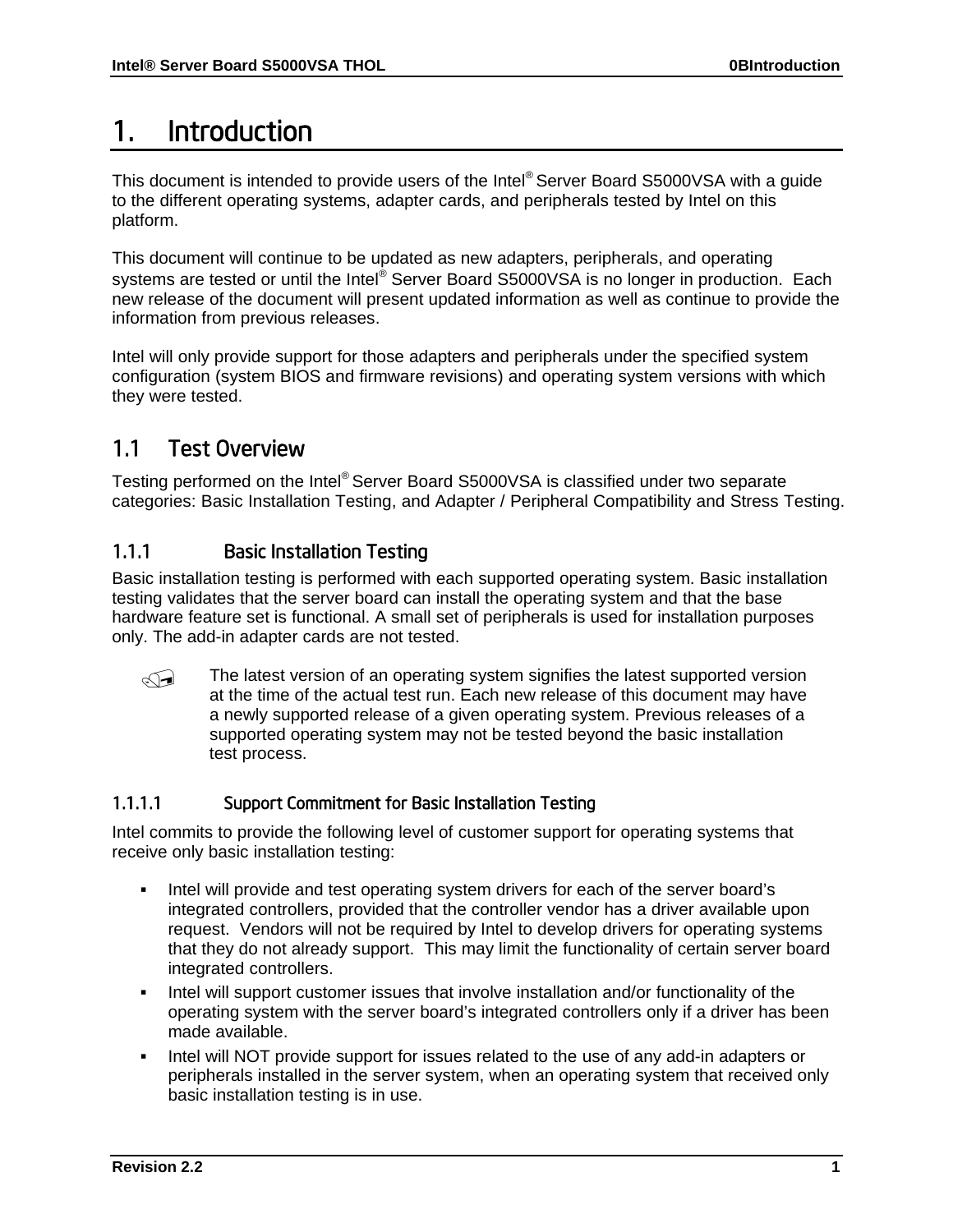Support is defined as assistance in root causing issues, and determining a customer acceptable resolution to the issue associated with the operating system. The resolution may include, but is not limited to, onboard controller driver changes, engaging the vendor for resolution, BIOS changes, firmware changes, or determining a customer acceptable workaround for the issue.

#### <span id="page-5-0"></span>1.1.2 Adapter/Peripheral Compatibility and Stress Testing

Adapter/Peripheral Compatibility and Stress testing is performed only on the most current release of a supported operating system at the time of a given validation run. The Adapter / Peripheral Compatibility and Stress testing process consists of the following three areas:

- **Base Platform**: Each base platform will successfully install a given operating system, successfully run a disk stress test, and successfully run a network stress test.
- **Adapter Compatibility**: Adapter compatibility validation (CV) testing uses test suites to gain an accurate view of how the server performs with a wide variety of adapters under the primary supported operating systems. These tests are designed to show hardware compatibility between the cards and the server platform and include functional testing only. No heavy stressing of the systems or the cards is performed for CV testing.
- **Stress Testing**: This test sequence uses configurations that include add-in adapters in all available slots, (depending on chassis used) for a minimum 72-hour test run without injecting errors. Each configuration passes an installation test, a Network/Disk Stress test, and tape backup test. Any fatal errors that occur will require a complete test restart.

#### 1.1.2.1 Support Commitment for Adapter / Peripheral Compatibility and Stress Testing

Intel commits to provide the following level of customer support for operating systems that receive Adapter / Peripheral Compatibility and Stress Testing:

- Intel will provide support for customer issues with these operating systems involving installation and/or functionality of the server board with or without the adapters and peripherals listed in this document as having been tested under the particular operating system.
- Support is defined as assistance in root causing issues, and determining a customer acceptable resolution to the issue associated with the operating system. The resolution may include, but is not limited to, onboard controller driver changes, engaging the vendor for resolution, BIOS changes, firmware changes, or determining a customer acceptable workaround for the issue.
- Intel will provide and test operating system drivers for each onboard video, network, and storage controller.
- Intel will enable vendors to provide driver support for add-in adapters using these operating systems.
- Intel will go through some of the steps to achieve certification to ensure its customers do not run across any problems, but the actual certification is the responsibility of the individual customer.

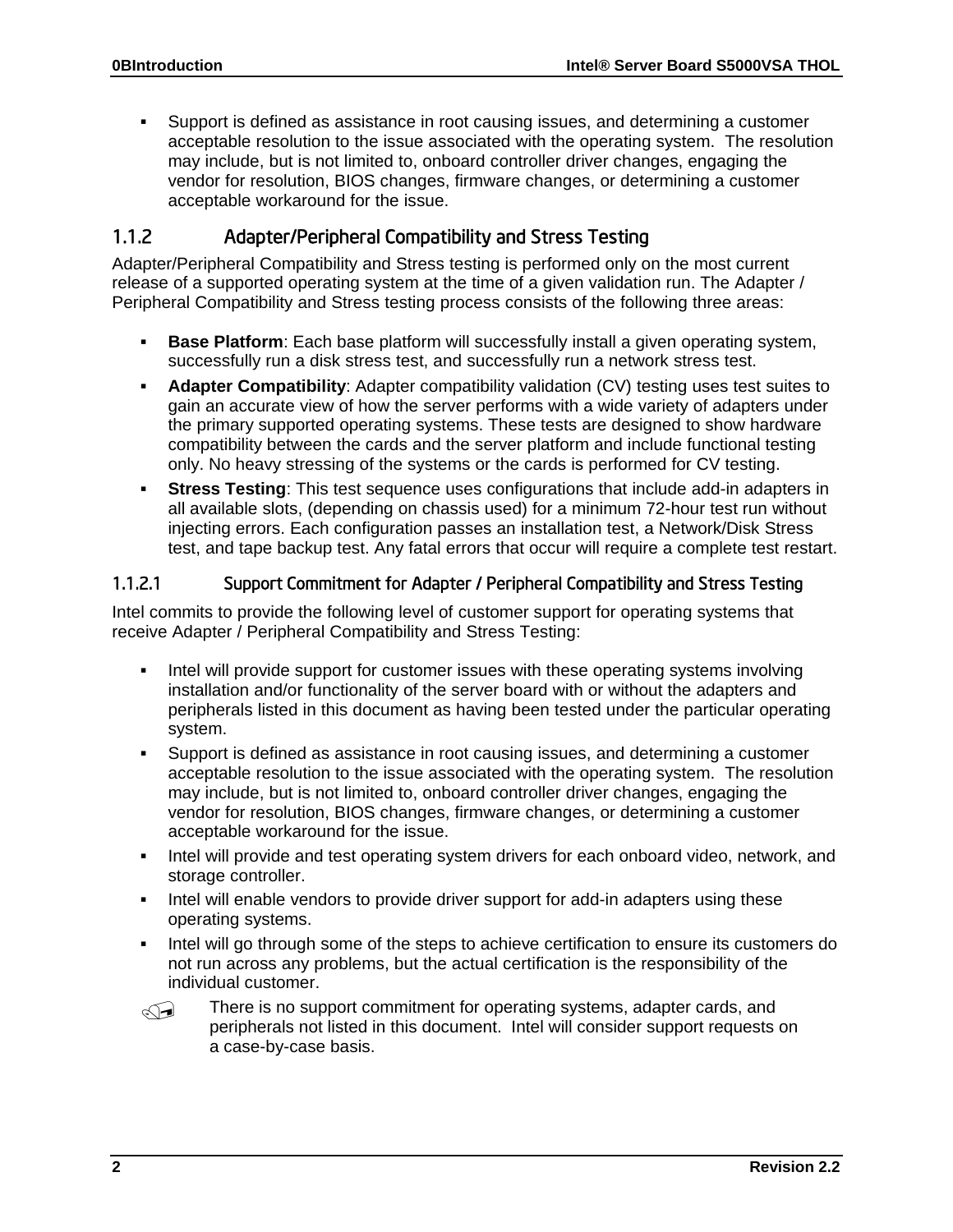#### <span id="page-6-0"></span>1.2 Pass/Fail Test Criteria

For each operating system, adapter, and peripheral configuration, a test passes if specific criteria are met. Specific configurations may have had particular characteristics that were addressed on a case-by-case basis. In general, a configuration passes testing if the following conditions are met:

- **The operating system installed without error.**
- Manufacturer's installation instructions or Intel's best-known methods were used for the operating system installation.
- No extraordinary workarounds were required during the operating system installation.
- The server system behaved as expected during and after the operating system installation.
- Application software installed and executed normally.
- **Hardware compatibility tests ran to completion without error.**
- **Test software suites executed successfully.**
- Test and data files were created in the correct directories without error.
- Files copied from client to server and back compare to the original with zero errors reported.
- **Clients remain connected to the server system.**
- Industry standard test suites run to completion with zero errors reported.

The testing of the Intel® Server Board S5000VSA was performed using the Intel® Entry Server Chassis SC5299-E.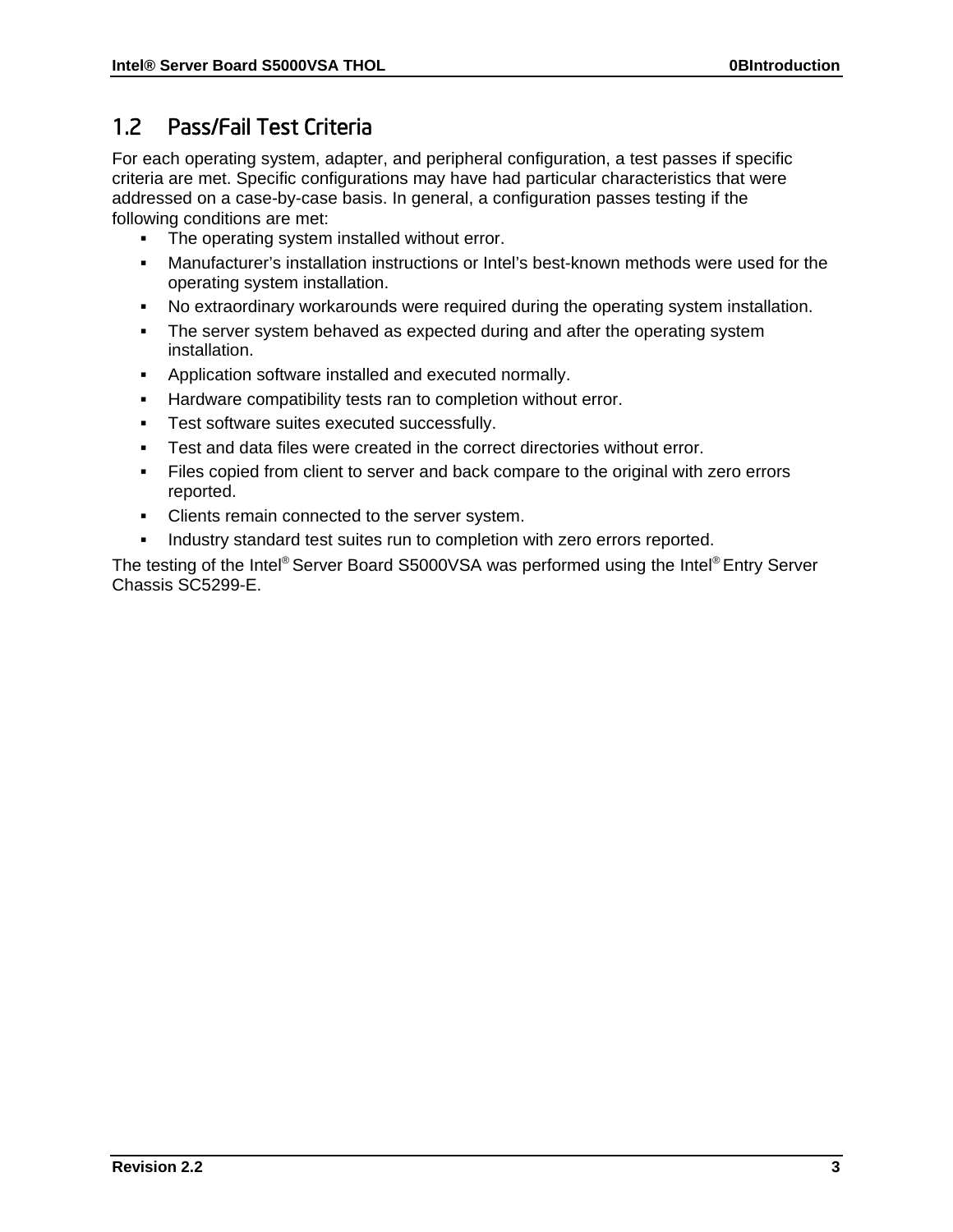# <span id="page-7-0"></span>2. Base System Configurations

The following table lists the tested base system configurations. Base system configurations will change as new revisions of the Intel® Server Board S5000VSA are released and/or new system BIOS and BMC firmware are cut onto the board in the factory. Each base system configuration is assigned an identifier number that is referenced in the tables throughout this document. New base system configurations are added with each new release of this document.



Intel will only provide support for adapters and peripherals under the specified base system configuration and operating system versions with which they were tested.

| <b>Base System</b>            | <b>Board</b>   |                   |                      | <b>BMC</b>                         | <b>HSC</b>                         |               |
|-------------------------------|----------------|-------------------|----------------------|------------------------------------|------------------------------------|---------------|
| Configuration<br>Identifier # | <b>Type</b>    | <b>PBA Number</b> | <b>BIOS Revision</b> | <b>Firmware</b><br><b>Revision</b> | <b>Firmware</b><br><b>Revision</b> | <b>Notes</b>  |
| 1                             | <b>SATA</b>    | D29137-501        | R0039,R0038          | SPBMC42                            | 1.4                                |               |
| $\overline{2}$                | 4DIMM          | D52032-501        | R0039, R0038         | SPBMC42                            | 1.4                                |               |
| 3                             | <b>SATA</b>    | D29137-401        | R0030/32/33/34       | SPBMC30/33/<br>35/38               | N/A                                |               |
| 4                             | 4DIMM          | D52032-401        | R0030/32/33/34       | SPBMC30/33/<br>35/38               | N/A                                |               |
| 5                             | <b>SATA</b>    | D29137-401        | R0040                | SPBMC42                            | N/A                                | <b>FSP_21</b> |
| 6                             | <b>SATA</b>    | D29137-712        | R0064                | SPBMC54                            | 2.02                               | <b>FSP_34</b> |
| $\overline{7}$                | 4DIMM          | D52032-712        | R0064                | SPBMC54                            | 2.02                               | FSP_34        |
| 8                             | <b>SATA</b>    | D29137-712        | R0064                | SPBMC54                            | N/A                                | FSP_34        |
| $\overline{9}$                | 4DIMM          | D52032-712        | R0064                | SPBMC54                            | N/A                                | <b>FSP_34</b> |
| 10                            | <b>SATA</b>    | D29137-712        | R0064                | SPBMC54                            | N/A                                | <b>FSP_34</b> |
| 11                            | <b>T75-SAS</b> | D57587-601        | R0051/54/55          | <b>SPBMC47/48</b>                  | 1.4                                | <b>FSP_36</b> |
| $\overline{12}$               | <b>T75-SAS</b> | D52032-602        | R0055                | SPBMC48                            | 1.4                                | <b>FSP_36</b> |
| 13                            | <b>SATA</b>    | D29137-713        | R0070                | SPBMC54                            | N/A                                | <b>FSP_36</b> |
| 14                            | <b>SATA</b>    | D29137-714        | R0070                | SPBMC54                            | N/A                                | FSP_36        |
| 15                            | SAS            | E11012-100        | R0084                | SPBMC62                            | 2.05                               | <b>FSP_41</b> |
| 16                            | <b>SAS</b>     | E11012-100        | R0084                | SPBMC62                            | 2.07                               | <b>FSP_41</b> |
| 17                            | SAS            | D57587-601        | R0074                | SPBMC58                            | 2.05                               | <b>FSP_37</b> |
| 18                            | <b>SATA</b>    | D29137-602        | R0074                | SPBMC58                            | 2.05                               | FSP_37        |
| 19                            | SAS            | E110012-100       | R0085                | SPBMC62                            | $2.08*$                            | <b>FSP_41</b> |
| 20                            | SAS            | D29137-501        | R0086                | SPBMC63                            | N/A                                |               |
| 21                            | <b>SAS</b>     | E11012-100        | R0084,85,87          | SPBMC63/62                         | 2.07                               | FSP_41        |
| $\overline{22}$               | <b>SATA</b>    | E11003-100        | R0084,85,87          | SPBMC63/62                         | 2.07                               | <b>FSP_41</b> |
| 23                            | SAS            | E11003-100        | R0088                | SPBMC63                            | 2.07                               | <b>FSP_41</b> |
| 24                            | SAS            | E11003-100        | R0088                | SPBMC62                            | 2.07                               | $FSP_42$      |
| 25                            | SAS            | E11003-100        | R0094                | SPBMC63                            | 2.07                               | <b>FSP_42</b> |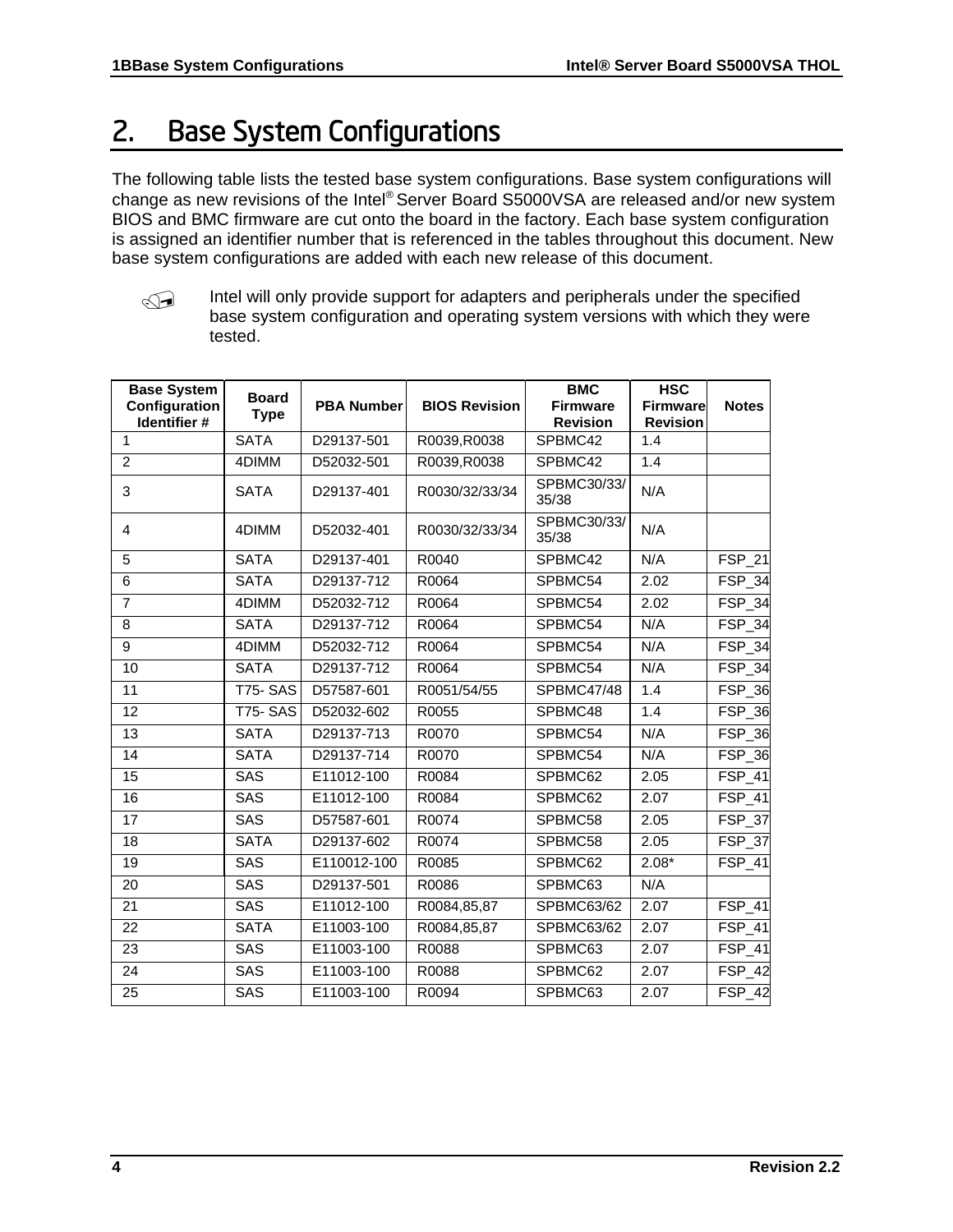# <span id="page-8-0"></span>3. Supported Operating Systems

The following table provides a list of supported operating systems for the Intel® Server Board S5000VSA. Each of the listed operating systems was tested for compatibility with Intel® Server Board S5000VSA base system configuration listed in Section 2 of this document. Operating systems are supported only with the specified base system configuration(s) with which they were tested.

The following table also indicates whether each operating system received Basic Installation testing, or Adapter / Peripheral Compatibility and Stress testing. For information on the support commitments for Basic Installation testing versus Adapter / Peripheral Compatibility and Stress testing, see Chapter [1.](#page-4-0)

Any variations to the standard operating system installation process are documented in the Installation Guidelines section of this document. If the installation guidelines are not noted in the following table, then the operating system installed as expected using manufacturer's installation instructions or Intel's best-known methods.

© Operating systems supported by Intel® System Management Software or LANDesk\* Client Manager Software may be different than the operating systems supported by the Intel® Server Board S5000VSA. See the Readme and User Guide documents that are included as part of each Intel® System Management and LANDesk\* Client Manager distribution for operating systems that are supported by that release.

| <b>Operating System</b>                                                                                 | <b>Base System Configuration Tested -</b><br><b>Type of Testing</b>                                                                                                                                                                                                                                                    | <b>Notes</b>                                                                                                                    |
|---------------------------------------------------------------------------------------------------------|------------------------------------------------------------------------------------------------------------------------------------------------------------------------------------------------------------------------------------------------------------------------------------------------------------------------|---------------------------------------------------------------------------------------------------------------------------------|
| Microsoft Windows Server<br>2003*/SP1 R2, Microsoft<br><b>Windows Small Business</b><br>Server 2003* R2 | Configuration 1 - Compatibility and Stress<br>Configuration 2 - Compatibility and Stress<br>Configuration 3 - Compatibility and Stress<br>Configuration 4 – Compatibility and Stress<br>Configuration 17 - Compatibility and Stress<br>Configuration 19 - Compatibility                                                | Intel's testing was completed with<br>Microsoft Windows Server 2003*, The<br>application portion is not tested or<br>supported. |
| Microsoft Windows Server<br>2003* (EM64T) R2                                                            | Configuration 1 – Compatibility and Stress<br>Configuration 2 - Compatibility and Stress<br>Configuration 3 - Compatibility and Stress<br>Configuration 4 – Compatibility and Stress<br>Configuration 16 - Compatibility and Stress<br>Configuration 17 - Compatibility and Stress<br>Configuration 19 - Compatibility | Intel's testing was completed with<br>Microsoft Windows Server 2003*, The<br>application portion is not tested or<br>supported. |
| Microsoft Windows Server<br>2008* RTM                                                                   | Configuration 21 - Compatibility and Stress<br>Configuration 22 - Compatibility and Stress                                                                                                                                                                                                                             | Intel's testing was completed with<br>Microsoft Windows Server 2008*, The<br>application portion is not tested or<br>supported. |
| Microsoft Windows Server<br>2008* EM64T RTM                                                             | Configuration 21 – Compatibility and Stress<br>Configuration 22 - Compatibility and Stress                                                                                                                                                                                                                             | Intel's testing was completed with<br>Microsoft Windows Server 2008*. The<br>application portion is not tested or<br>supported. |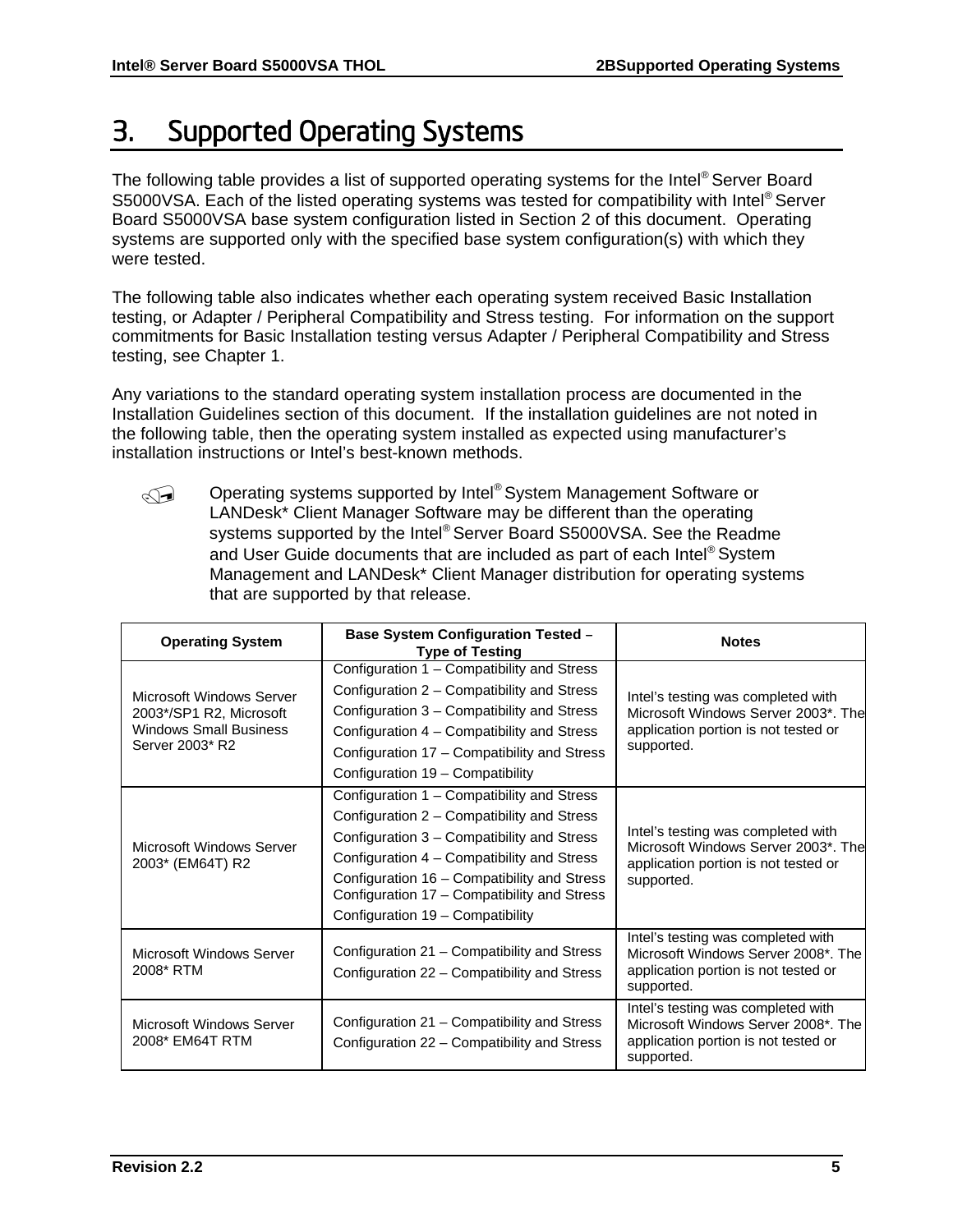| Red Hat* Linux Enterprise<br>Server AS 5.0 Update 1<br>(EM64T) | Configuration 25 – Compatibility and Stress                                                |                                                                                                                                 |
|----------------------------------------------------------------|--------------------------------------------------------------------------------------------|---------------------------------------------------------------------------------------------------------------------------------|
| Red Hat* Linux Enterprise<br>Server AS 5.0 Update 1            | Configuration 25 - Compatibility and Stress                                                |                                                                                                                                 |
| Red Hat* Linux Enterprise                                      | Configuration 16 – Compatibility and Stress                                                |                                                                                                                                 |
| Server AS 5.0                                                  | Configuration 21 – Compatibility and Stress                                                |                                                                                                                                 |
| (EM64T)                                                        | Configuration 22 – Compatibility and Stress                                                |                                                                                                                                 |
|                                                                | Configuration 16 – Compatibility and Stress                                                |                                                                                                                                 |
| Red Hat* Linux Enterprise<br>Server AS 5.0                     | Configuration 21 – Compatibility and Stress                                                |                                                                                                                                 |
|                                                                | Configuration 22 – Compatibility and Stress                                                |                                                                                                                                 |
|                                                                | Configuration 16 – Compatibility and Stress                                                |                                                                                                                                 |
| SuSE* Linux Enterprise<br>Server 10 sp1                        | Configuration 21 – Compatibility and Stress                                                |                                                                                                                                 |
|                                                                | Configuration 22 – Compatibility and Stress                                                |                                                                                                                                 |
|                                                                | Configuration 16 – Compatibility and Stress                                                |                                                                                                                                 |
| SuSE* Linux Enterprise<br>Server 10 SP1 EM64T                  | Configuration 21 – Compatibility and Stress                                                |                                                                                                                                 |
|                                                                | Configuration 22 – Compatibility and Stress                                                |                                                                                                                                 |
| Microsoft Windows Server<br>2008* RTM                          | Configuration 21 – Compatibility and Stress<br>Configuration 22 – Compatibility and Stress | Intel's testing was completed with<br>Microsoft Windows Server 2008*. The<br>application portion is not tested or<br>supported. |

Intel's testing was completed with the operating systems and latest available service packs. Microsoft Windows\* operating systems must have the latest service packs installed prior to upgrading to Intel® BIOS revisions 79 and later.

#### <span id="page-9-0"></span>3.1 Operating System Certifications

The following table lists the operating systems that Intel will certify with the Intel® Server Board S5000VSA. However, customers are responsible for their own certification from the individual operating system vendors. In many cases, customers may leverage their operating system certifications from Intel's testing. See the "Comments" section next to each operating system in the following table for additional information. Intel's certifications, pre-certification, and operating system testing may help reduce some of the risk in achieving customer certifications with the operating system vendors.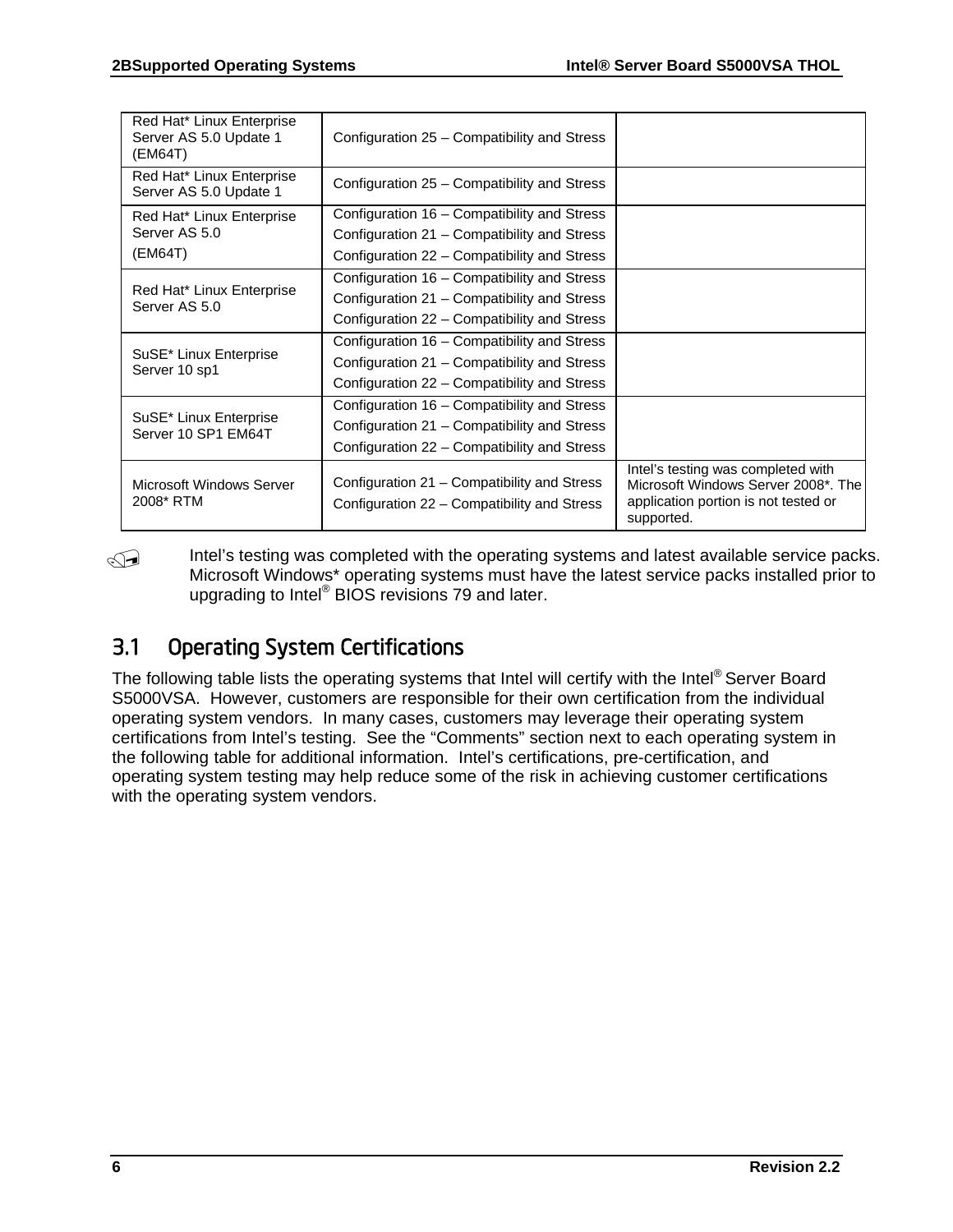| <b>Operating</b><br><b>System</b> | <b>Certification</b><br>Listing    | <b>Comments</b>                                                                                                   |
|-----------------------------------|------------------------------------|-------------------------------------------------------------------------------------------------------------------|
| Microsoft                         |                                    | OEMs must request certification by Microsoft for their specific product.                                          |
| <b>Windows</b><br>Server          | Intel <sup>®</sup> Server<br>Board | http://www.microsoft.com/hwdq/hcl/search.asp                                                                      |
| 2003*                             | S5000VSA                           | (Search on S5000VSA)                                                                                              |
| <b>SP1 R2</b>                     |                                    | http://developer.intel.com/design/servers/whgl.htm                                                                |
| Red Hat*<br>Linux                 | Intel® Server                      | Red Hat checks Intel's results, certifies (if appropriate), and posts the certificate on their<br>web site.       |
| Enterprise<br>AS4.0               | Board<br>S5000VSA                  | Customer can leverage the Intel certification, if customer product meets the operating<br>system vendor standard. |
| Update2<br>(EM64T)                |                                    | http://hardware.redhat.com/hcl/?pagename=hcl&view=certified&vendor=399&class=8#list                               |
| Red Hat*<br>Linux                 | Intel® Server                      | Red Hat checks Intel's results, certifies (if appropriate), and posts the certificate on their<br>web site.       |
| Enterprise<br>AS5.0               | Board<br>S5000VSA                  | Customer can leverage the Intel certification, if customer product meets the operating<br>system vendor standard. |
| (EM64T)                           |                                    | http://hardware.redhat.com/hcl/?pagename=hcl&view=certified&vendor=399&class=8#list                               |
| Red Hat*                          | Intel <sup>®</sup> Server          | Red Hat checks Intel's results, certifies (if appropriate), and posts the certificate on their<br>web site.       |
| Linux<br>Enterprise<br>AS5.0      | Board<br>S5000VSA                  | Customer can leverage the Intel certification, if customer product meets the operating<br>system vendor standard. |
|                                   |                                    | http://hardware.redhat.com/hcl/?pagename=hcl&view=certified&vendor=399&class=8#list                               |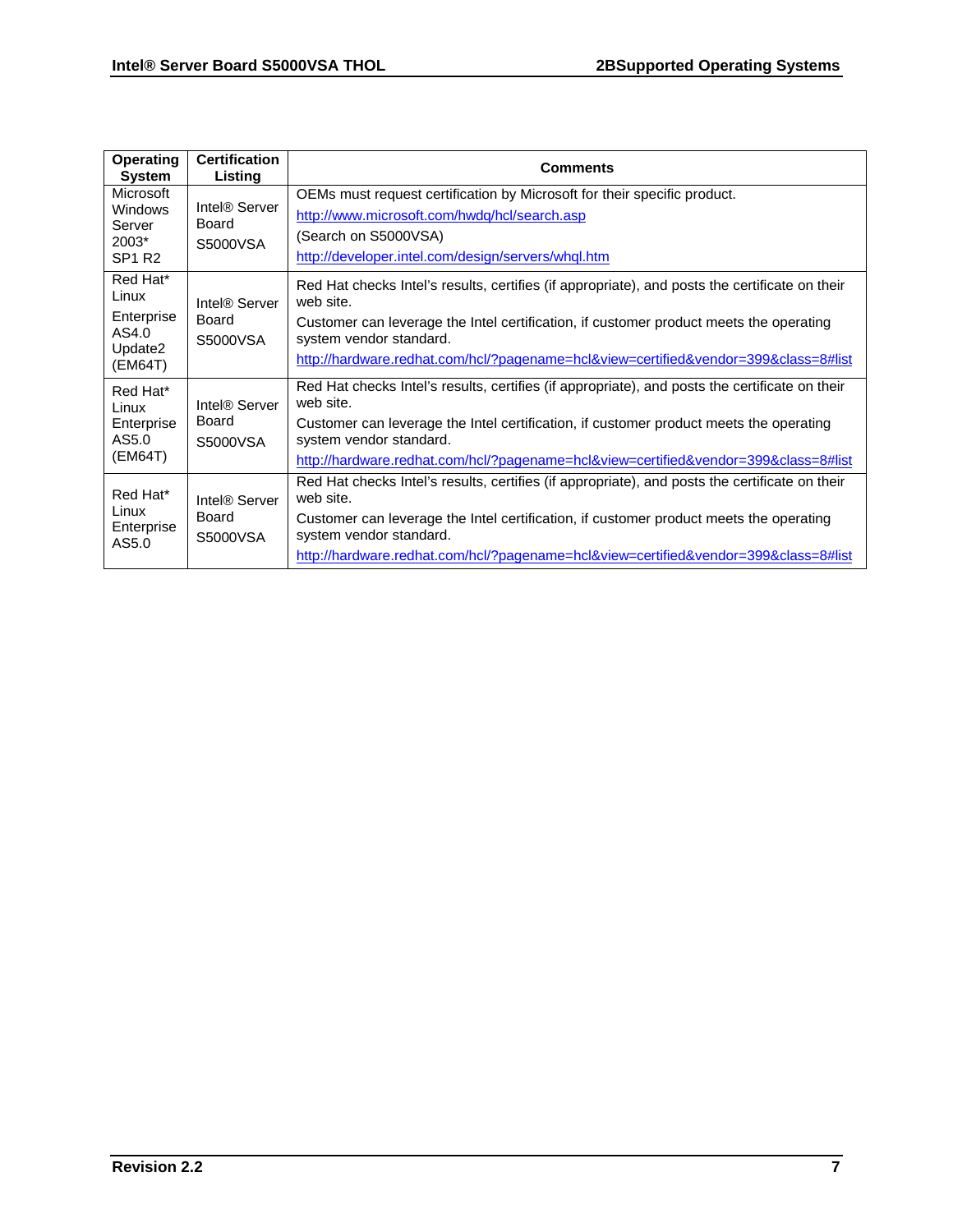## <span id="page-11-0"></span>4. Adapters and Peripherals

Compatibility and stress testing for add-in adapter cards and peripherals will only be performed with the latest version of an operating system that was available at the time the validation testing occurred. The following tables identify the operating system and base system configurations used to validate each device. The adapters are divided into categories based on their functionality. All integrated onboard devices are tested by default and are therefore not included in the following tables.

 $\widehat{\triangleleft}$  All adapter cards were not tested under all operating systems.

The following notation is used in the following tables to indicate the support level that Intel provides for a particular adapter under a particular operating system:

- **Number:** This adapter or peripheral has been tested and is supported under the specific configuration identified in the Base System Configurations Table in Chapter [2](#page-7-0).
- **Number in brackets:** This adapter or peripheral has been tested, but is NOT supported under the specific configuration identified in the Base System Configurations Table in Chapter [2.](#page-7-0)
- **NT:** This adapter or peripheral has not been tested under this operating system and is not supported under this operating system.
- **ND:** This adapter or peripheral has not been tested under this operating system due to limitations in IHV driver availability, and is not supported under this operating system.
- **SA (Similar Adapter):** This adapter is supported, but not tested. This adapter model has not been tested with this server board, but Intel will support it based on successful testing of a similar adapter from the same adapter family. Intel has high confidence that this adapter will function correctly with the server board. This adapter uses the same firmware and drivers, and has a nearly identical system interface to another adapter of the same family that has been successfully tested with this server board. In addition, Intel has secured IHV commitment to support the similar adapters equally. Customers should always test adapters as part of the final system configuration prior to deployment. All installation guidelines for the tested adapter also apply to the similar adapter.

Any variations to the standard adapter installation process or to expected adapter functionality are documented in the Installation Guidelines section of this document. If there are specific installation guidelines affecting a particular adapter and operating system combination, these are referenced in the following tables. If the installation guidelines are not noted in the following table, it means that the adapter installed and functioned as expected using manufacturer's installation instructions or Intel's best-known methods.

Testing of adapters cards normally is performed with unused add-in adapters and onboard controller expansion ROMs disabled in the BIOS setup. Intel recommends that customers disable the option ROM for add-in controllers and/or the onboard controllers when not booting from the controller or needing to use its built-in utilities.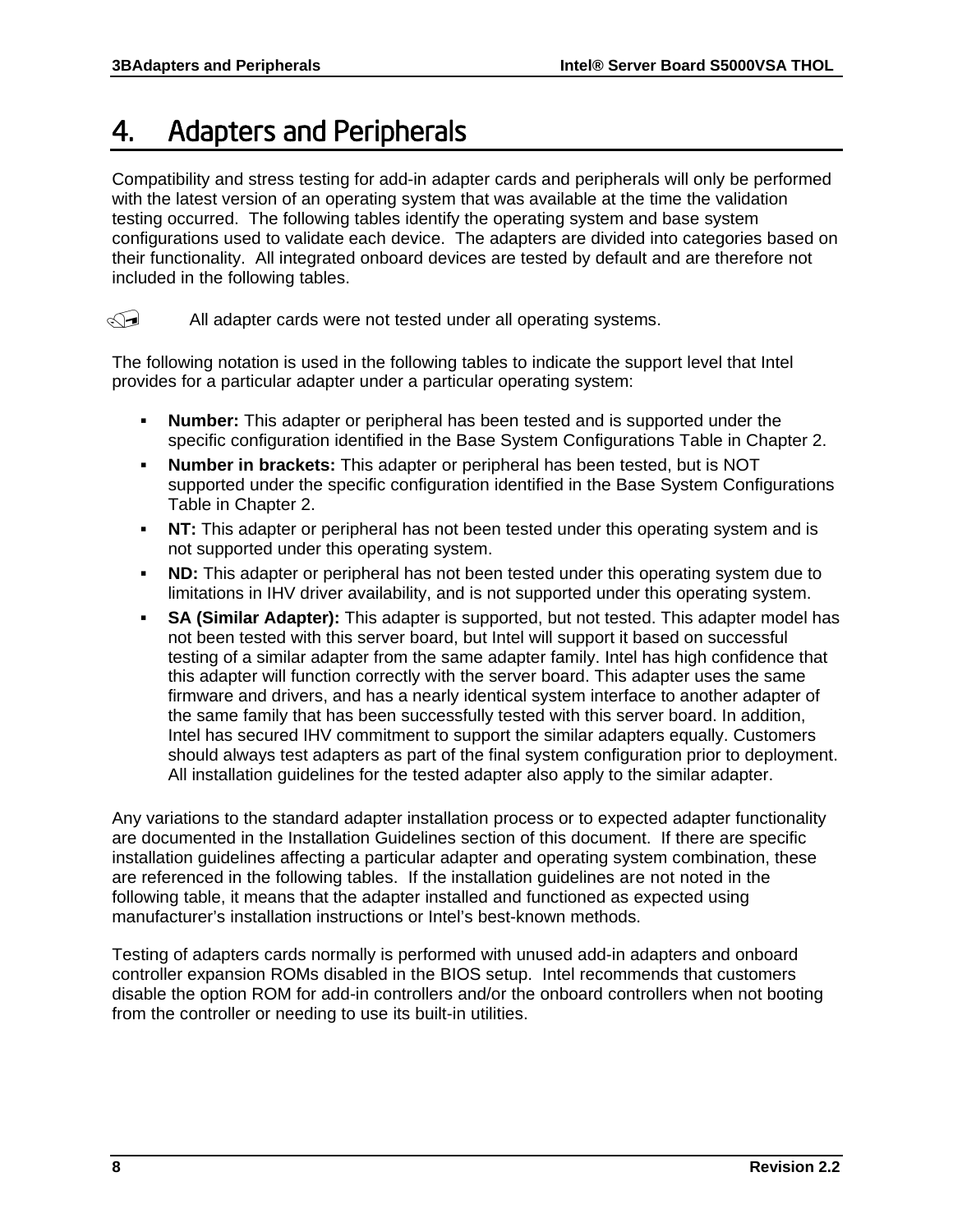#### 4.1 PCI RAID

<span id="page-12-0"></span>

| <b>Manufacturer</b> | <b>Model</b><br><b>Name</b> | <b>Model</b><br><b>Number</b> | Interface     | <b>Comments</b>                                                                                 | R <sub>2</sub><br>Server 2003*<br><b>Microsoft</b><br>Windows | Windows Server<br>2003* EM64T R2<br><b>Microsoft</b> | EM64T<br>Red Hat* Linux<br>AS5.0 U1 EM64T | Red Hat* Linux<br>AS5.0 U1 EM64T<br>AS5.0 U1 | Server 2008*<br>Microsoft<br>Windows | Server<br>2008* EM64T<br>Microsoft<br>Windows | Red Hat* Linux<br><b>LC</b><br>QS | Red Hat* Linux<br>AS 5 EM64T | SuSE* 10 update 1 | SuSE* 10 update 1<br>EM64T |
|---------------------|-----------------------------|-------------------------------|---------------|-------------------------------------------------------------------------------------------------|---------------------------------------------------------------|------------------------------------------------------|-------------------------------------------|----------------------------------------------|--------------------------------------|-----------------------------------------------|-----------------------------------|------------------------------|-------------------|----------------------------|
| <b>ICP Vortex</b>   | ICP9047MA                   | ICP9047MA                     | PCI-X<br>133  | 4-port SATA<br>II, RAID 0, 1,<br>10, 5,<br><b>BIOS FW</b><br>5.1.0-9130                         | <b>SA</b>                                                     | <b>SA</b>                                            |                                           |                                              |                                      |                                               |                                   |                              |                   |                            |
| Adaptec             | ASR-2200S                   | ASR-2200S                     | PCI-<br>64/66 | ICP-Taft, 4-<br>channel<br><b>SATA RAID</b><br>1.0, RAID 0,<br>1, 10, 5                         | 1,11                                                          | 1,11                                                 |                                           |                                              |                                      |                                               |                                   |                              |                   |                            |
| Adaptec             | ASR-<br>2120S               | ASR-<br>2120S                 | PCI-<br>64/66 | 1-channel<br>Ultra320,<br>RAID 0, 1,<br>10, 5, 50,<br><b>JBOD</b>                               | <b>SA</b>                                                     | <b>SA</b>                                            |                                           |                                              |                                      |                                               |                                   |                              |                   |                            |
| Adaptec             | ASC-<br>39320A-R            | ASC-<br>39320A-R              | PCI-X<br>133  | PCI-X 133,<br>2-channel<br>Ultra320<br>SCSI,<br>7902B0 chip                                     | 1, 11,<br>12,21,<br>22                                        | 1, 11,<br>12,21,<br>22                               |                                           |                                              | 21,22                                | 21,22                                         | 21,22                             | 21,22                        |                   |                            |
| Adaptec             | ASR-<br>29320ALP-R          | ASR-<br>29320AL<br>$P-R$      | PCI-X<br>133  | SW-RAID-<br>SCSI,<br>1-channel<br>Ultra320<br>SCSI,<br>7901B chip<br>1 external / 1<br>internal | 1,11                                                          | 1,11                                                 |                                           |                                              |                                      |                                               | 21,22                             | 21,22                        |                   |                            |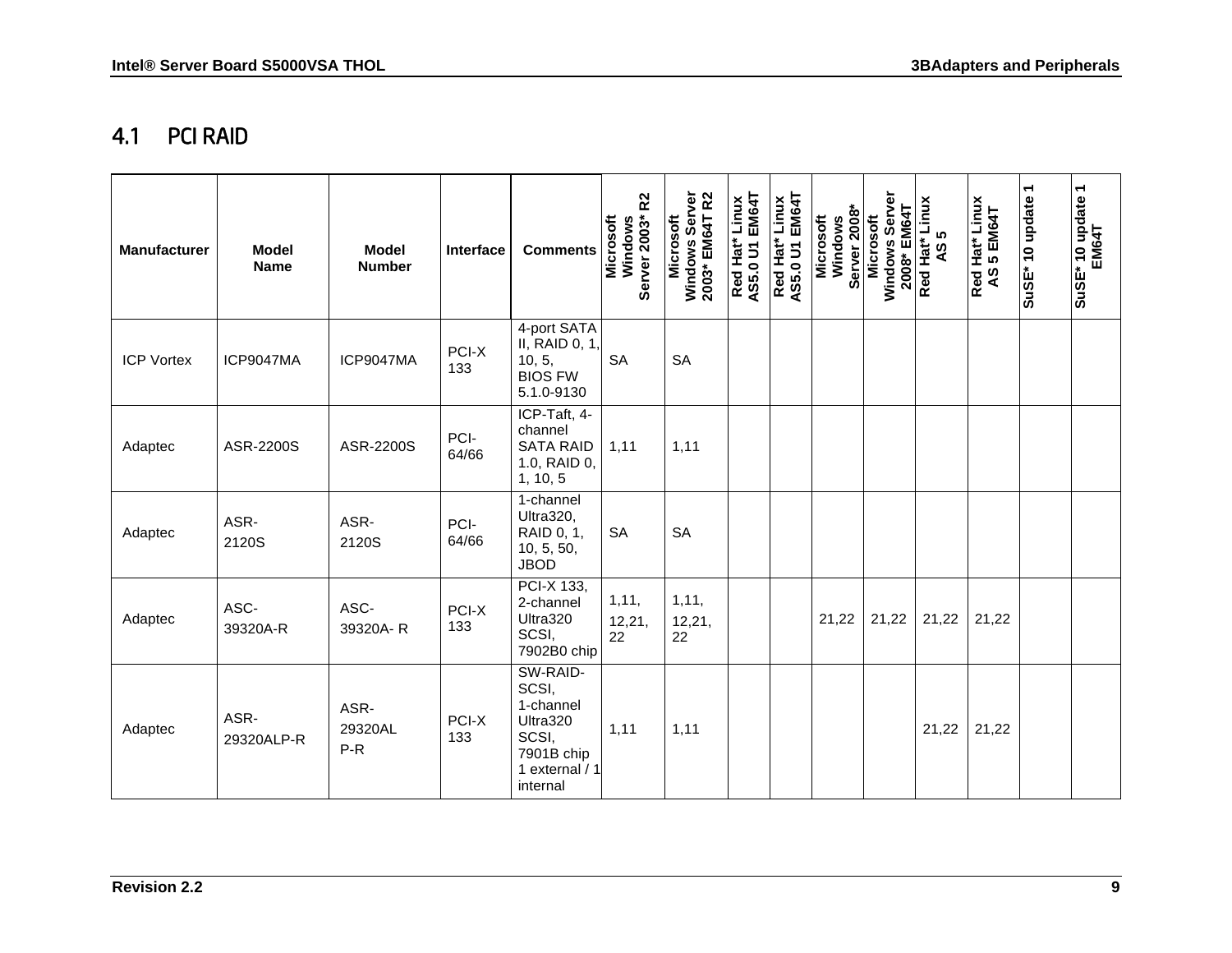| <b>Manufacturer</b> | <b>Model</b><br><b>Name</b> | <b>Model</b><br><b>Number</b>   | Interface     | <b>Comments</b>                                                                                             | R <sub>2</sub><br>Server 2003*<br><b>Microsoft</b><br>Windows | Windows Server<br>2003* EM64T R2<br>Microsoft | Red Hat* Linux<br>AS5.0 U1 EM64T | AS5.0 U1 EM64T<br>Red Hat* Linux | Windows<br>Server 2008*<br><b>Microsoft</b> | Windows Server<br>2008* EM64T<br>Microsoft | Red Hat* Linux<br>$\mathfrak{g}$<br>$\overline{4}$ | Red Hat* Linux<br>AS 5 EM64T | SuSE* 10 update 1 | SuSE* 10 update 1<br>EM64T |
|---------------------|-----------------------------|---------------------------------|---------------|-------------------------------------------------------------------------------------------------------------|---------------------------------------------------------------|-----------------------------------------------|----------------------------------|----------------------------------|---------------------------------------------|--------------------------------------------|----------------------------------------------------|------------------------------|-------------------|----------------------------|
| Adaptec             | AAR-1430SA                  | AAR-1430SA                      | PCle* x4      | 4-port PCle*<br>SATA, SW<br><b>RAID</b><br>adapter,<br>RAID 0, 1,<br>10                                     | 21,22                                                         | 21,22                                         |                                  |                                  | 21,22                                       | 21,22                                      | 21,22                                              | 21,22                        |                   |                            |
| Adaptec             | ASC-<br>29320A-R            | ASC-<br>29320A-R<br>(Host RAID) | PCI-X<br>133  | 1-channel<br>Ultra320<br>SCSI,<br>7901B chip<br>1 external /<br>2 internal (1<br>legacy)                    | <b>SA</b>                                                     | <b>SA</b>                                     |                                  |                                  |                                             |                                            |                                                    |                              |                   |                            |
| Adaptec             | AAR-2410SA                  | AAR-<br>2410SA                  | PCI-<br>64/66 | HW-RAID-<br><b>SATA</b><br>Jaguar, 4-<br>port SATA<br>1.0, RAID 0,<br>1, 2x Silicon<br>Image* with<br>Zion* | 1,11,12                                                       | 1,11,12                                       |                                  |                                  |                                             |                                            |                                                    |                              |                   |                            |
| Adaptec             | ASC-48300                   | ASC-48300                       | PCI-X<br>133  | 8-port SAS<br>(Razor) -<br>initial<br>Adaptec<br>SAS adapter                                                | 1,11,12<br>(27361)                                            | 2,11,12<br>(27361)                            |                                  |                                  |                                             |                                            |                                                    |                              |                   |                            |
| Adaptec             | ASC-48300                   | ASC-48300<br>(non-RAID)         | PCI-X<br>133  | 8-port SAS<br>(Razor) -<br>initial<br>Adaptec<br>SAS adapter                                                | SA,<br>21,22                                                  | SA, 21,<br>22                                 | <b>SA</b>                        |                                  |                                             | 21,22                                      | 21,22                                              | 21,22                        | 21,22             |                            |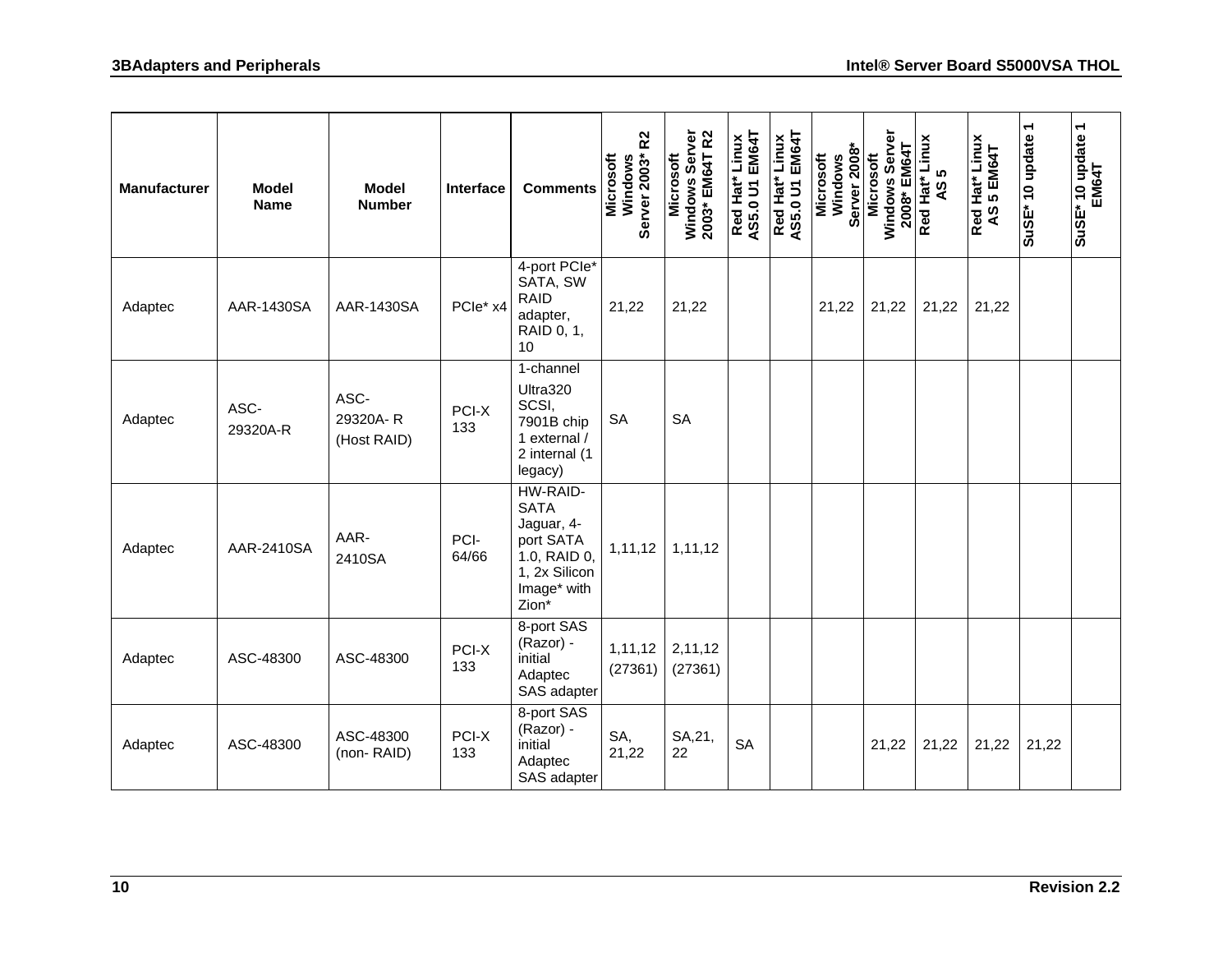| <b>Manufacturer</b> | <b>Model</b><br><b>Name</b> | <b>Model</b><br><b>Number</b> | Interface    | <b>Comments</b>                                                                                                                    | R <sub>2</sub><br>Server 2003*<br>Microsoft<br>Windows | Windows Server<br>2003* EM64T R2<br>Microsoft | Red Hat* Linux<br>AS5.0 U1 EM64T | Red Hat* Linux<br>AS5.0 U1 EM64T | Server 2008*<br><b>Microsoft</b><br>Windows | Windows Server<br>2008* EM64T<br>Microsoft | Red Hat* Linux<br><u> In</u><br>$\frac{8}{3}$ | Red Hat* Linux<br>AS 5 EM64T | $\overline{\phantom{0}}$<br>SuSE* 10 update | EM64T<br>EM64T<br>SuSE* 10 update 1 |
|---------------------|-----------------------------|-------------------------------|--------------|------------------------------------------------------------------------------------------------------------------------------------|--------------------------------------------------------|-----------------------------------------------|----------------------------------|----------------------------------|---------------------------------------------|--------------------------------------------|-----------------------------------------------|------------------------------|---------------------------------------------|-------------------------------------|
| Adaptec             | ASR-4800SAS                 | ASR-<br>4800SA S              | PCI-X<br>133 | HW-RAID-<br>SAS, 8-port<br>SAS, fixed<br><b>DDR2 128</b><br>MB or 256<br>MB, 500<br><b>MHz</b><br>IOP80331,<br>optional<br>battery | 1, 11,<br>12                                           | 1,11,12                                       | 1, 11,<br>12                     |                                  |                                             |                                            |                                               |                              |                                             |                                     |
| Adaptec             | Adaptec 31605               | Adaptec 31605                 | PCle*        | Internal 16-<br>port SAS 3G,<br>Brockton +<br>Razor, fixed<br><b>DDR2 256</b><br><b>MB</b>                                         | 16                                                     | 16                                            | <b>NT</b>                        |                                  |                                             |                                            |                                               |                              |                                             |                                     |
| Adaptec             | Adaptec 31205               | Adaptec 31205                 | PCle*        | Internal 12-<br>port SAS 3G,<br>Brockton +<br>Razor, fixed<br><b>DDR2 256</b><br><b>MB</b>                                         | 17                                                     | <b>NT</b>                                     | <b>NT</b>                        |                                  |                                             |                                            |                                               |                              |                                             |                                     |
| Adaptec             | Adaptec 3805                | Adaptec 3805                  | PCle*        | Internal 8-<br>port SAS 3G,<br>Brockton +<br>Razor, fixed<br><b>DDR2 256</b><br><b>MB</b>                                          | 17                                                     | <b>NT</b>                                     | <b>NT</b>                        |                                  |                                             |                                            |                                               |                              |                                             |                                     |
| Adaptec             | Adaptec 3085                | Adaptec 3085                  | PCle*        | External 8-<br>port SAS 3G,<br>Brockton +<br>Razor, fixed<br><b>DDR2 256</b><br><b>MB</b>                                          | <b>SA</b>                                              | <b>NT</b>                                     | <b>NT</b>                        |                                  |                                             |                                            |                                               |                              |                                             |                                     |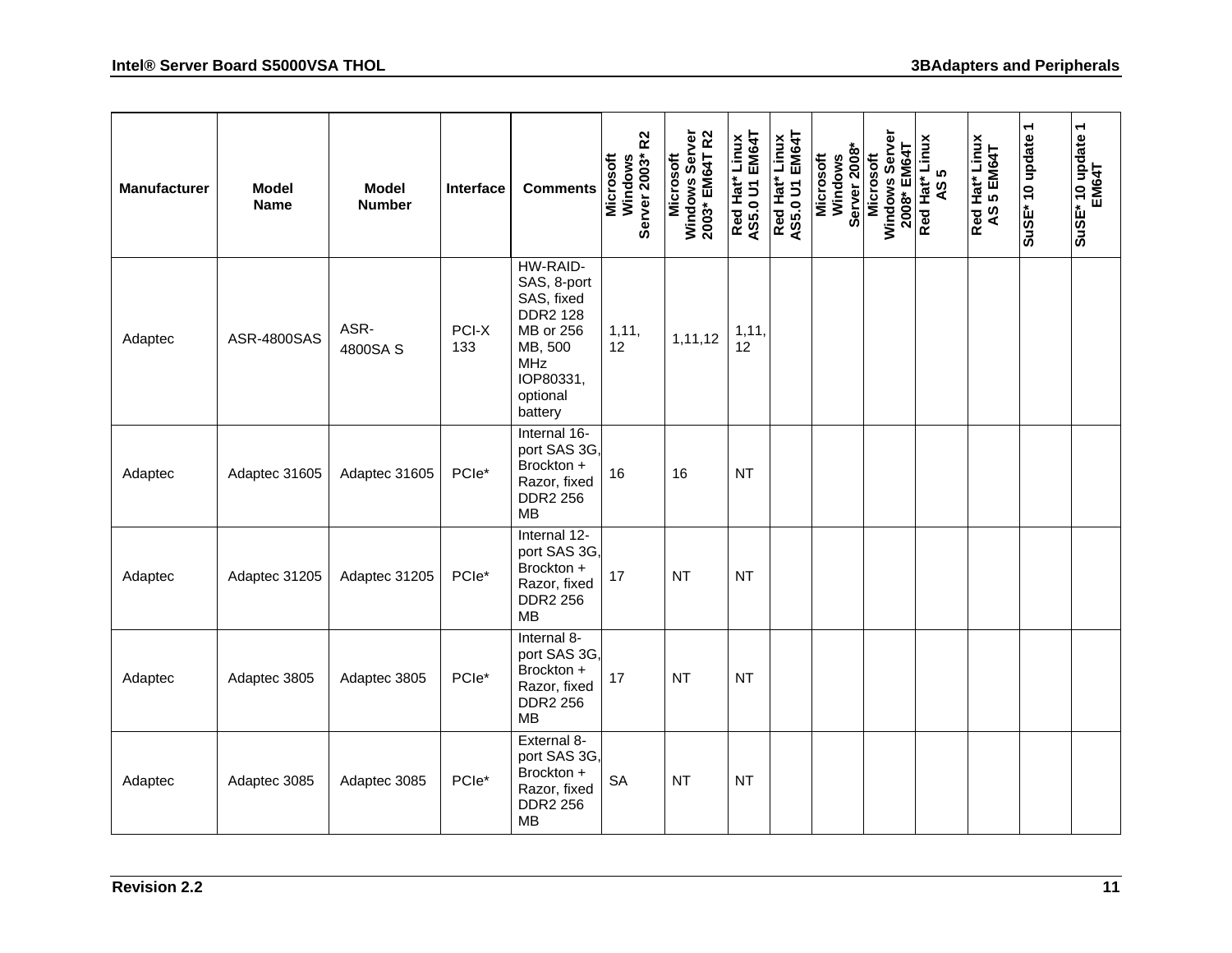| <b>Manufacturer</b> | Model<br><b>Name</b>  | <b>Model</b><br><b>Number</b> | <b>Interface</b> | <b>Comments</b>                                                                    | R <sub>2</sub><br>Windows<br>Server 2003* F<br><b>Microsoft</b> | Windows Server<br>2003* EM64T R2<br>Microsoft | Red Hat* Linux<br>AS5.0 U1 EM64T | AS5.0 U1 EM64T<br>Red Hat* Linux | Server 2008*<br>Microsoft<br>Windows | Windows Server<br>2008* EM64T<br>Microsoft | Red Hat* Linux<br><b>LC</b><br>$\overline{3}$ | <b>Red Hat* Linux<br/>AS 5 EM64T</b> | SuSE* 10 update 1 | SuSE* 10 update 1<br>EM64T |
|---------------------|-----------------------|-------------------------------|------------------|------------------------------------------------------------------------------------|-----------------------------------------------------------------|-----------------------------------------------|----------------------------------|----------------------------------|--------------------------------------|--------------------------------------------|-----------------------------------------------|--------------------------------------|-------------------|----------------------------|
| Adaptec             | Adaptec 3405          | Adaptec 3405                  | PCle*            | Internal 4-<br>port SAS 3G,<br>Brockton +<br>Razor, fixed<br><b>DDR2 128</b><br>MB | <b>SA</b>                                                       | <b>NT</b>                                     | <b>NT</b>                        |                                  |                                      |                                            |                                               |                                      |                   |                            |
| Adaptec             | Adaptec RAID<br>5805  | Adaptec RAID<br>5805          | PCle*            | 2x4 int,<br>SATA/SAS,<br>PCle* x8,<br>1.2 GHz,<br>512 MB                           | 19,24                                                           | 19,24                                         |                                  |                                  | 24                                   | 24                                         | 24                                            | 24                                   |                   |                            |
| Adaptec             | Adaptec RAID<br>5445  | Adaptec RAID<br>5445          | PCle*            | 1x4 internal/<br>external,<br>SATA/SAS,<br>PCle* x8,<br>1.2 GHz,<br>512 MB         | <b>SA</b>                                                       | <b>SA</b>                                     |                                  |                                  |                                      |                                            |                                               |                                      |                   |                            |
| Adaptec             | Adaptec RAID<br>5405  | Adaptec RAID<br>5405          | PCle*            | 1x4 internal,<br>SATA/SAS,<br>PCle* x8,<br>800 MHz,<br>256 MB                      | <b>SA</b>                                                       | <b>SA</b>                                     |                                  |                                  |                                      |                                            |                                               |                                      |                   |                            |
| Adaptec             | Adaptec RAID<br>5085  | Adaptec RAID<br>5085          | PCle*            | 2x4 external,<br>SATA/SAS,<br>PCle* x8,<br>1.2 GHz,<br>512 MB                      | <b>SA</b>                                                       | <b>SA</b>                                     |                                  |                                  |                                      |                                            |                                               |                                      |                   |                            |
| Adaptec             | Adaptec RAID<br>52245 | Adaptec RAID<br>52245         | PCle*            | 6x4 internal/<br>1x4 external,<br>SATA/SAS,<br>PCle* x8,<br>1.2 GHz,<br>512 MB     | 19                                                              | 19                                            |                                  |                                  |                                      |                                            |                                               |                                      |                   |                            |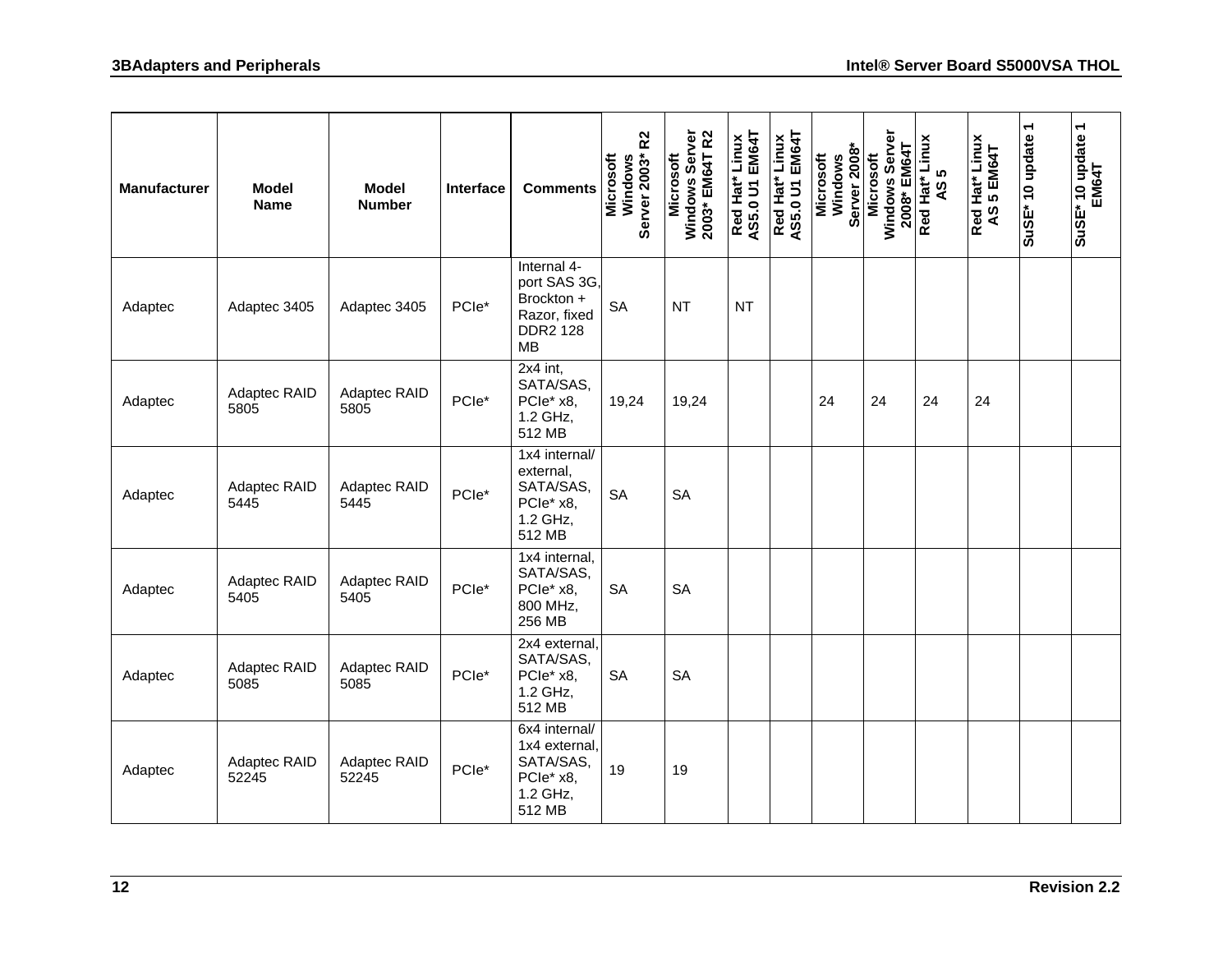| <b>Manufacturer</b> | <b>Model</b><br><b>Name</b> | <b>Model</b><br><b>Number</b> | <b>Interface</b>  | <b>Comments</b>                                                                                 | R <sub>2</sub><br>Windows<br>Server 2003* I<br>Microsoft | Windows Server<br>2003* EM64T R2<br>Microsoft | EM64T<br>Red Hat* Linux<br>AS5.0 U1 | EM64T<br>Red Hat* Linux<br>AS5.0 U1 | <b>Server 2008*</b><br><b>Microsoft</b><br>Windows | Windows Server<br>2008* EM64T<br>Microsoft | Red Hat* Linux<br>AS 5 | Red Hat* Linux<br>AS 5 EM64T | $\overline{\phantom{0}}$<br>SuSE* 10 update | SuSE* 10 update 1<br>EM64T |
|---------------------|-----------------------------|-------------------------------|-------------------|-------------------------------------------------------------------------------------------------|----------------------------------------------------------|-----------------------------------------------|-------------------------------------|-------------------------------------|----------------------------------------------------|--------------------------------------------|------------------------|------------------------------|---------------------------------------------|----------------------------|
| Adaptec             | Adaptec RAID<br>51245       | Adaptec RAID<br>51245         | PCle*             | 3x4 internal/<br>1x4 external,<br>SATA/SAS,<br>PCle* x8,<br>1.2 GHz,<br>512 MB                  | <b>SA</b>                                                | <b>SA</b>                                     |                                     |                                     |                                                    |                                            |                        |                              |                                             |                            |
| Adaptec             | Adaptec RAID<br>51645       | Adaptec RAID<br>51645         | PCle <sup>*</sup> | 6x4 internal/<br>1x4 external,<br>SATA/SAS,<br>PCle* x8,<br>1.2 GHz,<br>512 MB                  | <b>SA</b>                                                | <b>SA</b>                                     |                                     |                                     |                                                    |                                            |                        |                              |                                             |                            |
| Adaptec             | Adaptec RAID<br>52445       | Adaptec RAID<br>52245         | PCle*             | 6x4 internal/<br>1x4 external,<br>SATA/SAS,<br>PCle* x8,<br>1.2 GHz,<br>512 MB                  | 19,24                                                    | 19,24                                         |                                     |                                     | 24                                                 | 24                                         | 24                     | 24                           |                                             |                            |
| Adaptec             | Adaptec RAID<br>2405        | Adaptec RAID<br>2405          | PCle*             | 4 internal<br>ports, SAS 3<br>Gbit/s,<br>PCle*, 128<br>MB DDR2<br>memory,<br>RAID 0, 1, &<br>10 | 24                                                       | 24                                            |                                     |                                     | 24                                                 | 24                                         | 24                     | 24                           |                                             |                            |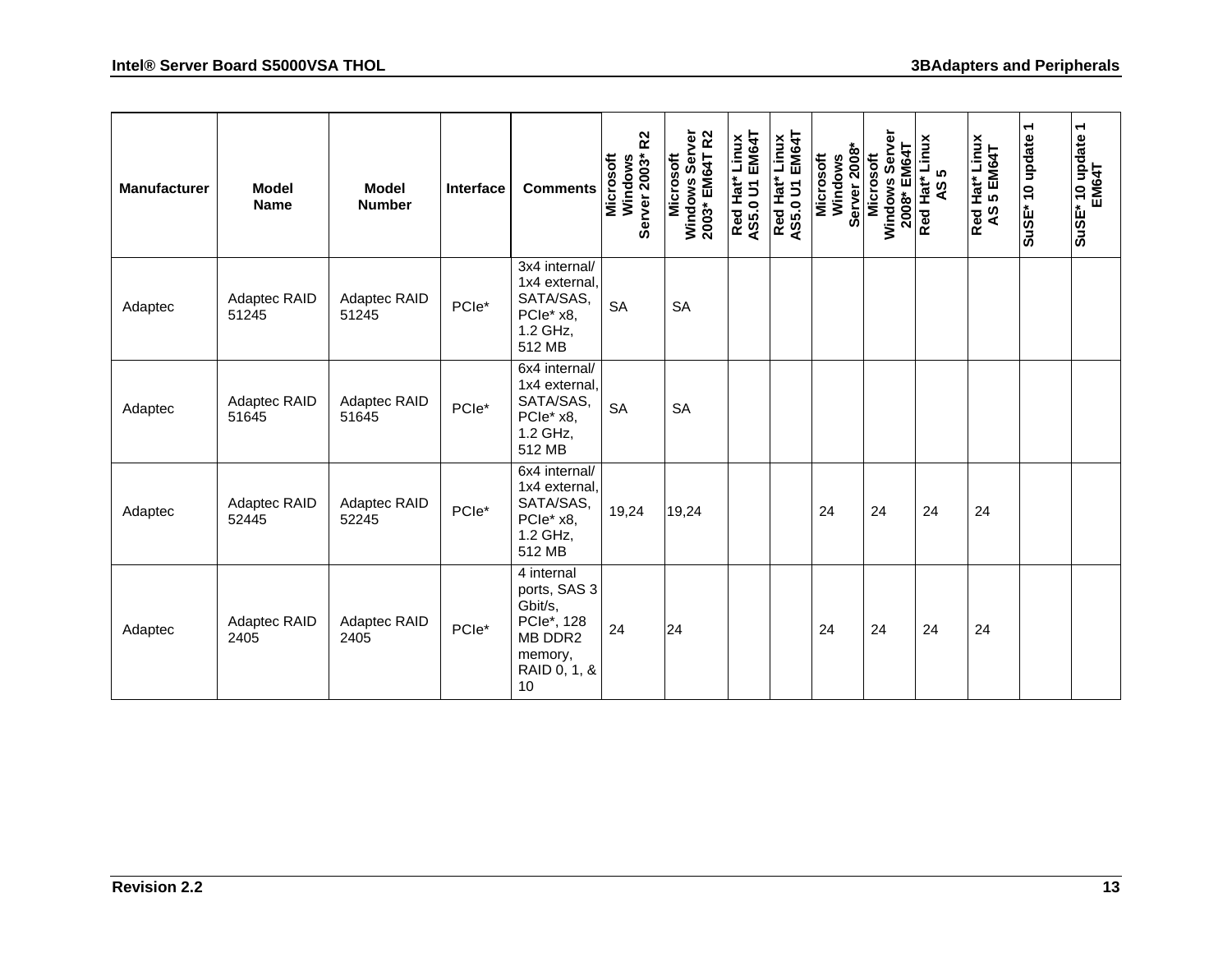| <b>Manufacturer</b> | <b>Model</b><br><b>Name</b>    | <b>Model</b><br><b>Number</b>  | Interface     | <b>Comments</b>                                                                                                               | R <sub>2</sub><br>Windows<br>Server 2003* F<br>Microsoft | Windows Server<br>2003* EM64T R2<br>Microsoft | Red Hat* Linux<br>AS5.0 U1 EM64T<br>AS5.0 U1 | Red Hat* Linux<br>AS5.0 U1 EM64T<br>AS5.0 U1 | Server 2008*<br>Microsoft<br>Windows | Windows Server<br>2008* EM64T<br>Microsoft | Red Hat* Linux<br>AS 5 | Red Hat* Linux<br>AS 5 EM64T | SuSE* 10 update 1 | SuSE* 10 update 1<br>EM64T |
|---------------------|--------------------------------|--------------------------------|---------------|-------------------------------------------------------------------------------------------------------------------------------|----------------------------------------------------------|-----------------------------------------------|----------------------------------------------|----------------------------------------------|--------------------------------------|--------------------------------------------|------------------------|------------------------------|-------------------|----------------------------|
| <b>ICP Vortex</b>   | <b>ICP9085LI</b>               | <b>ICP9085LI</b>               | PCI-X<br>133  | 8-port SAS,<br>PCI-X, 133<br>MHz, fixed<br><b>DDR2 128</b><br>MB or 256<br>MB, 500<br>MHz<br>IOP80331,<br>optional<br>battery | <b>SA</b>                                                | <b>SA</b>                                     | <b>SA</b>                                    |                                              |                                      |                                            |                        |                              |                   |                            |
| <b>LSI Logic</b>    | MegaRAID<br><b>SATA 150-6</b>  | MegaRAID<br><b>SATA 150-6</b>  | PCI-<br>64/66 | 6-channel<br><b>SATA RAID</b><br>1.0, RAID 0,<br>1, 10, 5                                                                     | 3,11                                                     | 3,11                                          | 3,11                                         |                                              |                                      |                                            |                        |                              |                   |                            |
| <b>LSI Logic</b>    | MegaRAID<br><b>SATA 150-4</b>  | MegaRAID<br><b>SATA 150-4</b>  | PCI-<br>64/66 | 4-port SATA<br>1.5 G, RAID<br>0, 1, 10, 5                                                                                     | <b>SA</b>                                                | <b>SA</b>                                     | <b>SA</b>                                    |                                              |                                      |                                            |                        |                              |                   |                            |
| <b>LSI Logic</b>    | MegaRAID<br><b>SCSI 320-2E</b> | MegaRAID<br><b>SCSI 320-2E</b> | PCle* x8      | HW-RAID-<br>SCSI, 2-<br>channel<br>Ultra320,<br>RAID 0, 1, 5,<br>10, 50, x8<br>PCle*                                          | 1,11                                                     | 1,11                                          | 1,11                                         |                                              |                                      |                                            |                        |                              |                   |                            |
| <b>LSI Logic</b>    | LSI22320-R                     | LSI22320-R                     | PCI-X<br>133  | SW-RAID-<br>SCSI, 2-<br>channel<br>Ultra320<br>SCSI,<br>1030 chip                                                             | 3, 11, 12,<br>21,22                                      | 3, 11, 12,<br>21,22                           | 3, 11,<br>12<br>(272)<br>31)                 |                                              |                                      | 21,22                                      | 21,22                  | 21,22                        | 21,22             |                            |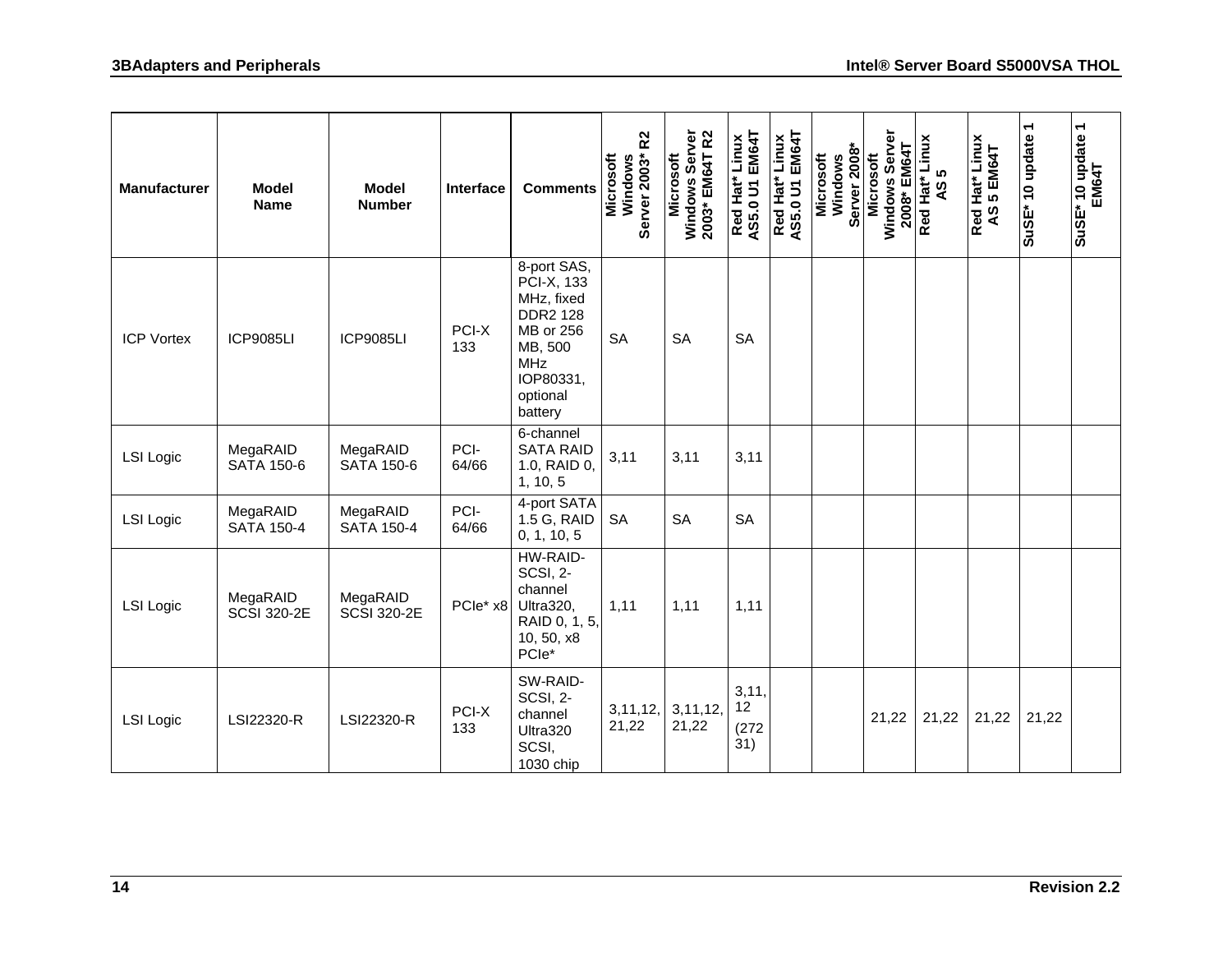| <b>Manufacturer</b> | <b>Model</b><br><b>Name</b> | <b>Model</b><br><b>Number</b> | Interface    | <b>Comments</b>                                                                | R <sub>2</sub><br>Server 2003*<br>Microsoft<br>Windows | Windows Server<br>2003* EM64T R2<br><b>Microsoft</b> | Red Hat* Linux<br>AS5.0 U1 EM64T<br>AS5.0 U1 | AS5.0 U1 EM64T<br>Red Hat* Linux | Windows<br>Server 2008*<br><b>Microsoft</b> | Windows Server<br>2008* EM64T<br>Microsoft | Red Hat* Linux<br><b>LC</b><br>$\overline{6}$ | <b>Red Hat* Linux</b><br>AS 5 EM64T | SuSE* 10 update 1 | SuSE* 10 update 1<br>EM64T |
|---------------------|-----------------------------|-------------------------------|--------------|--------------------------------------------------------------------------------|--------------------------------------------------------|------------------------------------------------------|----------------------------------------------|----------------------------------|---------------------------------------------|--------------------------------------------|-----------------------------------------------|-------------------------------------|-------------------|----------------------------|
| <b>LSI Logic</b>    | LSI22320-R                  | <b>LSI2232</b><br>$0-R$ (IT)  | PCI-X<br>133 | 2-channel<br>Ultra320<br>SCSI,<br>1030 chip                                    | <b>SA</b>                                              | <b>SA</b>                                            | <b>SA</b>                                    | <b>SA</b>                        |                                             |                                            | <b>SA</b>                                     | <b>SA</b>                           | SA                |                            |
| <b>LSI Logic</b>    | LSI22320-R                  | LSI2232<br>$0-R$ (IS)         | PCI-X<br>133 | 2-channel<br>Ultra320<br>SCSI,<br>1030 chip                                    | <b>SA</b>                                              | <b>SA</b>                                            | <b>SA</b>                                    | 1,11,<br>12                      |                                             |                                            | <b>SA</b>                                     | <b>SA</b>                           | <b>SA</b>         | <b>SA</b>                  |
| <b>LSI Logic</b>    | 3442x                       | 3442x (IT)                    | PCI-X<br>133 | 1068 chip -<br>8 ports                                                         | 1,11                                                   | 2,11                                                 | 1,11                                         | <b>NT</b>                        |                                             |                                            |                                               |                                     |                   |                            |
| <b>LSI Logic</b>    | LSISAS3041x                 | LSISAS3<br>041x (IT<br>& IR)  | PCI-X<br>133 | 1064 chip -<br>4 ports -<br>same FW,<br>OpROM,<br>and SW as<br>LSISAS344<br>2x | <b>SA</b>                                              | <b>SA</b>                                            | <b>SA</b>                                    | <b>NT</b>                        |                                             |                                            |                                               |                                     |                   |                            |
| LSI Logic           | LSISAS3080x                 | LSISAS3<br>080x (IT<br>& IR)  | PCI-X<br>133 | 1068 chip -<br>8 ports with<br>8x internal<br>connection                       | <b>SA</b>                                              | <b>SA</b>                                            | <b>SA</b>                                    | <b>NT</b>                        |                                             |                                            |                                               |                                     |                   |                            |
| <b>LSI Logic</b>    | LSISAS3800x                 | LSISAS3<br>800x (IT<br>& IR)  | PCI-X<br>133 | 1068 chip -<br>8 ports with<br>8x external<br>connection                       | <b>SA</b>                                              | <b>SA</b>                                            | <b>SA</b>                                    | <b>NT</b>                        |                                             |                                            |                                               |                                     |                   |                            |
| <b>LSI Logic</b>    | 3442x                       | 3442x<br>(IR)                 | PCI-X<br>133 | 1068 chip -<br>8 ports                                                         | SA                                                     | SA                                                   | <b>SA</b>                                    | <b>NT</b>                        |                                             |                                            |                                               |                                     |                   |                            |
| Intel               | SRCSAS144E                  | <b>SRCSAS</b><br>144E         | PCle* x4     | 1068 SAS<br>3 GB, 4<br>internal<br>ports                                       | 1,11                                                   | 1,11                                                 | 1,11                                         |                                  |                                             |                                            |                                               |                                     |                   |                            |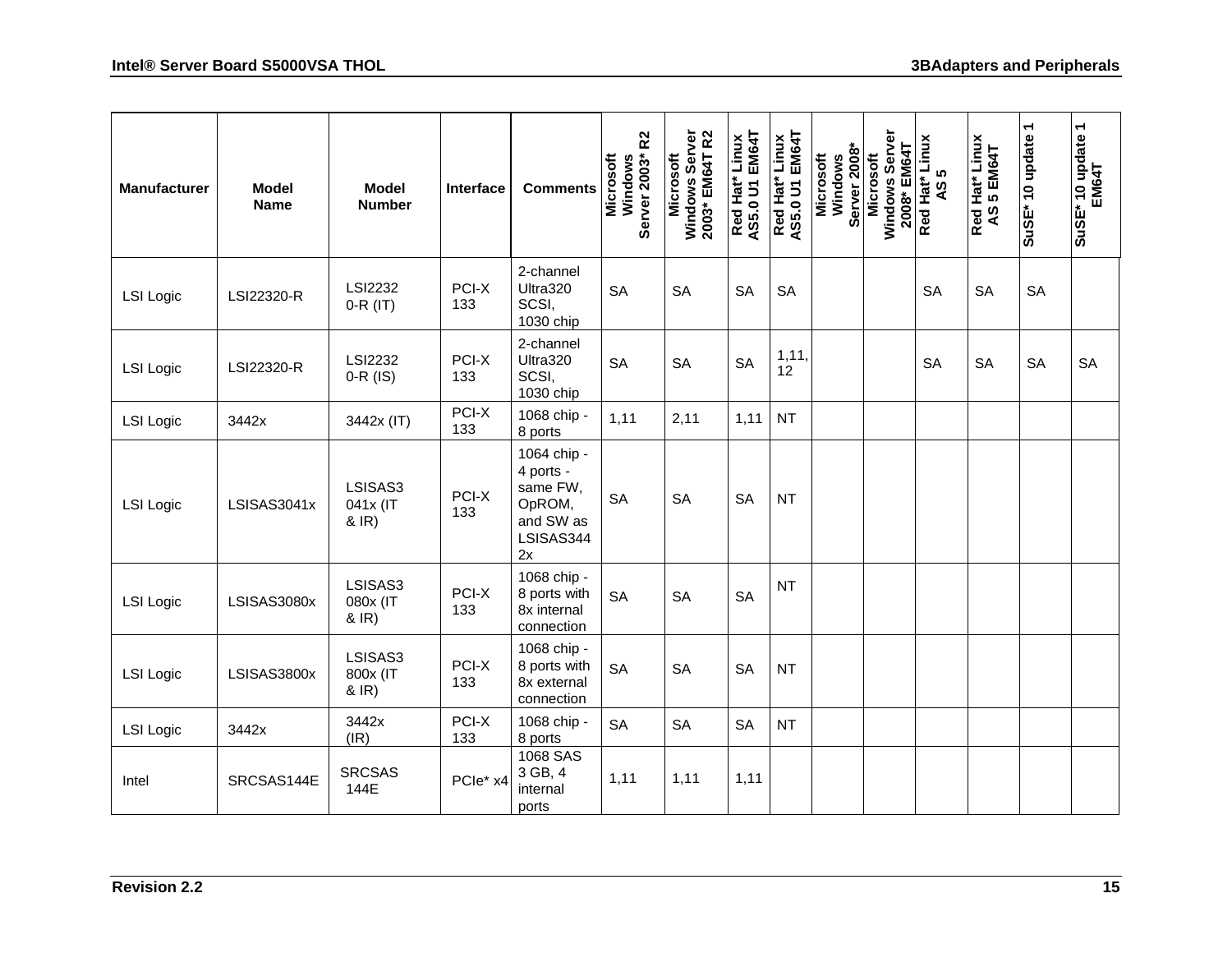| <b>Manufacturer</b> | <b>Model</b><br><b>Name</b> | <b>Model</b><br><b>Number</b> | Interface     | <b>Comments</b>                                                                                 | Windows<br>Server 2003* R2<br><b>Microsoft</b> | Windows Server<br>2003* EM64T R2<br>Microsoft | Red Hat* Linux<br>AS5.0 U1 EM64T<br>AS5.0 U1 | Red Hat* Linux<br>AS5.0 U1 EM64T | <b>Server 2008*</b><br><b>Microsoft</b><br>Windows | Windows Server<br>2008* EM64T<br>Microsoft | <b>Red Hat* Linux<br/>AS 5</b> | Red Hat* Linux<br>AS 5 EM64T | SuSE* 10 update 1 | SuSE* 10 update 1<br>EM64T |
|---------------------|-----------------------------|-------------------------------|---------------|-------------------------------------------------------------------------------------------------|------------------------------------------------|-----------------------------------------------|----------------------------------------------|----------------------------------|----------------------------------------------------|--------------------------------------------|--------------------------------|------------------------------|-------------------|----------------------------|
| Intel               | SRCS28X                     | SRCS28X                       | PCI-X<br>133  | 8-channel<br><b>SATA II</b><br>$1.5/3.0$ G,<br><b>SATA RAID</b><br>1.0, RAID 0,<br>1, 10, 5, 50 | 1,11,12                                        | 1,11,12                                       | 1, 11,<br>12                                 |                                  |                                                    |                                            |                                |                              |                   |                            |
| Intel               | SRCS16                      | SRCS16                        | PCI-<br>64/66 | 6-port                                                                                          | 1,11                                           | 1,11                                          | 1,11                                         |                                  |                                                    |                                            |                                |                              |                   |                            |
| Intel               | SRCU41L<br>PCI-64/66        | SRCU41L PCI-<br>64/66         | PCI-<br>64/66 | 1-channel<br>Ultra320<br><b>RAID</b>                                                            | 3,11                                           | 3,11                                          | 3,11                                         |                                  |                                                    |                                            |                                |                              |                   |                            |
| Intel               | SRCU42X                     | SRCU42X                       | PCI-X         | 2-channel<br>Ultra320<br><b>RAID</b>                                                            | 3, 11, 21,<br>22                               | 3,11,21<br>22                                 | 3,11                                         |                                  |                                                    |                                            | 21,22                          | 21,22                        | 21,22             | 21,22                      |
| Intel               | SRCU42E                     | SRCU42E                       | PCle* x8      | RAID/SCSI                                                                                       | 1,11,12                                        | 1,11,12                                       | 1, 11,<br>12                                 |                                  |                                                    |                                            |                                |                              |                   |                            |
| Intel               | SRCSAS18E                   | <b>SRCSAS</b><br>18E          | PCle* x8      | SAS 3 GB<br>8 internal<br>ports                                                                 | 11, 12,<br>21,22                               | 11, 12,<br>21,22                              | 11,<br>12                                    |                                  | 21,22                                              | 21,22                                      | 21,22                          | 21,22                        | 21,22             | 21,22                      |
| Intel               | SRCSASBB8I                  | SRCSASBB8I                    | PCle* x8      | SAS <sub>8</sub><br>internal ports                                                              | <b>NT</b>                                      | <b>NT</b>                                     | 20                                           | <b>SA</b>                        |                                                    |                                            |                                |                              |                   |                            |
| Intel               | SRCSASPH16I                 | SRCSASPH16I                   | PCle* x8      | <b>SAS 16</b><br>internal<br>ports                                                              | <b>NT</b>                                      | <b>NT</b>                                     | 20                                           | 3,11                             |                                                    |                                            |                                |                              |                   |                            |
| Intel               | SRCSASLS4I                  | SRCSASLS4I                    | PCle* x8      | SAS <sub>4</sub><br>internal<br>ports                                                           | <b>NT</b>                                      | <b>NT</b>                                     | 20                                           | <b>SA</b>                        |                                                    |                                            |                                |                              |                   |                            |
| Intel               | SASMF8I                     | SASMF8I                       | PCle* x8      | SAS <sub>8</sub><br>internal<br>ports                                                           | <b>NT</b>                                      | <b>NT</b>                                     | 20                                           | 1,11                             |                                                    |                                            |                                |                              |                   |                            |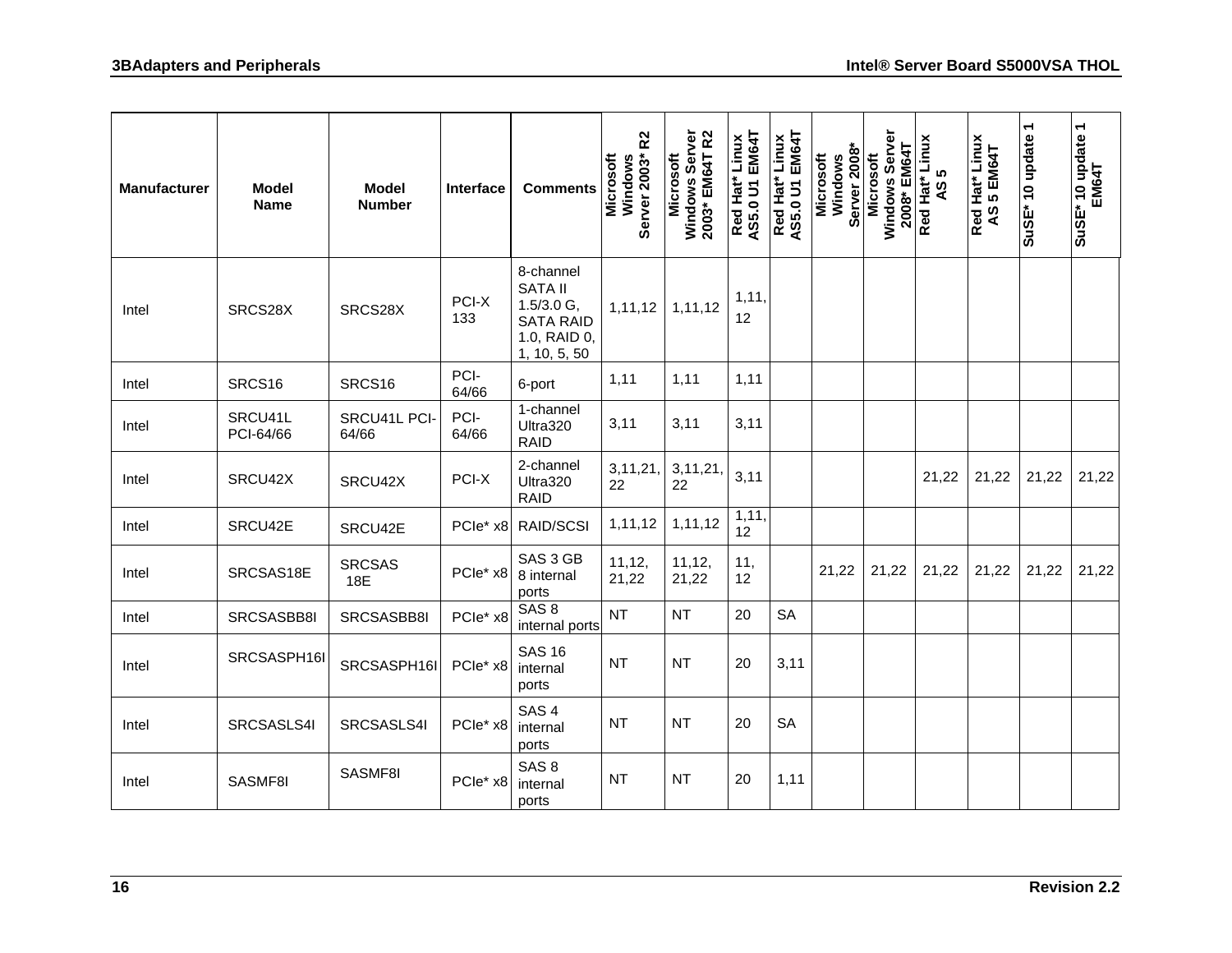| <b>Manufacturer</b> | <b>Model</b><br><b>Name</b> | <b>Model</b><br><b>Number</b> | Interface              | <b>Comments</b>                                                     | R <sub>2</sub><br>Server 2003*<br>Microsoft<br>Windows | Windows Server<br>2003* EM64T R2<br>Microsoft | EM64T<br>Red Hat* Linux<br>AS5.0 U1 | Red Hat* Linux<br>AS5.0 U1 EM64T | Server 2008*<br><b>Microsoft</b><br>Windows | Windows Server<br>2008* EM64T<br>Microsoft | Red Hat* Linux<br>မာ<br>$\overline{5}$ | Red Hat* Linux<br>AS 5 EM64T | $\overline{\phantom{0}}$<br>SuSE* 10 update | $\overline{\phantom{0}}$<br>EM64T<br>EM64T<br>SuSE* 10 update |
|---------------------|-----------------------------|-------------------------------|------------------------|---------------------------------------------------------------------|--------------------------------------------------------|-----------------------------------------------|-------------------------------------|----------------------------------|---------------------------------------------|--------------------------------------------|----------------------------------------|------------------------------|---------------------------------------------|---------------------------------------------------------------|
| Intel               | <b>SRCSATAWB</b>            | <b>SRCSATAWB</b>              | PCle* x4               | Two SAS<br><b>SFF8087</b><br>Mini-SAS 4i<br>internal<br>connectors  | 23                                                     | 23                                            | 23                                  | 23                               | 23                                          | 23                                         | 23                                     | 23                           | 23                                          | 23                                                            |
| Intel               | SRCSAS144E                  | SRCSAS144E                    | Low-<br>profile<br>PCI | SAS <sub>8</sub><br>internal ports                                  | 23                                                     | 23                                            | 23                                  | 23                               | 23                                          | 23                                         | 23                                     | 23                           | 23                                          | 23                                                            |
| AMCC/3ware          | 9500/8/1<br><b>PCI-X-66</b> | 9500/8/1<br><b>PCI-X-66</b>   | PCI-<br>64/66          | 8-channel<br><b>SATA 1.0,</b><br>RAID 0, 1,<br>10, 5                | 3,11,12                                                | 3,11,12                                       | 3,11<br>12                          | <b>SA</b>                        |                                             |                                            |                                        |                              |                                             |                                                               |
| AMCC/3ware          | 9500S-12                    | 9500S-12                      | PCI-<br>64/66          | 12-channel<br><b>SATA 1.0,</b><br>RAID 0, 1,<br>10, 5, PCI<br>64/66 | <b>SA</b>                                              | <b>SA</b>                                     | <b>SA</b>                           | 1, 11,<br>12                     |                                             |                                            |                                        |                              |                                             |                                                               |
| AMCC/3ware          | 9500S-12MI                  | 9500S-12ML                    | PCI-<br>64/66          | 12-channel<br>SATA 1.0,<br>RAID 0, 1,<br>10, 5, PCI<br>64/66        | <b>SA</b>                                              | <b>SA</b>                                     | <b>SA</b>                           | <b>NT</b>                        |                                             |                                            |                                        |                              |                                             |                                                               |
| AMCC/3ware          | 9500S-4LP                   | 9500S-4LP                     | PCI-<br>64/66          | 4-channel<br><b>SATA 1.0,</b><br>RAID 0, 1,<br>10, 5, PCI<br>64/66  | <b>SA</b>                                              | <b>SA</b>                                     | <b>SA</b>                           | <b>NT</b>                        |                                             |                                            |                                        |                              |                                             |                                                               |
| AMCC/3ware          | 9500S-8MI                   | 9500S-8ML                     | PCI-<br>64/66          | 8-channel<br><b>SATA 1.0,</b><br>RAID 0, 1,<br>10, 5, PCI<br>64/66  | <b>SA</b>                                              | <b>SA</b>                                     | <b>SA</b>                           | <b>NT</b>                        |                                             |                                            |                                        |                              |                                             |                                                               |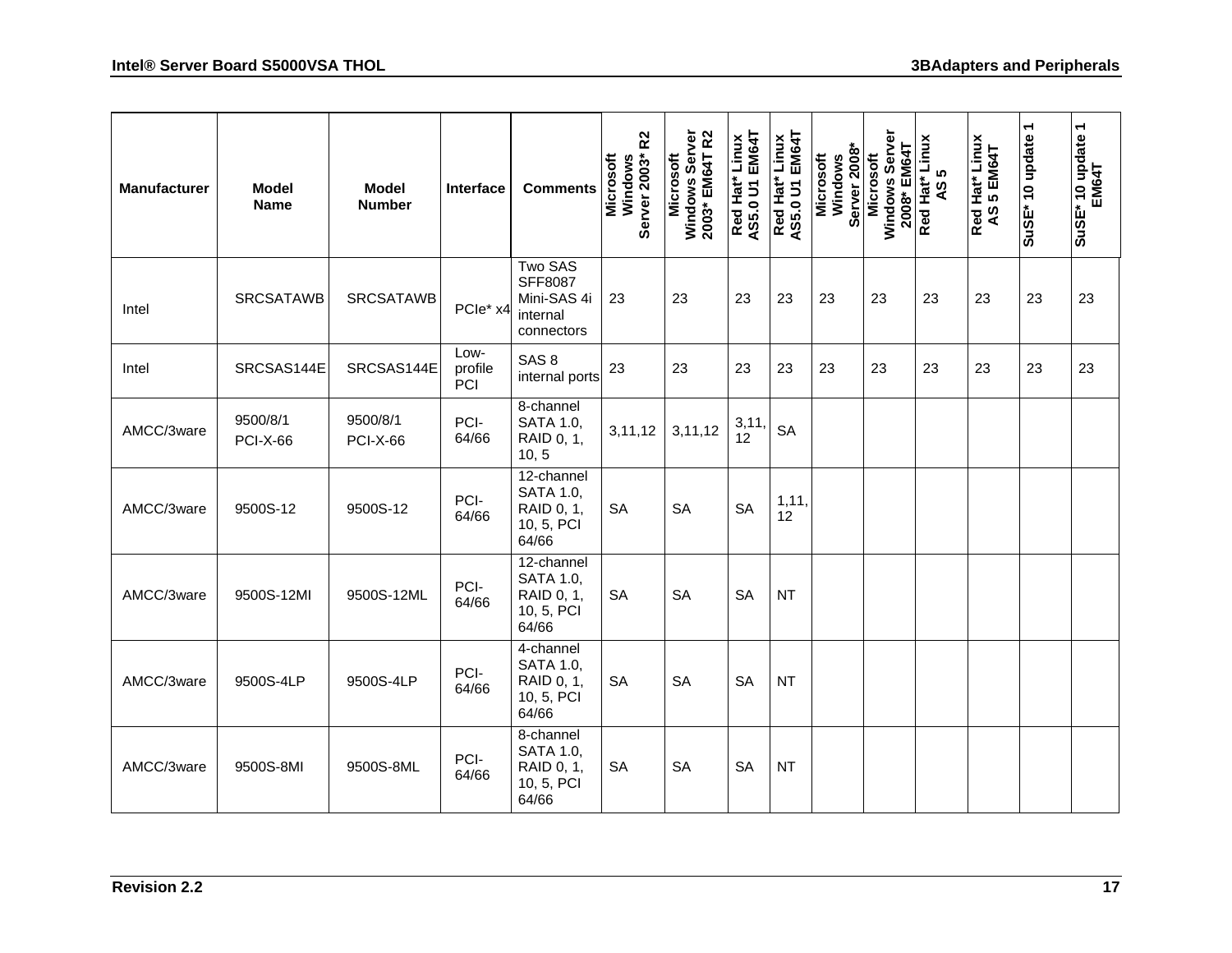| <b>Manufacturer</b> | <b>Model</b><br><b>Name</b> | <b>Model</b><br><b>Number</b> | <b>Interface</b> | <b>Comments</b>                                                                 | R <sub>2</sub><br>Server 2003*<br><b>Microsoft</b><br>Windows | Windows Server<br>2003* EM64T R2<br>Microsoft | Red Hat* Linux<br>AS5.0 U1 EM64T | AS5.0 U1 EM64T<br>Red Hat* Linux | Server 2008*<br>Microsoft<br>Windows | Windows Server<br>2008* EM64T<br>Microsoft | Red Hat* Linux<br><b>LC</b><br>$\overline{a}$ | <b>Red Hat* Linux<br/>AS 5 EM64T</b> | SuSE* 10 update | SuSE* 10 update 1<br>EM64T |
|---------------------|-----------------------------|-------------------------------|------------------|---------------------------------------------------------------------------------|---------------------------------------------------------------|-----------------------------------------------|----------------------------------|----------------------------------|--------------------------------------|--------------------------------------------|-----------------------------------------------|--------------------------------------|-----------------|----------------------------|
| AMCC/3ware          | 9650SE-12ML                 | 9650SE-12ML                   | PCle* x4         | 8-channel<br><b>SATA 1.0,</b><br>RAID 0, 1,<br>10, 5, PCIe*<br>x4               | 11                                                            | NT                                            | ΝT                               | NT                               |                                      |                                            |                                               |                                      |                 |                            |
| AMCC/3ware          | 9650SE-8ML                  | 9650SE-8ML                    | PCle* x4         | 8-channel<br><b>SATA 1.0,</b><br>RAID 0, 1,<br>10, 5, PCI<br>Express x4         | 21,22                                                         | 21,22                                         | NΤ                               | <b>NT</b>                        | 21,22                                | 21,22                                      | 21,22                                         | 21,22                                |                 |                            |
| AMCC/3ware          | 9650SE-16ML                 | 9650SE-16ML                   | PCle* x4         | 8-channel<br><b>SATA 1.0,</b><br>RAID 0, 1,<br>10, 5, PCIe*<br>x4               | <b>SA</b>                                                     | NT                                            | NT                               |                                  |                                      |                                            |                                               |                                      |                 |                            |
| AMCC/3ware          | 9650SE-8LPML                | 9650SE-8LPML PCle* x4         |                  | 8-channel<br><b>SATA 1.0,</b><br><b>RAID</b><br>0,1,5,6,10,50                   | 25                                                            |                                               | 25                               |                                  |                                      |                                            |                                               |                                      | <b>NT</b>       | <b>NT</b>                  |
| AMCC/3ware          | 9690SA-414EL                | 9690SA-414EL                  | PCle* x8         | 8-channel<br><b>SATA 1.0,</b><br><b>RAID</b><br>0,1,5,6,10,50                   | 25                                                            |                                               | 25                               |                                  |                                      |                                            |                                               |                                      | <b>NT</b>       | <b>NT</b>                  |
| Promise             | FastTrak<br>SX8300          | FastTrak<br>SX8300            | <b>PCI-X 133</b> | 8 channels,<br>RAID 0, 1, 5,<br>$10 - 3$ Gb<br><b>SATA</b>                      | <b>SA</b>                                                     | <b>SA</b>                                     | <b>SA</b>                        |                                  |                                      |                                            |                                               |                                      |                 |                            |
| Promise             | FastTrak<br>SX4300          | FastTrak<br>SX4300            | PCI-64/66        | SW-RAID-<br>SATA, 4<br>channels,<br>RAID 0, 1, 5,<br>$10 - 3$ Gb<br><b>SATA</b> | 11,12                                                         | 11,12                                         |                                  |                                  | 11,12                                |                                            |                                               |                                      |                 |                            |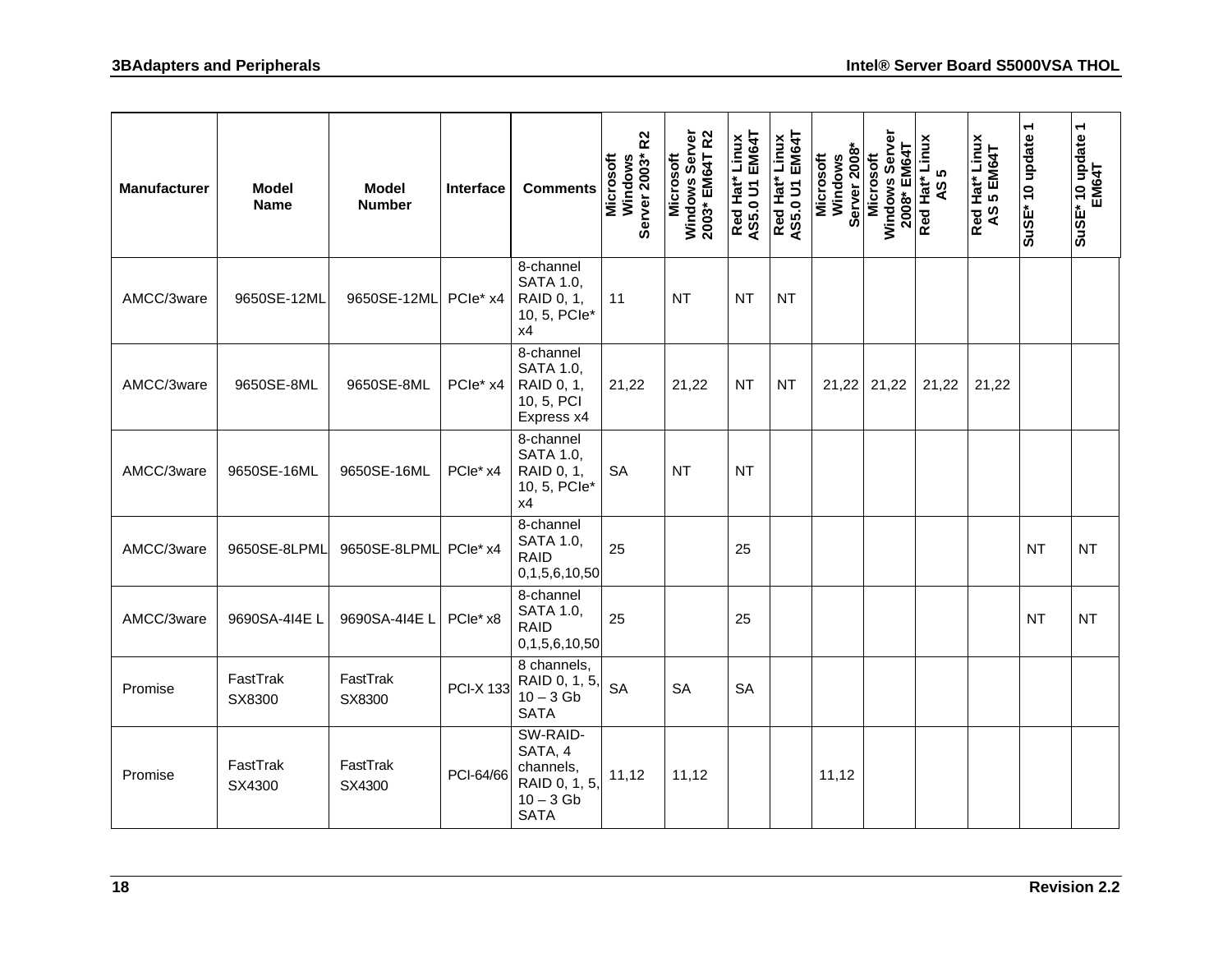| <b>Manufacturer</b> | Model<br><b>Name</b> | <b>Model</b><br><b>Number</b> | Interface         | <b>Comments</b> | R <sub>2</sub><br>Microsoft<br>Windows<br>dows<br>2003*<br>ဖိ | $\boldsymbol{\mathcal{S}}$<br>rosoft<br>မိ<br>$E_{\rm g}$<br>즶<br><b>Si</b> Nic<br><u>ے م</u><br>ຊ<br>3 | ੨<br>cΟ<br>面<br>ೲ<br>c<br>Red<br>ഹ<br>ğ | ê<br>Red<br>AS5. | Σ<br>ω<br>ທ | ខ្លួ<br>Š    | ഥ<br>ທ<br>Rē | nux<br>ч<br>--<br>ဖ<br>ಕ<br>ш<br>מו<br>Red<br>AS | ↽<br>update<br>$\tilde{e}$<br>SuSE <sup>,</sup> | ᠆<br>update<br><b>x4T</b><br>EM64<br>$\frac{1}{2}$<br>SuSE* |
|---------------------|----------------------|-------------------------------|-------------------|-----------------|---------------------------------------------------------------|---------------------------------------------------------------------------------------------------------|-----------------------------------------|------------------|-------------|--------------|--------------|--------------------------------------------------|-------------------------------------------------|-------------------------------------------------------------|
| Intel               | <b>SRCSASJV</b>      | <b>SRCSASJV</b>               | PCle <sup>*</sup> |                 | 15,21,<br>22                                                  | 15,21,<br>22                                                                                            | 21.<br>22                               | 21,<br>22        | 15          | 15,21,<br>22 | 21,22        | 15,21,<br>22                                     | 15,21,<br>22                                    |                                                             |
| Intel               | <b>SRCSASRB</b>      | <b>SRCSASRB</b>               | PCIe <sup>*</sup> |                 | 16,21,<br>22                                                  | 16,21,<br>22                                                                                            | 21.<br>22                               | 21.<br>22        | 16          | 16,21<br>22  | 21,22        | 16,21,<br>22                                     | 16,21,<br>22                                    |                                                             |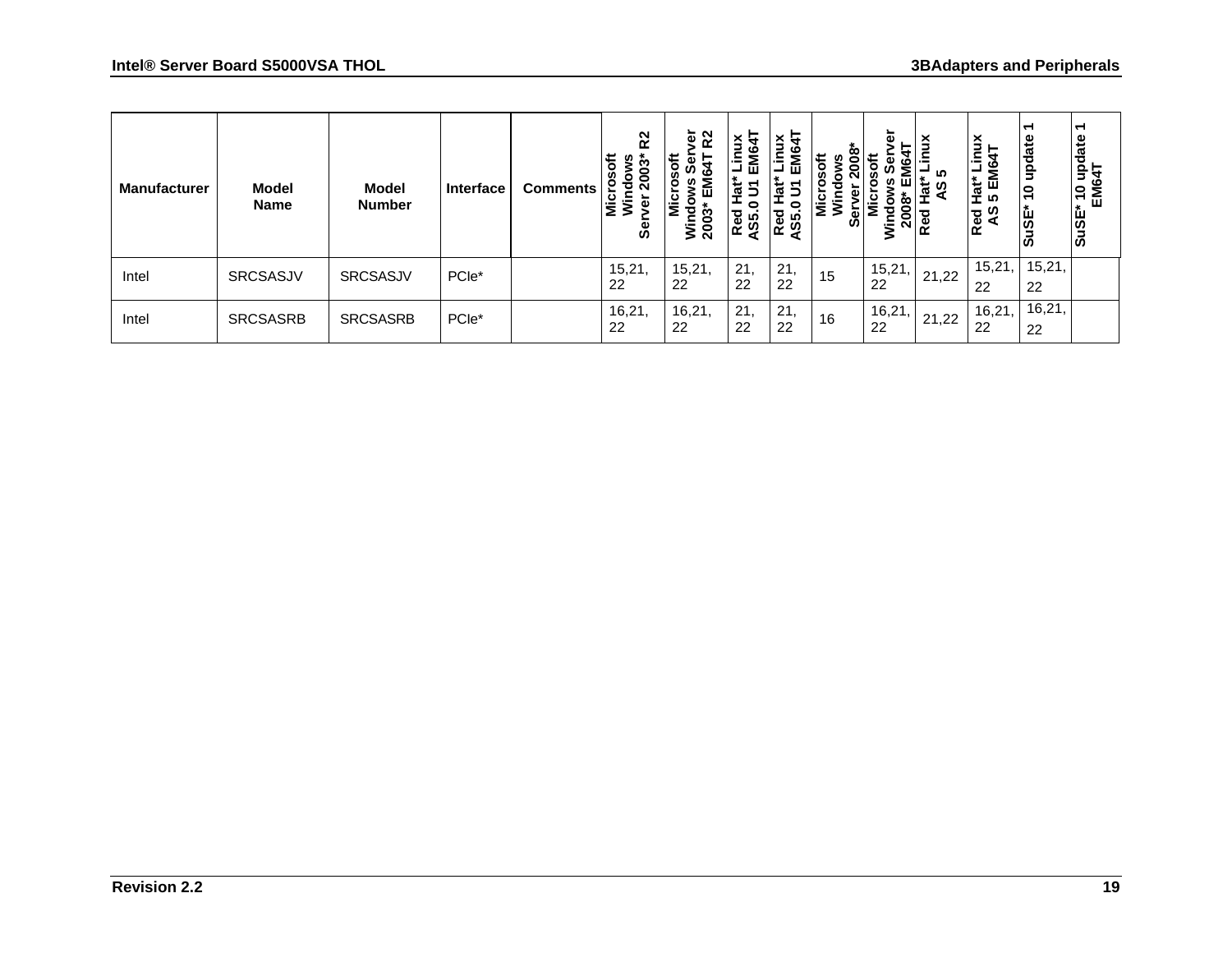#### 4.2 PCI SCSI

| <b>Manufacturer</b> | <b>Model</b><br><b>Name</b> | <b>Model</b><br><b>Number</b> | Interface | <b>Comments</b>                                                  | <u>ռ</u><br>Microsoft<br>Windows<br>rver 2003*<br>Server | <u>ռ</u><br>ō<br>$\frac{1}{2}$<br><b>EM641</b><br>မ္တ<br>Wind<br>2003 | Linux<br>EM64T<br><b>Hat</b><br>$\tilde{S}$<br>Red H<br>AS4.0 | 2008<br>Microsoft<br>Windows<br><b>Server</b> | ͽ<br>EM64T<br>Ser<br><b>Microsoft</b><br>Windows<br>2008* | inux<br>ᆜ<br>10<br><b>Hat</b> *<br>9Y<br>Red | Red Hat* Linux<br>AS 5 EM64T | Ξ<br>Linux<br>ج<br>وي<br>SuSE*<br>Enterpri<br>$\overline{6}$ | $(64-bit)$<br>inux<br><b>SPT</b><br>Enterpri<br>SuS<br>é, |
|---------------------|-----------------------------|-------------------------------|-----------|------------------------------------------------------------------|----------------------------------------------------------|-----------------------------------------------------------------------|---------------------------------------------------------------|-----------------------------------------------|-----------------------------------------------------------|----------------------------------------------|------------------------------|--------------------------------------------------------------|-----------------------------------------------------------|
| <b>LSI Logic</b>    | LSI20160                    | LSI20160                      | PCI-32/33 | 1-channel<br>Ultra160<br><b>SCSI, 1000</b><br>chip (low<br>cost) | 1, 11,<br>12,21,<br>22                                   | 1, 11,<br>12,21,22                                                    | 1, 11,<br>12                                                  |                                               |                                                           | 21,22                                        | 21,22                        | 21,22                                                        | 21,22                                                     |
| LSI Logic           | <b>LSI20160L</b>            | LSI20160L                     | PCI-32/33 | 1-channel<br>Ultra160<br><b>SCSI, 1000</b><br>chip               | <b>SA</b>                                                | <b>SA</b>                                                             | <b>SA</b>                                                     |                                               |                                                           |                                              |                              |                                                              |                                                           |

#### 4.3 Graphics Adapter

<span id="page-23-1"></span><span id="page-23-0"></span>

| <b>Manufacturer</b> | <b>Model</b><br><b>Name</b> | Model<br><b>Number</b> | Interface | <b>Comments</b>                                | R <sub>2</sub><br>Microsoft<br>Windows<br>rver 2003*<br>စ္တီ | ត<br>R <sub>2</sub><br>Microsoft<br>စီ<br>EM64T<br>Windows<br>2003 | Linux<br>EM64T<br>iat*<br>102<br>Red H<br>AS4.0 | $2008*$<br>Microsoft<br>Windows<br>៵<br>ō<br>ഗ | ۵ō<br>4<br>Microsoft<br>Š<br>ш<br>2008'<br>Wind | <b>xuni-</b><br><b>S</b><br>Hat*<br>ଥି<br>Red | inux<br><b>EM64T</b><br>រី<br>អូម<br>5<br>Red<br>AS | it)-<br>Linux<br>ō<br>$\tilde{3}$<br>SuSE <sup>-</sup><br>Enterp<br>あ<br>é, | ፪<br>bit)<br>š<br>Φ<br>┓<br>ە<br>g<br>Sus<br>Enter<br>$\ddot{ }$ |
|---------------------|-----------------------------|------------------------|-----------|------------------------------------------------|--------------------------------------------------------------|--------------------------------------------------------------------|-------------------------------------------------|------------------------------------------------|-------------------------------------------------|-----------------------------------------------|-----------------------------------------------------|-----------------------------------------------------------------------------|------------------------------------------------------------------|
| <b>ATI</b>          | <b>RADEON</b><br>7000       | <b>RADEON</b><br>7000  | PCI-32/33 | PCI video<br>with single<br>monitor<br>support | 3,11                                                         | 3,11                                                               | 3,11                                            | 21,22                                          | 21,12                                           |                                               |                                                     |                                                                             |                                                                  |
| XGI                 | Volari<br>V <sub>3</sub> XT | Volari<br>V3XT         | PCI-32/33 | PCI video<br>with dual<br>monitor<br>support   | 1,11<br>(25632)                                              | 1,11<br>(25632)                                                    | 1,11<br>(25632)                                 |                                                |                                                 |                                               |                                                     |                                                                             |                                                                  |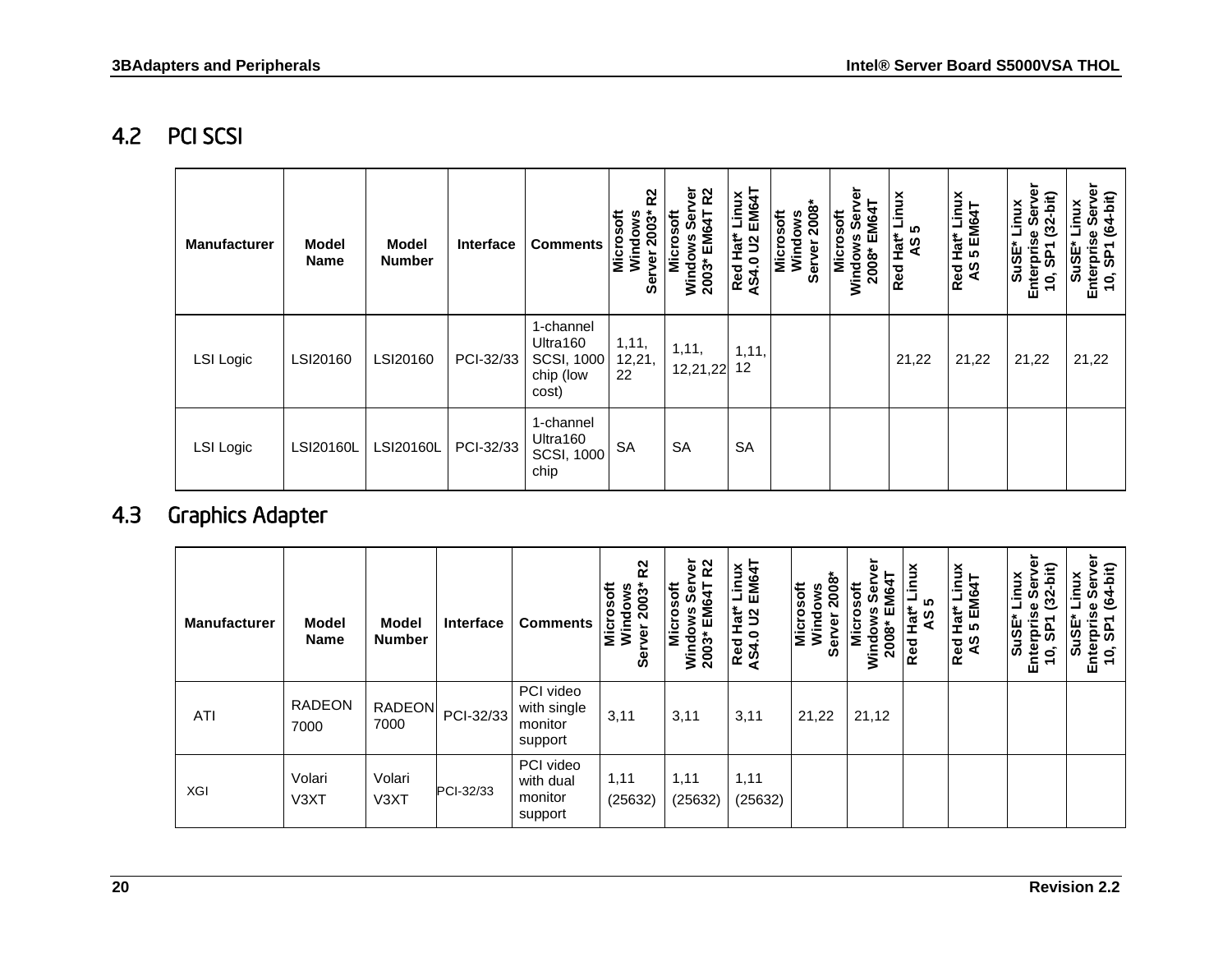#### 4.4 PCI Fiber Channel

<span id="page-24-0"></span>

| <b>Manufacturer</b> | <b>Model</b><br><b>Name</b> | <b>Model</b><br><b>Number</b> | Interface        | <b>Comments</b>                                                                  | R <sub>2</sub><br>Server 2003*<br>Microsoft<br>Windows | 2003* EM64T R2<br>Windows Server<br>Microsoft | AS4.0 U2 EM64T<br>Red Hat* Linux | Server 2008*<br><b>Microsoft</b><br>Windows | Windows Server<br>2008* EM64T<br>Microsoft | Red Hat* Linux<br>AS 5 | Red Hat* Linux<br>AS 5 EM64T | Enterprise Server<br>10, SP1 (32-bit)<br>SuSE* Linux | Enterprise Server<br>10, SP1 (64-bit)<br>SuSE* Linux |
|---------------------|-----------------------------|-------------------------------|------------------|----------------------------------------------------------------------------------|--------------------------------------------------------|-----------------------------------------------|----------------------------------|---------------------------------------------|--------------------------------------------|------------------------|------------------------------|------------------------------------------------------|------------------------------------------------------|
| Emulex              | LP10000D<br>$\mathsf{C}$    | LP10000D<br>С                 | <b>PCI-X 133</b> | Dual<br>Channel<br>2 Gb FC<br>controller,<br>Universal<br>PCI-LP/RP<br>Optical   | 2,11,12,<br>21,22                                      | 2,11,<br>12,21,<br>22                         | 1, 11,<br>12                     | 21,22                                       | 21,22                                      | 21,22                  | 21,22                        | 21,22                                                | 21,22                                                |
| Emulex              | LP10000                     | LP10000-<br>M <sub>2</sub>    | <b>PCI-X 133</b> | Single<br>Channel<br>2 Gb FC<br>controller,<br>Universal<br>PCI-LP/RP<br>Optical | <b>SA</b>                                              | <b>SA</b>                                     | <b>SA</b>                        |                                             |                                            |                        |                              |                                                      |                                                      |
| Emulex              | LP1050                      | LP1050-<br>F <sub>2</sub>     | <b>PCI-X 133</b> | Single<br>Channel<br>2 Gb FC<br>controller,<br>Universal<br>PCI-LP/RP<br>Optical | <b>SA</b>                                              | <b>SA</b>                                     | <b>SA</b>                        |                                             |                                            |                        |                              |                                                      |                                                      |
| Emulex              | LP1050DC                    | LP1050D<br>$C-F2$             | <b>PCI-X 133</b> | Dual<br>Channel<br>2 Gb FC<br>controller,<br>Universal<br>PCI-LP/RP<br>Optical   | <b>SA</b>                                              | <b>SA</b>                                     | <b>SA</b>                        |                                             |                                            |                        |                              |                                                      |                                                      |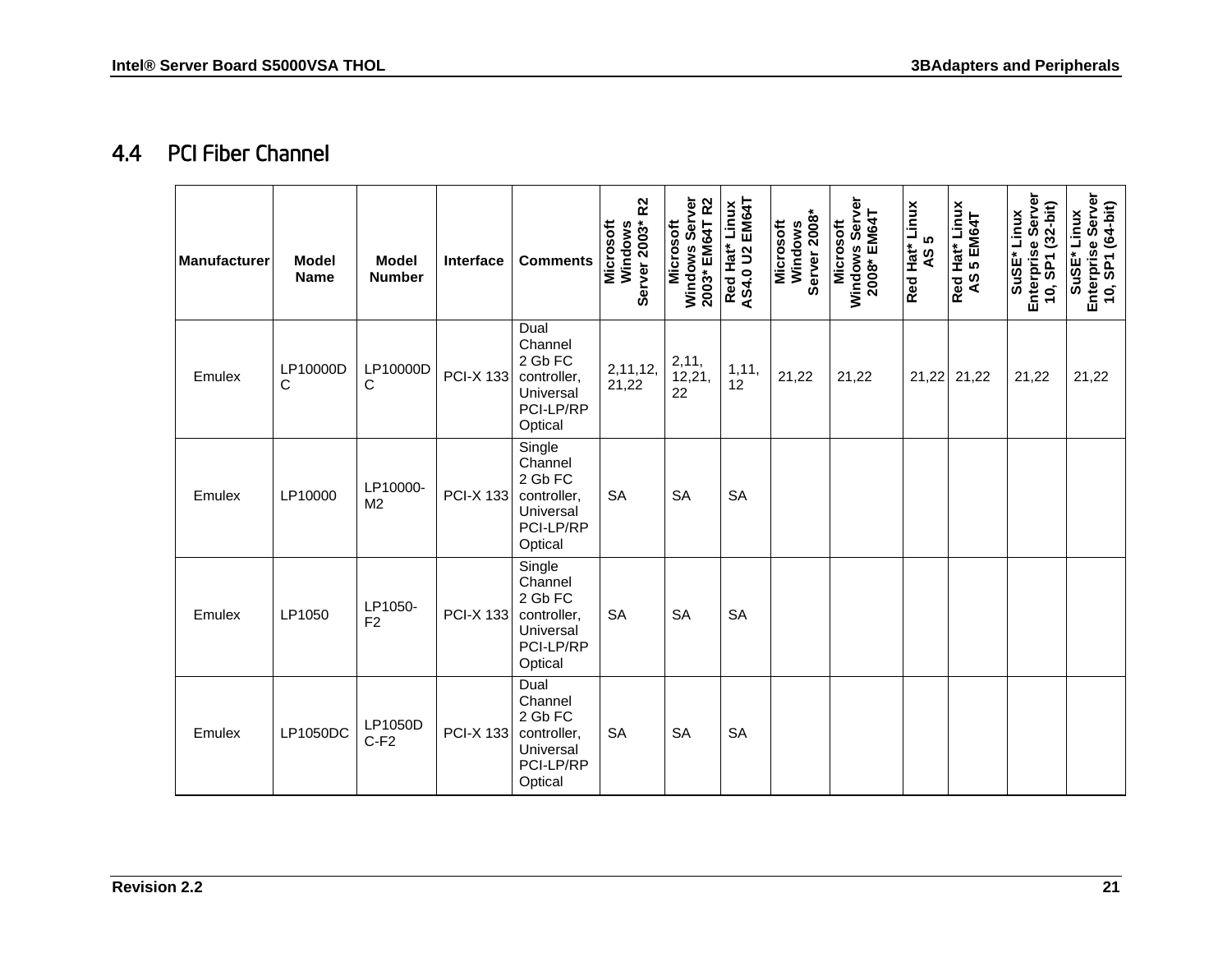| <b>Manufacturer</b> | <b>Model</b><br><b>Name</b> | <b>Model</b><br><b>Number</b> | Interface        | <b>Comments</b>                                                      | R <sub>2</sub><br>Server 2003*<br>Windows<br>Microsoft | Windows Server<br>2003* EM64T R2<br>Microsoft | AS4.0 U2 EM64T<br>Red Hat* Linux | Server 2008*<br>Microsoft<br>Windows | Windows Server<br>2008* EM64T<br>Microsoft | Red Hat* Linux<br>AS 5 | Red Hat* Linux<br>AS 5 EM64T | Enterprise Server<br>10, SP1 (32-bit)<br>SuSE* Linux | Enterprise Server<br>10, SP1 (64-bit)<br>SuSE* Linux |
|---------------------|-----------------------------|-------------------------------|------------------|----------------------------------------------------------------------|--------------------------------------------------------|-----------------------------------------------|----------------------------------|--------------------------------------|--------------------------------------------|------------------------|------------------------------|------------------------------------------------------|------------------------------------------------------|
| QLogic              | QLE2462                     | QLE2362                       | PCle* x4         | Dual<br>channel<br>2 Gb PCle*<br>HBA - LC<br>Multi-mode<br>Optical   | 1,11,21,<br>22                                         | 1, 11,<br>21,22                               | 1,11                             | 21,22                                | 21,22                                      |                        | 21,22 21,22                  | 21,22                                                | 21,22                                                |
| QLogic              | QLE2360                     | QLE2360                       | PCle* x4         | Single<br>channel<br>2 Gb PCle*<br>HBA - LC<br>Multi-mode<br>Optical | <b>SA</b>                                              | <b>SA</b>                                     | <b>SA</b>                        |                                      |                                            |                        |                              |                                                      |                                                      |
| Emulex              | LP10000D<br>$C$ -EX         | LP10000<br>DC-EX              | PCle* x4         | 2-channel<br>2 Gb FC<br>controller,<br>PCle* x8                      | 3,11                                                   | 3,11                                          | 3,11                             |                                      |                                            |                        |                              |                                                      |                                                      |
| Emulex              | LP1050Ex                    | LP1050E<br>$x-F2$             | PCle* x4         | Single<br>channel<br>2 Gb FC<br>controller,<br>PCle*                 | <b>SA</b>                                              | <b>SA</b>                                     | <b>SA</b>                        |                                      |                                            |                        |                              |                                                      |                                                      |
| QLogic              | <b>QLA2342</b>              | <b>QLA2342</b>                | <b>PCI-X 133</b> | Dual<br>channel<br>2 Gb FC<br>controller<br>Optical,<br>2312 chip    | 4,11,12                                                | 4,11,12                                       | 3,11,<br>12                      | 21,22                                | 21,22                                      |                        |                              |                                                      |                                                      |
| QLogic              | QLA2340                     | <b>QLA2340</b>                | <b>PCI-X 133</b> | Single<br>channel<br>2 Gb FC<br>controller<br>Optical,<br>2312 chip  | <b>SA</b>                                              | <b>SA</b>                                     | <b>SA</b>                        |                                      |                                            |                        |                              |                                                      |                                                      |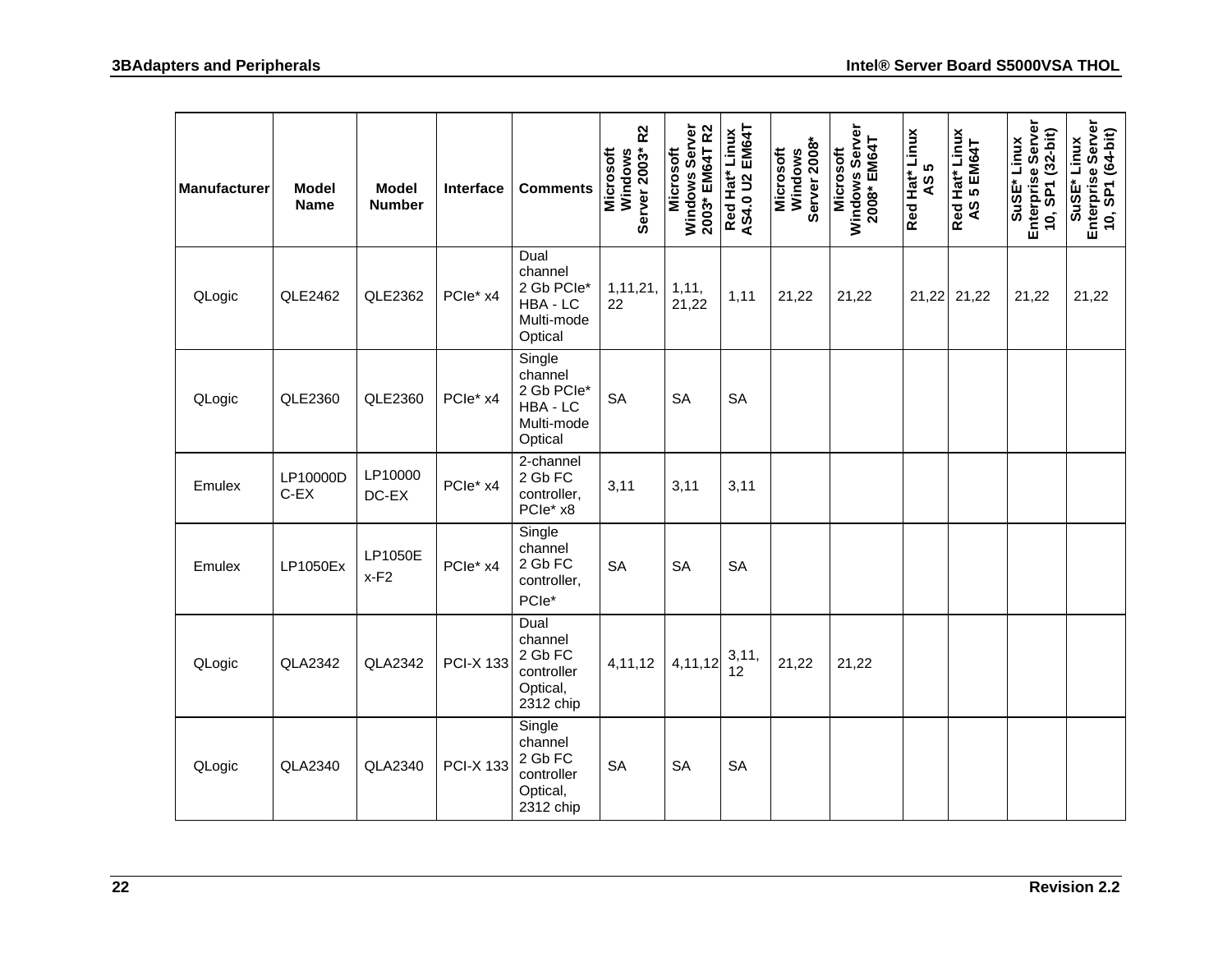#### 4.5 PCI NIC

<span id="page-26-0"></span>

| <b>Manufacturer</b> | <b>Model</b><br><b>Name</b> | <b>Model</b><br><b>Number</b>                                                     |                         | <b>Interface Comments</b>                                                             | R <sub>2</sub><br>Server 2003*<br><b>Microsoft</b><br>Windows | Windows Server<br>2003* EM64T R2<br>Microsoft | AS4.0 U2 EM64T<br>Red Hat* Linux | Windows<br>Server 2008*<br>Microsoft | Windows Server<br>2008* EM64T<br><b>Aicrosoft</b> | Red Hat* Linux<br><b>5</b><br>$\overline{3}$ | Red Hat* Linux<br>AS 5 EM64T | Enterprise Server<br>10, SP1 (32-bit)<br>SuSE* Linux | Enterprise Server<br>10, SP1 (64-bit)<br>SuSE* Linux |
|---------------------|-----------------------------|-----------------------------------------------------------------------------------|-------------------------|---------------------------------------------------------------------------------------|---------------------------------------------------------------|-----------------------------------------------|----------------------------------|--------------------------------------|---------------------------------------------------|----------------------------------------------|------------------------------|------------------------------------------------------|------------------------------------------------------|
| Intel               | EXPI9300PT                  | 1 port                                                                            | PCle*<br>x1             | $1$ Gb<br>Ethernet,<br>copper,<br>desktop                                             | 3,11,<br>21, 22                                               | 3, 11,<br>21,22                               | 3,11                             | 21,22                                | 21,22                                             | 21,22                                        | 21,22                        | 21,22                                                | 21,22                                                |
| Intel               | EXPI9400PT                  | 1 port                                                                            | PCle*<br>x1             | 1000Base-<br><b>T, 1 Gb</b><br>Ethernet,<br>PCle*                                     | 3, 11, 12,<br>21,22                                           | 3, 11, 12,<br>21,22                           | 3,11,12 21,22                    |                                      | 21,22                                             | 21,22                                        | 21,22                        | 21,22                                                | 21,22                                                |
| Intel               | EXPI9400PF                  | Intel $^{\circledR}$<br>PRO/1000<br>PF Server<br>Adapter                          | PCle*<br>x4             | 1 port<br>Fiber, 1 Gb<br>Ethernet,<br>PCle*                                           | <b>SA</b>                                                     | <b>SA</b>                                     | <b>SA</b>                        |                                      |                                                   | 15                                           |                              | 15                                                   | 15                                                   |
| Intel               | EXPI9404PT                  | PRO/1000<br>PT                                                                    | PCle*<br>x4             | 4 port,<br>copper,<br>1 Gb<br>Ethernet,<br>2x82571<br>GB (Ophir),<br>I/OAT<br>enabled | 21,22                                                         | 21,22                                         |                                  |                                      |                                                   | 21,22                                        | 21,22                        | 21,22                                                | 21,22                                                |
| Intel               | EXPI9402PT                  | 2 port                                                                            | PCle*<br>x4             | 1000Base-<br><b>T, 1 Gb</b><br>Ethernet,<br>PCle*                                     | 1, 11,<br>21,22                                               | 1, 11,<br>21,22                               | 1,11                             |                                      |                                                   | 21,22                                        | 21,22                        | 21,22                                                | 21,22                                                |
| Intel               | EXPI9402PF                  | $Inter^{\circ}$<br>PRO/1000<br><b>PF</b><br><b>Dual Port</b><br>Server<br>Adapter | PCle <sup>*</sup><br>x4 | 2-port<br>Fiber,<br>1 Gb<br>Ethernet,<br>PCle*,<br>82571EB                            | <b>SA</b>                                                     | <b>SA</b>                                     | <b>SA</b>                        | 21,22                                | 21,22                                             |                                              |                              |                                                      |                                                      |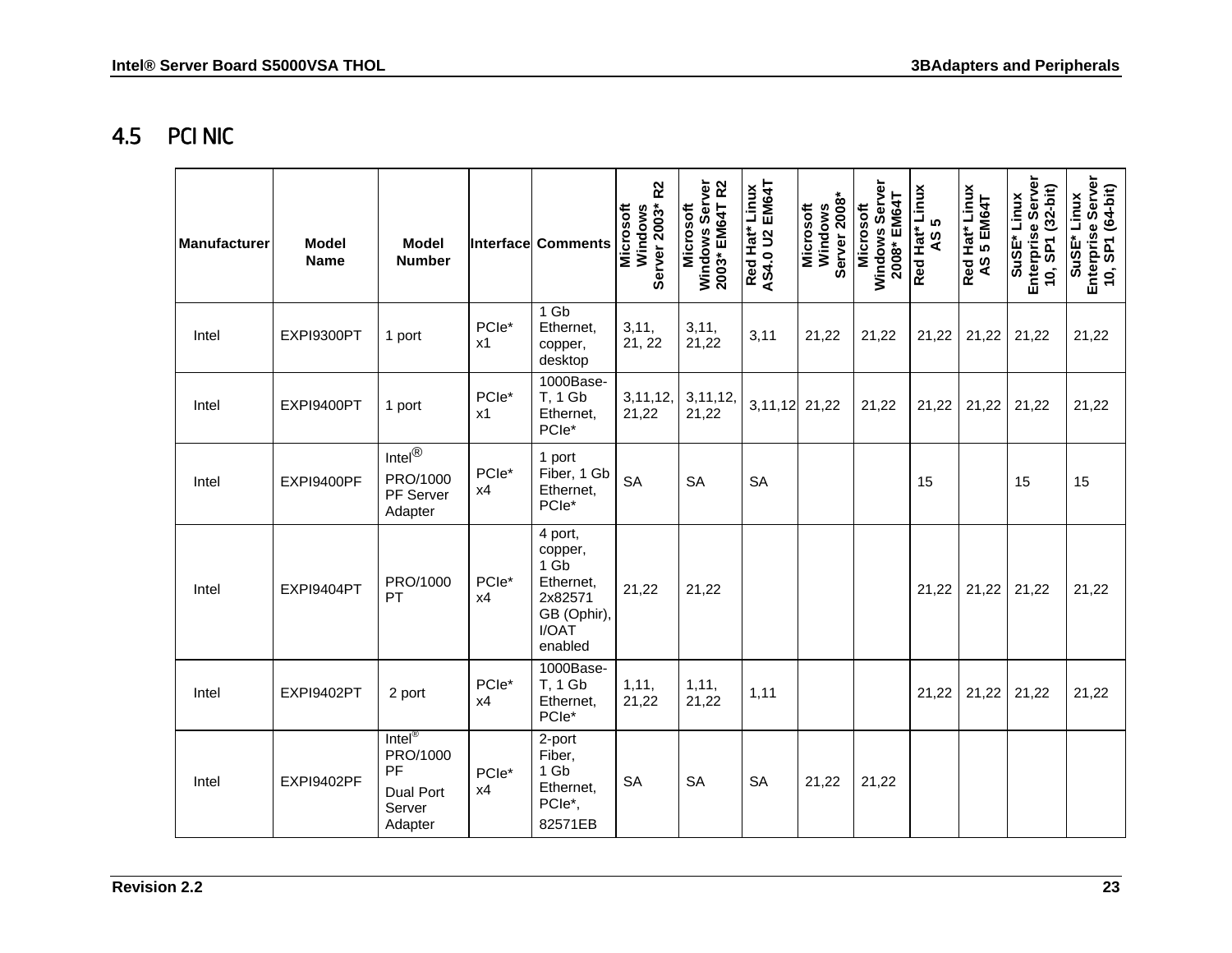| Manufacturer | <b>Model</b><br><b>Name</b> | <b>Model</b><br><b>Number</b>                                                             |               | Interface Comments                                                                        | R <sub>2</sub><br>Server 2003*<br>Microsoft<br>Windows | Windows Server<br>2003* EM64T R2<br>Microsoft | Red Hat* Linux<br>AS4.0 U2 EM64T | Windows<br>Server 2008*<br>Microsoft | Windows Server<br>2008* EM64T<br>Microsoft | Red Hat* Linux<br><b>5</b><br>$\mathbf{S}$ | Red Hat* Linux<br>5 EM64T<br>$\overline{5}$ | Enterprise Server<br>10, SP1 (32-bit)<br>SuSE* Linux | Enterprise Server<br>10, SP1 (64-bit)<br>SuSE* Linux |
|--------------|-----------------------------|-------------------------------------------------------------------------------------------|---------------|-------------------------------------------------------------------------------------------|--------------------------------------------------------|-----------------------------------------------|----------------------------------|--------------------------------------|--------------------------------------------|--------------------------------------------|---------------------------------------------|------------------------------------------------------|------------------------------------------------------|
| Intel        | PWLA8490MT                  | $Intel^{\circledR}$<br>PRO/100<br><b>OMT Gigabit</b><br>Server<br>Adapter                 | PCI-X<br>133  | PWLA8490<br>MT<br>PRO/1000<br>M T Gigabit<br>Server<br>Adapter                            | 3, 11, 12,<br>21,22                                    | 3, 11, 12,<br>21,22                           | 3,11,12                          |                                      |                                            | 21,22                                      | 21,22                                       | 21,22                                                | 21,22                                                |
| Intel        | PWLA8490MF                  | $Inter^{\circledR}$<br>PRO/100<br><b>OMF Gigabit</b><br>Server<br>Adapter                 | PCI-X<br>133  | 1000baseL<br>C, Fiber,<br>No bridge                                                       | <b>SA</b>                                              | <b>SA</b>                                     | <b>SA</b>                        |                                      |                                            |                                            |                                             |                                                      |                                                      |
| Intel        | PWLA8492MT                  | $Inter^{\circledR}$<br>PRO/100<br><b>OMT</b><br>Dual Port<br>Gigabit<br>Server<br>Adapter | PCI-X<br>133  | <b>PWLA8492</b><br><b>MT</b><br>PRO/1000<br>M T Dual<br>Port Gigabit<br>Server<br>Adapter | 1,11                                                   | 1,11                                          | 2,11                             |                                      |                                            |                                            |                                             |                                                      |                                                      |
| Intel        | PWLA8492MF                  | $Inter^{\circledR}$<br>PRO/100<br><b>OMF Dual</b><br>Port Gigabit<br>Server<br>Adapter    | PCI-X<br>133  | 1000baseL<br>C, Dual<br>Port, Fiber,<br>No bridge                                         | <b>SA</b>                                              | <b>SA</b>                                     | <b>SA</b>                        |                                      |                                            |                                            |                                             |                                                      |                                                      |
| Intel        | PILA8740D3                  | Inter <sup>®</sup><br>Pro100S                                                             | PCI-<br>32/33 | $\overline{10/100}$ base                                                                  | 21,22                                                  | 21,22                                         |                                  | 21,22                                | 21,22                                      | 21,22                                      | 21,22                                       | 21,22                                                | 21,22                                                |
| Intel        | <b>PILA8472C3</b>           | Inter <sup>®</sup><br>Pro100S<br><b>DualPort</b>                                          | PCI-<br>64/66 | 10/100base<br>T, Dual port 21,22                                                          | 1,11,                                                  | 1, 11,<br>21,22                               | 2,11                             | 21,22                                | 21,22                                      | 21,22                                      | 21,22                                       | 21,22                                                | 21,22                                                |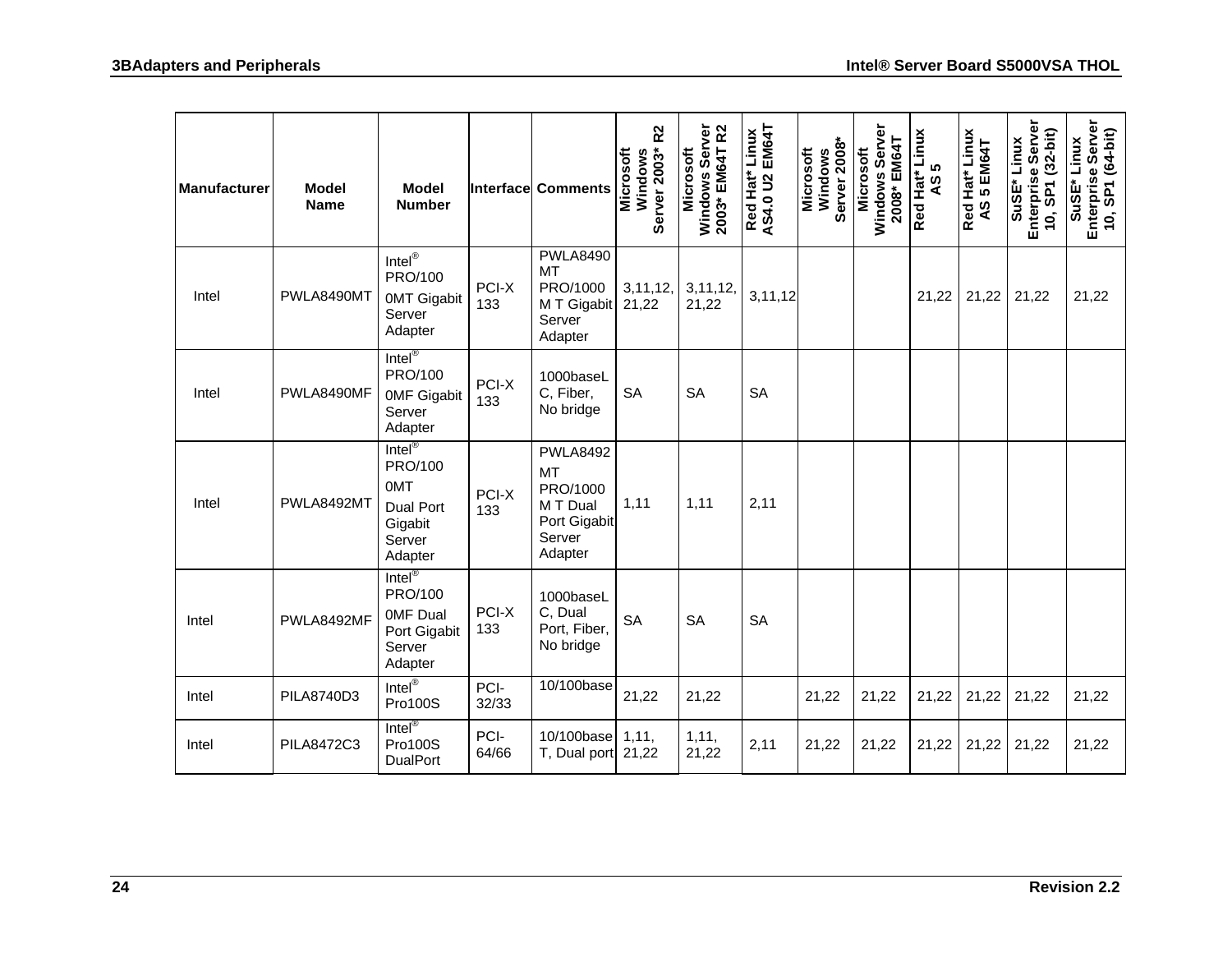| <b>Manufacturer</b> | Model<br><b>Name</b> | <b>Model</b><br><b>Number</b> |               | <b>Interface Comments</b>                            | R <sub>2</sub><br>Server 2003*<br>Microsoft<br>Windows | Server<br>2003* EM64T R2<br>Microsoft<br>Windows | EM64T<br>Linux<br>AS4.0 U2 E<br>AS4.0 U2 E | Server 2008*<br>Microsoft<br>Windows | Windows Server<br>2008* EM64T<br>Microsoft | Red Hat* Linux<br>10<br>$\overline{a}$ | Red Hat* Linux<br>EM64T<br>ശ<br>$\mathsf{S}$ | Enterprise Server<br>SP1 (32-bit)<br>SuSE* Linux<br>$\ddot{0}$ | Server<br>10, SP1 (64-bit)<br>SuSE* Linux<br>Enterprise |
|---------------------|----------------------|-------------------------------|---------------|------------------------------------------------------|--------------------------------------------------------|--------------------------------------------------|--------------------------------------------|--------------------------------------|--------------------------------------------|----------------------------------------|----------------------------------------------|----------------------------------------------------------------|---------------------------------------------------------|
| Intel               | PWLA8494GT           | <b>PWLA8494</b><br>GT         | PCI-X<br>133  | 4-port<br>copper,<br>2x82546<br>GB                   | 1,11,12,<br>21,22                                      | 1,11,12,<br>21,22                                | 1,11,12                                    | 21,22                                | 21,22                                      | 21,22                                  | 21,22                                        | 21,22                                                          | 21,22                                                   |
| Intel               | PWLA8492MT           | PWLA8492M                     | PCI-X<br>133  | Pro/1000                                             | 21,22                                                  | 21,22                                            | 21,22                                      | 21,22                                | 21,22                                      | 21,22                                  | 21,22                                        | 21,22                                                          | 21,22                                                   |
| Intel               | PRO/100+ S<br>Server | <b>PILA8470D3</b>             | PCI-<br>32/33 | 82550GY<br>Moab,<br><b>WfM2.0</b><br>with WOL,<br>LP | 3, 11, 12                                              | 3,11,12                                          | 3,11,12                                    |                                      |                                            |                                        |                                              |                                                                |                                                         |
| Intel               | PRO/100+ S<br>Server | <b>PILA840C3</b>              | PCI-<br>32/33 | 10/100base<br>$T +$<br>Security                      | <b>SA</b>                                              | <b>SA</b>                                        | <b>SA</b>                                  |                                      |                                            |                                        |                                              |                                                                |                                                         |
| SysKonnect          | <b>SK-9E21</b>       | <b>SK-9E21</b>                | PCle*<br>x1   | 1 x<br>10/100/100<br>0 LAN                           | 1,11,21,<br>22                                         | 1,11,21,<br>22                                   | 1,11                                       | 21,22                                | 21,22                                      | 21,22                                  | 21,22                                        | 21,22                                                          | 21,22                                                   |
| SysKonnect          | <b>SK-9E21D</b>      | <b>SK-9E21D</b>               | PCle*<br>x1   |                                                      | 3, 11, 21,<br>22                                       | 3,11,21,<br>22                                   | 3,11                                       | 21,22                                | 21,22                                      | 21,22                                  | 21,22                                        | 21,22                                                          | 21,22                                                   |
| SysKonnect          | <b>SK-9E22</b>       | <b>SK-9E22</b>                | PCle*<br>x4   |                                                      | 1,11,21<br>22,12                                       | 1,11,12,<br>21,22                                | 2,11,12                                    | 21,22                                | 21,22                                      | 21,22                                  | 21,22                                        | 21,22                                                          | 21,22                                                   |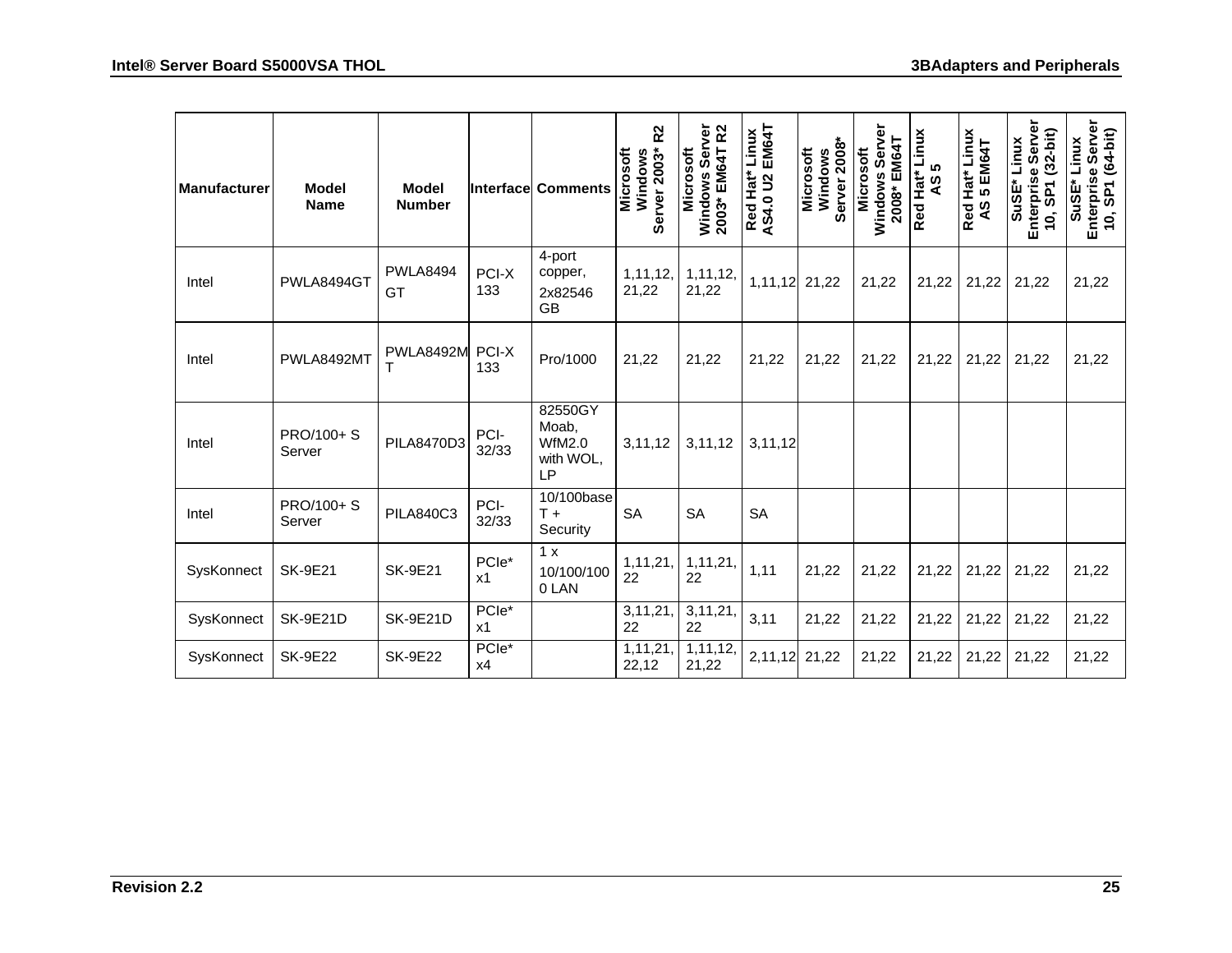#### 4.6 USB/PS2 Devices

<span id="page-29-0"></span>

| <b>Manufacturer</b> | <b>Model</b><br><b>Name</b>      | <b>Model</b><br><b>Number</b>    | Interface                                          | <b>Comments</b>                         | R <sub>2</sub><br>Server 2003*<br>Microsoft<br>Windows | Windows Server<br>2003* EM64T R2<br><b>Microsoft</b> | EM64T<br>Red Hat* Linux<br><b>AS4.0 U2</b> | Server 2008*<br><b>Microsoft</b><br>Windows | Windows Server<br>2008* EM64T<br>Microsoft | Red Hat* Linux<br><b>LO</b><br>$\overline{4}$ | Red Hat* Linux<br>5 EM64T<br>AS | Enterprise Server<br>10, SP1 (32-bit)<br>SuSE* Linux | Enterprise Server<br>10, SP1 (64-bit)<br>SuSE* Linux |
|---------------------|----------------------------------|----------------------------------|----------------------------------------------------|-----------------------------------------|--------------------------------------------------------|------------------------------------------------------|--------------------------------------------|---------------------------------------------|--------------------------------------------|-----------------------------------------------|---------------------------------|------------------------------------------------------|------------------------------------------------------|
| AOpen               | <b>KB858</b><br>Keyboard<br>PS/2 | <b>KB858</b><br>Keyboard<br>PS/2 | PS/2                                               | Keyboard                                |                                                        | $3,11,12$ 3,11,12                                    | 3, 11, 12                                  |                                             |                                            |                                               |                                 |                                                      |                                                      |
| AOpen               | O 35M                            | O 35M                            | PS/2                                               | Optical<br>Mouse                        | 1,11,12                                                | 1,11,12                                              | 1,11,12                                    |                                             |                                            |                                               |                                 |                                                      |                                                      |
| Logitech            | 930582-<br>0121                  | 930582-<br>0121                  | PS/2 and<br><b>USB</b>                             | Optical<br>mouse                        | 1, 11, 12                                              | 1,11,12                                              | 1,11,12                                    |                                             |                                            | 15                                            |                                 | 15                                                   | 15                                                   |
| Logitech            | 930582-<br>0403                  | Optical<br>mouse                 | PS/2 and<br><b>USB</b>                             | Optical<br>mouse                        | <b>SA</b>                                              | <b>SA</b>                                            | <b>SA</b>                                  |                                             |                                            | 16                                            |                                 | 16                                                   | 16                                                   |
| Logitech            | 967415-<br>0403                  | 967415-<br>0403                  | Keyboard                                           | Keyboard                                | 1,11                                                   | 1,11                                                 | 1,11                                       |                                             |                                            |                                               |                                 |                                                      |                                                      |
| Logitech            | 931145-<br>403                   | 931145-<br>403                   | Optical<br>mouse                                   | Optical<br>mouse                        | 1,11,12                                                | 1,11,12                                              | 1,11,12                                    |                                             |                                            |                                               |                                 |                                                      |                                                      |
| Logitech            | 967233-<br>0121                  | 967233-<br>0121                  | Internet<br>Navigator                              | Internet<br>Navigator                   | 1,11                                                   | 1,11                                                 | 1,11                                       |                                             |                                            |                                               |                                 |                                                      |                                                      |
| Logitech            | 967233-<br>0403                  | Internet<br>Navigator            | PS/2 and<br><b>USB</b>                             | Keyboard                                | <b>SA</b>                                              | <b>SA</b>                                            | <b>SA</b>                                  |                                             |                                            |                                               |                                 |                                                      |                                                      |
| Keytronic           | <b>PRO Pilot</b>                 | PRO Pilot                        | Keyboard                                           | Keyboard                                | 1,11                                                   | 1,11                                                 | 1,11                                       |                                             |                                            |                                               |                                 |                                                      |                                                      |
| Keytronic           | E06101US<br>B-C                  | E06101U<br>SB-C                  | Keyboard/<br><b>USB</b>                            | Keyboard<br>with 2-port<br>USB hub      | 1,11                                                   | 1,11                                                 | 1,11                                       |                                             |                                            |                                               |                                 |                                                      |                                                      |
| Microsoft           | B75-00092                        | B75-<br>00092                    | Intellimous<br>e Optical<br>PS/2 and<br><b>USB</b> | Intellimouse<br>Optical PS/2<br>and USB |                                                        | $3,11,12$ 3,11,12                                    | 3,11,12                                    |                                             |                                            |                                               |                                 |                                                      |                                                      |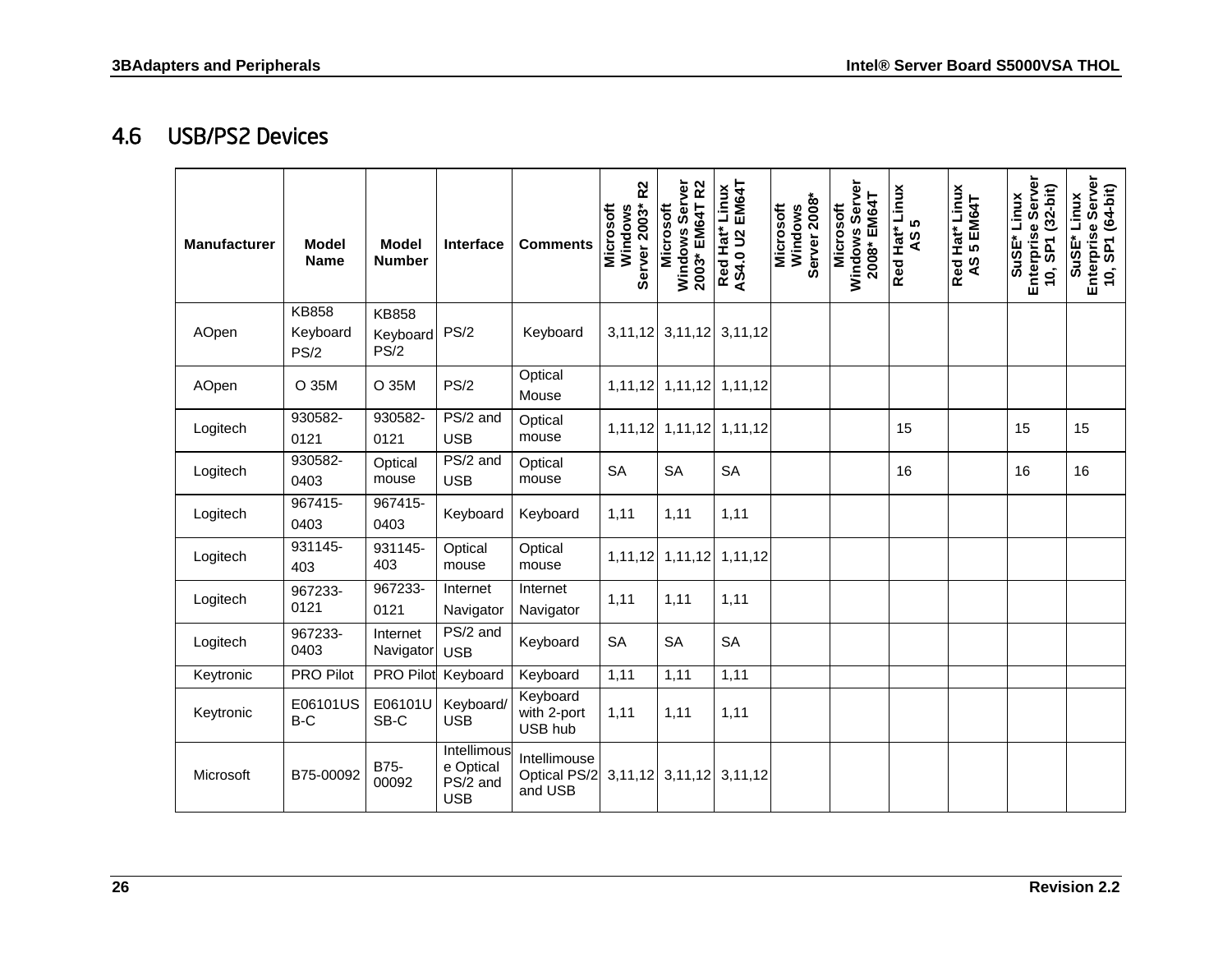| <b>Manufacturer</b> | <b>Model</b><br><b>Name</b> | <b>Model</b><br><b>Number</b> | Interface | <b>Comments</b>                                        | ນ<br>$\boldsymbol{\mathring{5}}$ 003<br>n,<br><b>Croso</b><br>Σ3<br><b>S</b> | e 2<br>۵Ò<br>in<br>200 | EM <sub>6</sub><br>$\mathbf{S}$<br><u>ㅎ</u><br>o<br>Red<br>Ч<br>Ò<br>⋖ | <b>ows<br/>2008*</b><br>$\ddot{\sigma}$<br>8o<br>Ó<br>σ<br>Nicr<br>≫in<br>Φ<br><b>S</b> | ៓<br>۰<br>ш<br>ທ<br>o<br>ထ<br>ខ្លួ<br>È | š<br>ທ<br>ist*<br>9Y<br>Red | Linux<br>EM64T<br>Hat*<br>ပ္ပ<br>०<br>१<br>Red | inux<br>ທ<br><b>SuS</b><br>0<br>÷<br>面 | bit)<br>ق<br>$\bar{a}$<br>$\bullet$<br>巴 |
|---------------------|-----------------------------|-------------------------------|-----------|--------------------------------------------------------|------------------------------------------------------------------------------|------------------------|------------------------------------------------------------------------|-----------------------------------------------------------------------------------------|-----------------------------------------|-----------------------------|------------------------------------------------|----------------------------------------|------------------------------------------|
| <b>RAINBOW</b>      | SRB10741/<br>ERB01221       | SRB1074<br>1/ERB01<br>221     |           | Sentinel<br>Duo<br>Hardware<br>Key USB<br>security key | 1,11                                                                         | 1,11                   | 1,11                                                                   |                                                                                         |                                         |                             |                                                |                                        |                                          |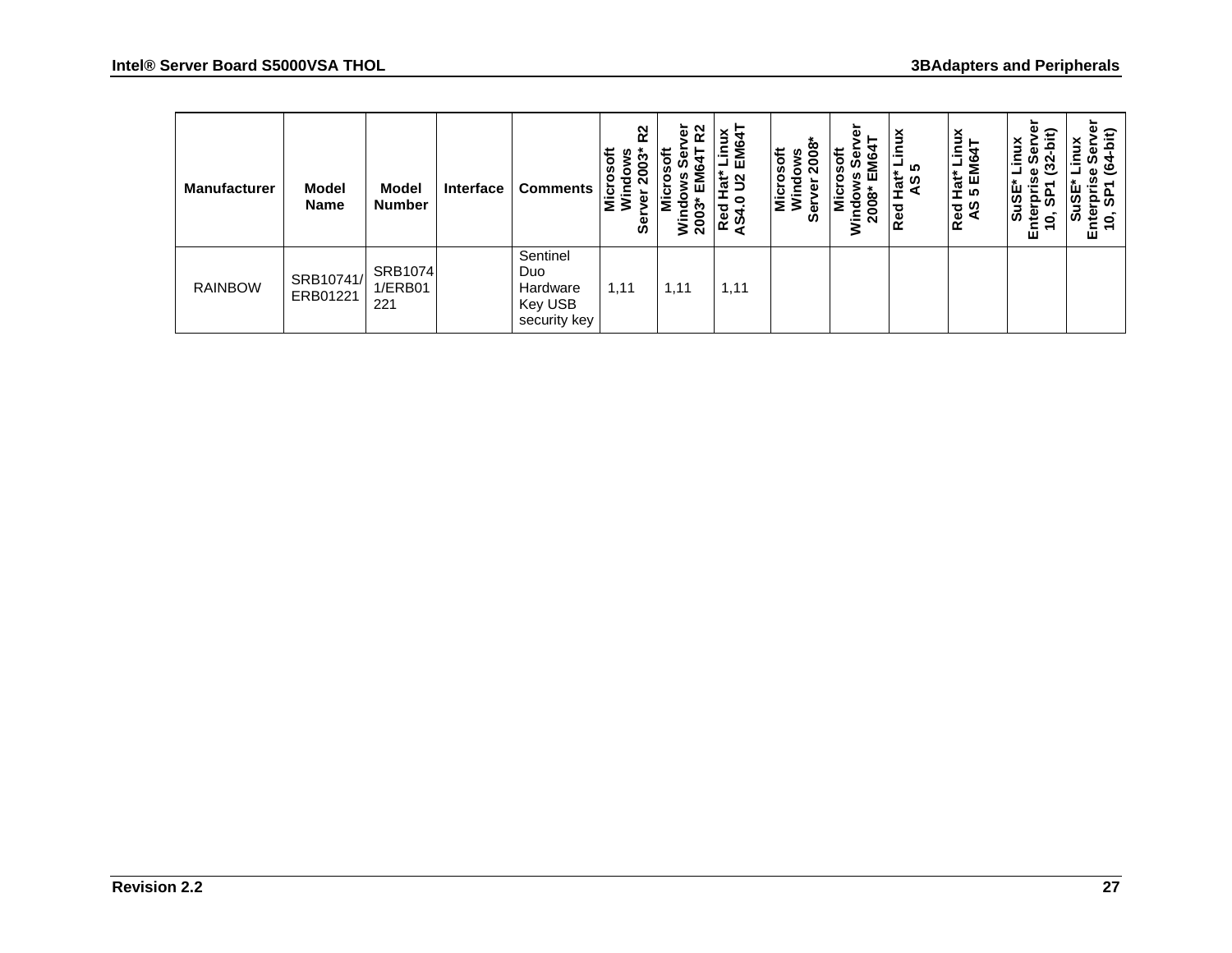#### 4.7 CD-ROM Drives

| <b>Manufacturer</b> | <b>Model</b><br><b>Name</b> | <b>Model</b><br><b>Number</b> | Interface | <b>Comments</b>                                | R <sub>2</sub><br>ӟ<br>Φ<br>Ø | ត<br>≏<br>≳ ম | ĔÑ<br>S<br>-<br>്മ<br>Ò, | $\frac{8}{9}$<br>osoft<br>ທ<br>σ<br>Micr<br>Ξ<br>ω<br>ທ | ξ<br>$\bar{N}$ | nux<br>ທ<br>Ìã<br>ပ္မွ<br>Red | ÷<br>EM <sub>6</sub><br><b>Hat</b> *<br>ທ<br>Red<br>AS | Ξ<br><b>SuSE</b><br>0<br>ш | 0<br>ш |
|---------------------|-----------------------------|-------------------------------|-----------|------------------------------------------------|-------------------------------|---------------|--------------------------|---------------------------------------------------------|----------------|-------------------------------|--------------------------------------------------------|----------------------------|--------|
| LG                  | GCC-<br>4522B               | GCC-<br>4522B                 | ATA33     | CD-RW/<br>DVD-ROM<br>52x write,<br>52x16x read | 3,11                          | 3,11          | 3,11                     |                                                         |                |                               |                                                        |                            |        |

#### 4.8 CD-RW Drives

<span id="page-31-1"></span><span id="page-31-0"></span>

| <b>Manufacturer</b> | <b>Model</b><br><b>Name</b> | <b>Model</b><br><b>Number</b> |             | <b>Interface Comments</b>            | 22<br>2003*<br>OSO'<br>ठ<br>Micr<br>Win<br>Ŏ, | ō<br>ີ ໂ<br>$\frac{4}{5}$<br><b>64T</b><br>in<br>200 | Linux<br>EM64T<br>ដៃ 3<br>0<br>Red<br>AS4. | /indows<br>ver 2008*<br>Microsoft<br>Windows<br>ēr<br>Šēr | osoft<br>တိ<br>EM6<br><b>2008</b><br>ءِ<br>آ | inux<br>ທ<br><b>Hat</b> *<br>ୁ<br>Red | Hat* Linu><br>EM64T<br><b>LC</b><br>Red<br>AS | Sus<br>Ĕ<br>0<br>ш | -bit)<br>š<br>$\mathfrak{F}$<br>$\overline{6}$<br>ш |
|---------------------|-----------------------------|-------------------------------|-------------|--------------------------------------|-----------------------------------------------|------------------------------------------------------|--------------------------------------------|-----------------------------------------------------------|----------------------------------------------|---------------------------------------|-----------------------------------------------|--------------------|-----------------------------------------------------|
| Sony                | <b>CRX320AU</b>             | CRX320AU                      | ATA33       | ATA33<br>52X/32/52<br>CD-RW<br>Combo |                                               |                                                      | 1,11,12 2,11,12 2,11,12                    |                                                           |                                              |                                       |                                               |                    |                                                     |
| Lite-on             | <b>SHC-52S7K</b>            | SHC-52S7K                     | <b>SATA</b> | CD-RW/<br>DVD-ROM                    | 21,22                                         | 21,22                                                |                                            | 21,22                                                     | 21,22                                        | 21,22                                 | 21,22                                         | 21,22              | 21,22                                               |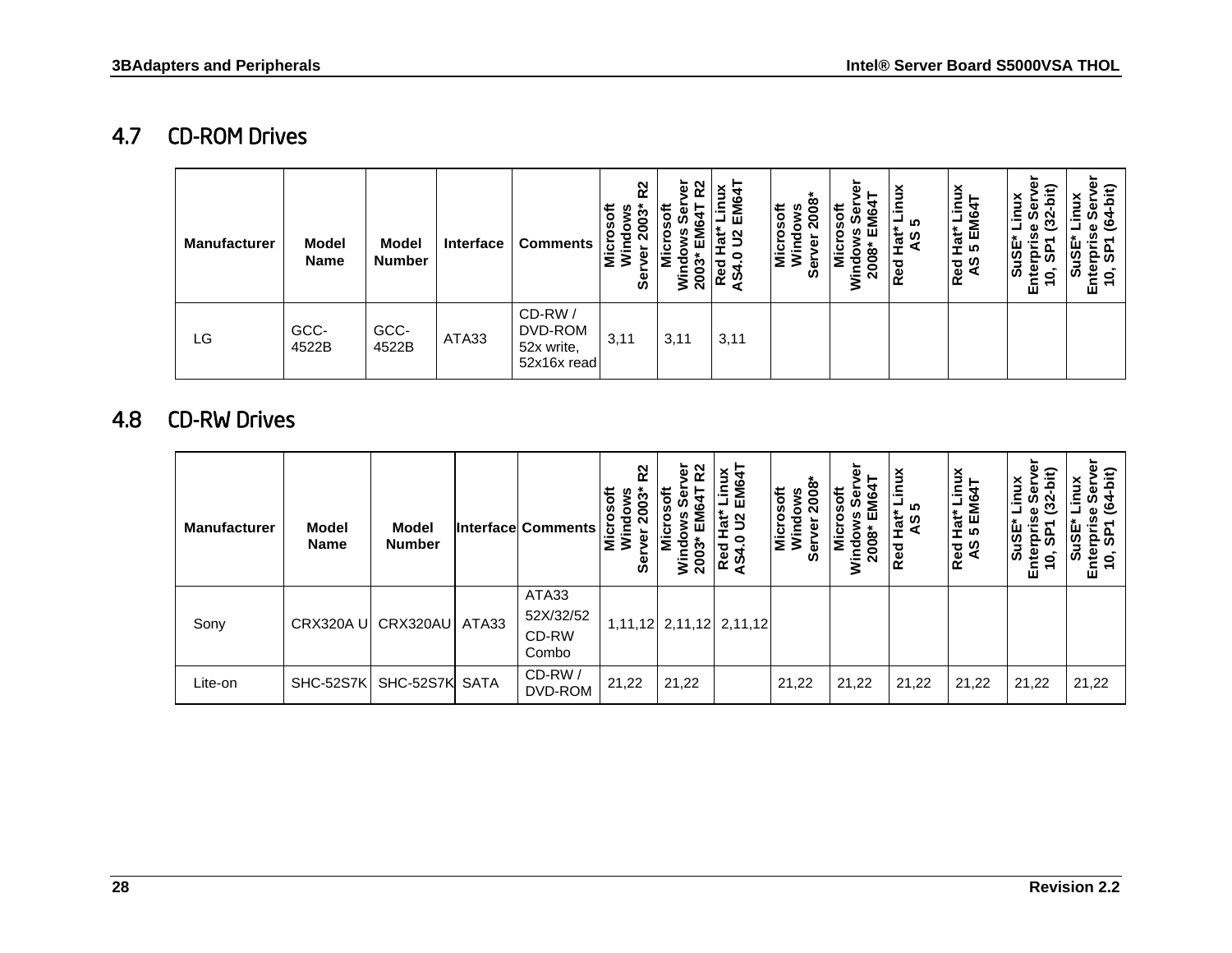#### 4.9 DVD Drives

| <b>Manufacturer</b> | <b>Model</b><br><b>Name</b> | <b>Model</b><br><b>Number</b> | <b>Interface</b> | <b>Comments</b> | R <sub>2</sub><br>rosoft<br>ທ *<br>0<br>ā<br>Σ<br>ω<br><b>S</b> | e<br>R2<br>ເດ<br>0<br>ັຣ ສ | š<br>_<br>EM<br>$\overline{\mathbf{v}}$<br>$\frac{1}{16}$<br>o<br>₻<br>ႜၕိမ္မွဲ | ီ<br>$\frac{1}{10}$<br>n<br>0<br>δÑ<br>ਹ<br>Mic<br>ō<br>n | \$ة<br>ഗ<br>Σ<br>ഗய<br>∍<br>0<br>Ñ<br>.= | š<br>ທ<br>ပ္မွာ<br>₩<br>æ<br>Red | Linux<br>4<br><u>و</u><br>Hat <sup>*</sup><br>ш<br>ທ<br>Red<br>AS | -<br>ທ<br>ທ<br>ທົ<br>o<br>ш | ಅ<br>ഗ<br>$\bullet$<br>↽<br>∼<br>ш |
|---------------------|-----------------------------|-------------------------------|------------------|-----------------|-----------------------------------------------------------------|----------------------------|---------------------------------------------------------------------------------|-----------------------------------------------------------|------------------------------------------|----------------------------------|-------------------------------------------------------------------|-----------------------------|------------------------------------|
| Lite On             | SHD-<br>16S1S               | SHD-<br>16S1S                 | <b>SATA</b>      | DVD-ROM         | 21,22                                                           | 21,22                      |                                                                                 | 21,22                                                     | 21,22                                    | 21,22                            | 21,22                                                             | 21,22                       | 21,22                              |

#### 4.10 Sound Adapter

<span id="page-32-1"></span><span id="page-32-0"></span>

| Manufacturer | <b>Model</b><br><b>Name</b> | <b>Model</b><br><b>Number</b> | Interface | <b>Comments</b> | κ2<br>ဖ္<br>о<br>ທ | <u>ច ន</u><br>0<br>≥ ¤ | ш<br>N<br>ᠭᠣ<br>c<br>ω<br>Ò,<br>œ | $\ddot{\sigma}$<br>n<br>e<br>n<br>ο<br>o<br>ပ<br>ΞĪ<br>ທ | ≂<br><b>மை</b><br>ຊ<br>− | ≚<br>ທ<br>ທ<br>ಕ<br>ъ<br>Φ<br>œ | Linux<br>–<br>4<br>ဖ<br>Hat*<br>ш<br>ທ<br>Red<br>AS | з<br>≘<br>U<br>U,<br>e<br>o<br>ш | Ξ<br>್ರಿ<br>$\bullet$<br>$\overline{\phantom{0}}$<br>►<br>ш |
|--------------|-----------------------------|-------------------------------|-----------|-----------------|--------------------|------------------------|-----------------------------------|----------------------------------------------------------|--------------------------|---------------------------------|-----------------------------------------------------|----------------------------------|-------------------------------------------------------------|
| <b>TBD</b>   |                             |                               |           |                 |                    |                        |                                   |                                                          |                          |                                 |                                                     |                                  |                                                             |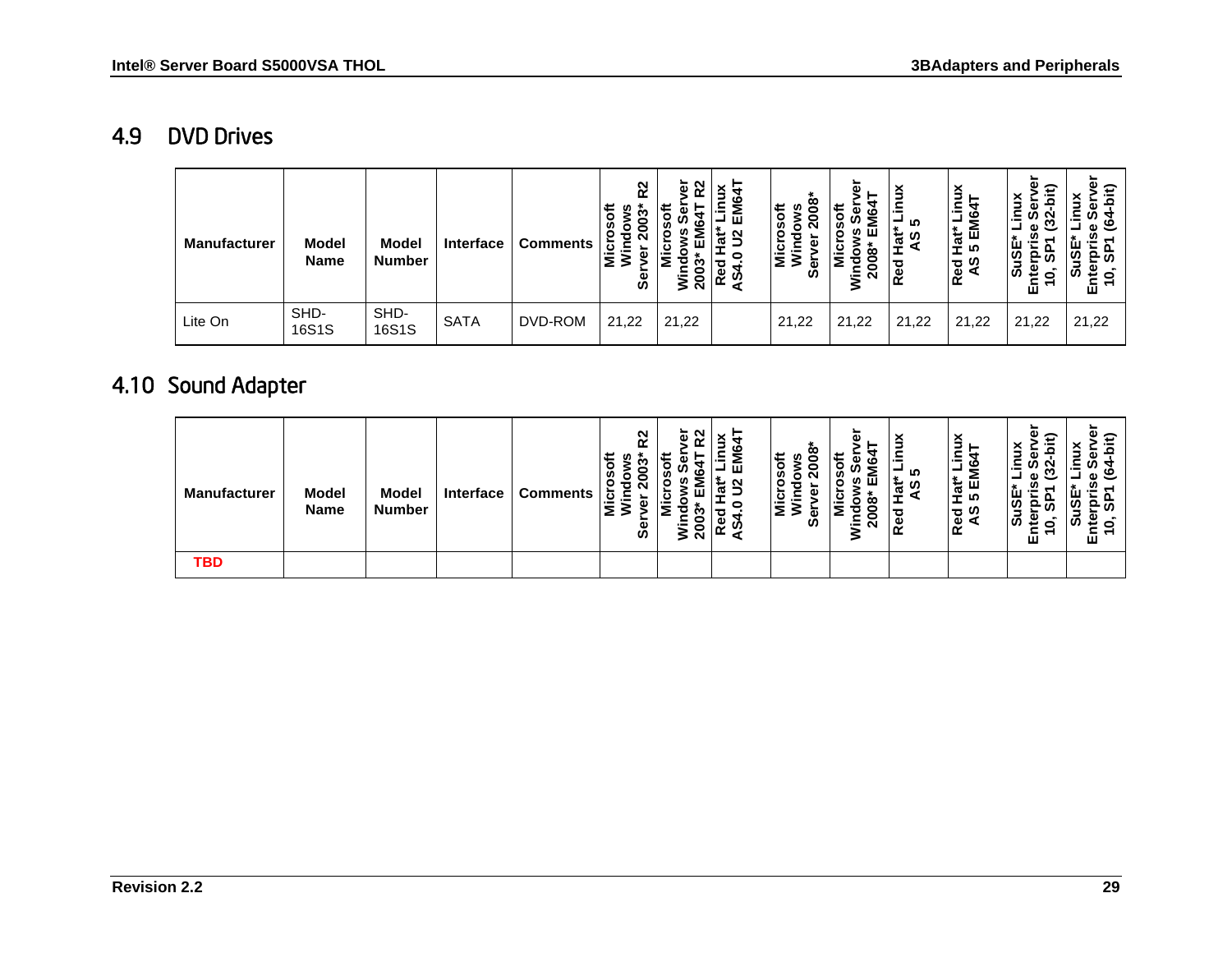#### 4.11 Tape Drives

<span id="page-33-0"></span>

| <b>Manufacturer</b> | Model<br><b>Name</b>     | <b>Model</b><br><b>Number</b>        | Interface | <b>Comments</b>                                                                                 | R <sub>2</sub><br>Server 2003*<br>Microsoft<br>Windows | Windows Server<br>2003* EM64T R2<br><b>Microsoft</b> | AS4.0 U2 EM64T<br>Red Hat* Linux | Windows<br>Server 2008*<br><b>Microsoft</b> | Windows Server<br>2008* EM64T<br>Microsoft | Red Hat* Linux<br>5<br>$\overline{4}$ | Red Hat* Linux<br>AS 5 EM64T | Enterprise Server<br>10, SP1 (32-bit)<br>SuSE* Linux | Enterprise Server<br>10, SP1 (64-bit)<br>SuSE* Linux |
|---------------------|--------------------------|--------------------------------------|-----------|-------------------------------------------------------------------------------------------------|--------------------------------------------------------|------------------------------------------------------|----------------------------------|---------------------------------------------|--------------------------------------------|---------------------------------------|------------------------------|------------------------------------------------------|------------------------------------------------------|
| Certance            | <b>STU4200L</b><br>$W-S$ | STU4200<br>LW-s                      | SCSI-U2   | Certance<br><b>LTO Ultrium</b><br>1 SCSI-U2<br>100/200 G,<br>LTO FH,<br>8.3" length<br>external | 3,11,<br>21,22                                         | 3,11,<br>21,22                                       | 3,11                             |                                             |                                            | 21,22                                 | 21,22                        | 21,22                                                | 21,22                                                |
| Quantum             | DLT,<br><b>VS160</b>     | BH <sub>2</sub> A <sub>-</sub><br>YF | SCSI-U2   | 80 GB<br>native<br>capacity, 8<br>Mb transfer<br>rate                                           | 21,22                                                  | 21,22                                                |                                  |                                             |                                            | 21,22                                 | 21,22                        | 21,22                                                | 21,22                                                |
| Sony                | SDX-<br><b>S500V/P</b>   | SDX-<br><b>S500V/P</b>               | SCSI-U2   | AIT-2<br>Desktop<br>50 GB<br>native<br>capacity,<br>6 MB/s<br>transfer rate                     | 1, 11,<br>21,22                                        | 2,11,<br>21,22                                       | 2,11                             |                                             |                                            | 21,22                                 | 21,22                        | 21,22                                                | 21,22                                                |
| Sony                | SDX-<br><b>S500C/BM</b>  | AIT-2<br>Desktop                     | SCSI-U2   | $50$ GB<br>native<br>capacity,<br>6 MB/s<br>transfer rate                                       | <b>SA</b>                                              | <b>SA</b>                                            | <b>SA</b>                        |                                             |                                            |                                       |                              |                                                      |                                                      |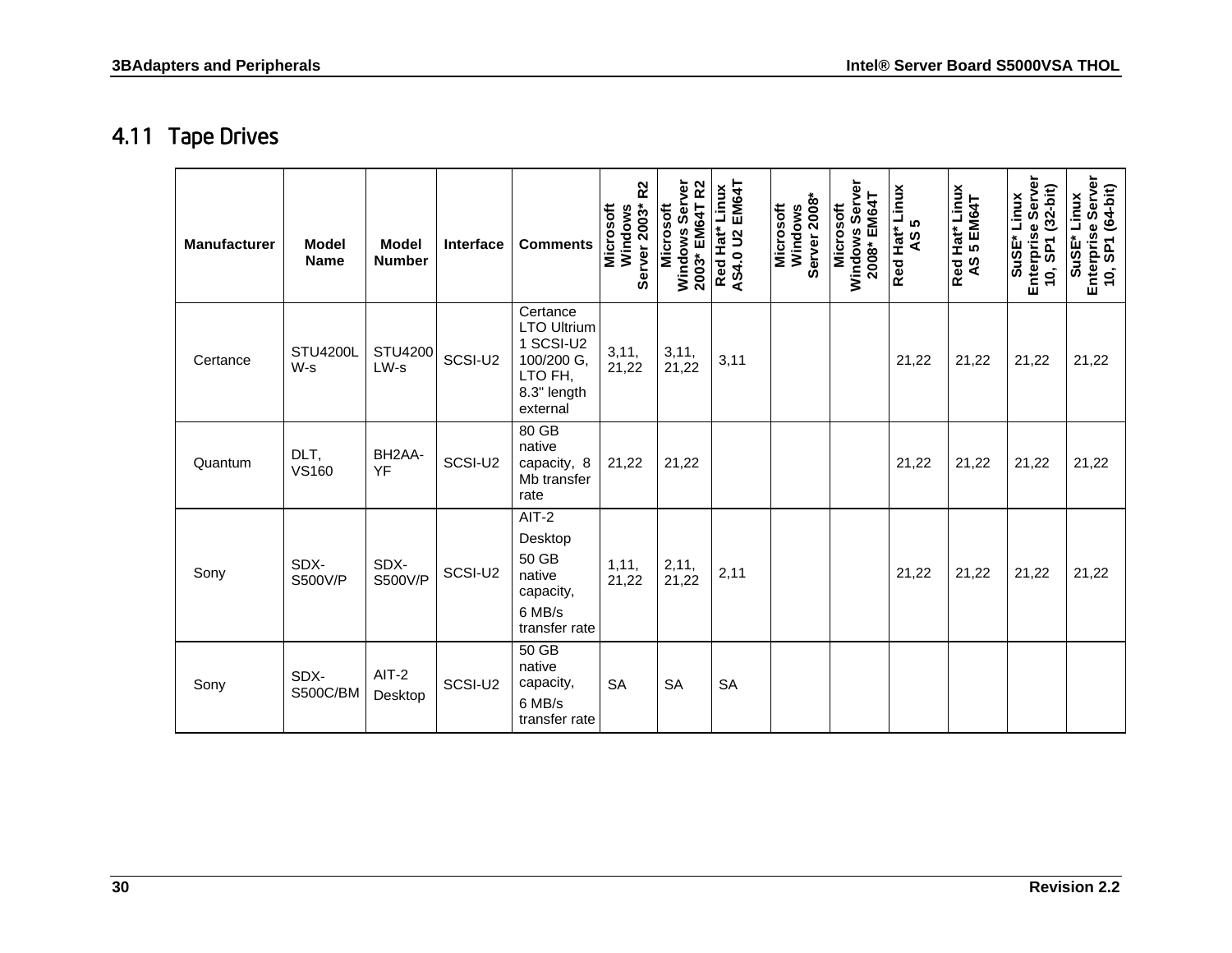| <b>Manufacturer</b> | <b>Model</b><br><b>Name</b> | <b>Model</b><br><b>Number</b> | Interface     | <b>Comments</b>                                                              | Σζ<br>2003*<br>Microsoft<br>Windows<br>ğ<br>မ္တ | ەّ<br>သူ<br>rosoft<br><b>M64T</b><br>Wind<br>2003 | EM64T<br>š<br>≘<br>3<br>ē<br>AS4.0<br>AS4.0 | Server <sub>2008</sub><br>Microsoft<br>Windows | EM64T<br>Microsoft<br>မြိ<br>Windows<br>2008* | xuni<br>ທ<br><b>Hat</b> *<br>9A<br>Red | Red Hat* Linux<br>AS 5 EM64T | $(32 - bit)$<br><b>xunli</b> -<br>န်<br>SuSE<br>Enterpri<br>$\overline{0}$ | ō<br>$(64-bit)$<br>inux<br>ō<br>Ō<br><b>SPT</b><br>SuSE<br>Ω<br>Entel<br>$\ddot{0}$ |
|---------------------|-----------------------------|-------------------------------|---------------|------------------------------------------------------------------------------|-------------------------------------------------|---------------------------------------------------|---------------------------------------------|------------------------------------------------|-----------------------------------------------|----------------------------------------|------------------------------|----------------------------------------------------------------------------|-------------------------------------------------------------------------------------|
| Quantum             | <b>DLT-VS160</b>            | BH2AA-<br>YF                  | SCSI U2       | SCSI-U2<br>80 GB<br>native<br>capacity,<br>8 Mb<br>transfer rate<br>internal | 3                                               | 3                                                 | 3                                           |                                                |                                               |                                        |                              |                                                                            |                                                                                     |
| <b>HP</b>           | DAT72USB                    | <b>DW026A</b>                 | <b>USB2.0</b> | Internal USB<br>2.0 Tape<br><b>Drive</b>                                     |                                                 |                                                   |                                             |                                                |                                               |                                        |                              |                                                                            |                                                                                     |

#### 4.12 Removable Drives

<span id="page-34-0"></span>

| <b>Manufacturer</b> | Model<br><b>Name</b>        | <b>Model</b><br><b>Number</b> | Interface      | <b>Comments</b>                            | <u>ռ</u><br>Microsoft<br>$2003*$<br>Windows<br>ğ<br>Φ<br><b>UD</b> | ō<br><u> 2</u><br><b>ICrosoft</b><br><b>EM64T</b><br>2003<br>Š | EM64T<br>xuni.<br>$Hat^*$<br>$\mathbf{S}$<br>AS4.0<br>Red | $\frac{8}{2}$<br>Microsoft<br>Windows<br>ส<br>ē<br>Šēr | crosoft<br>ιè<br>Σ<br>$2008*$<br>Ξ<br><b>Minde</b> | inux<br><b>S</b><br><b>Hat</b> *<br>$\mathbf{S}$<br>Red | <b>xuni.</b><br>5 EM64T<br>Hat*<br>Red<br>AS | it)<br><b>xuul</b><br>Šēr<br><b>SuSE</b><br>Enterpri<br>$\overline{0}$ | Φ<br>$(64-bit)$<br>inux<br>SP7<br>uSE<br>Ente<br>10,<br>ທ |
|---------------------|-----------------------------|-------------------------------|----------------|--------------------------------------------|--------------------------------------------------------------------|----------------------------------------------------------------|-----------------------------------------------------------|--------------------------------------------------------|----------------------------------------------------|---------------------------------------------------------|----------------------------------------------|------------------------------------------------------------------------|-----------------------------------------------------------|
| <b>PNY</b>          | Attache'<br>2 GB            | P-<br>FD02GU<br>20            | <b>USB2.0</b>  | 2 GB                                       | 3                                                                  | 3                                                              | 3                                                         |                                                        |                                                    |                                                         |                                              |                                                                        |                                                           |
| Memorex             | 1 GB Travel<br><b>Drive</b> | 32509363                      | <b>USB 2.0</b> | 1 GB                                       |                                                                    | $3,21,22$ 3, 21,22                                             | -3                                                        |                                                        |                                                    | 21,22                                                   | 21,22                                        | 21,22                                                                  | 21,22                                                     |
| Crucial             | CT1GBUFD                    | CT1GBUF<br>D                  | <b>USB 2.0</b> | 1 GB, Read<br>11 MB/s and<br>Write 10 MB/s | 3,11,<br>21,22                                                     | 3, 11, 21,<br>22                                               | 3,11                                                      |                                                        |                                                    | 21,22                                                   | 21,22                                        | 21,22                                                                  | 21,22                                                     |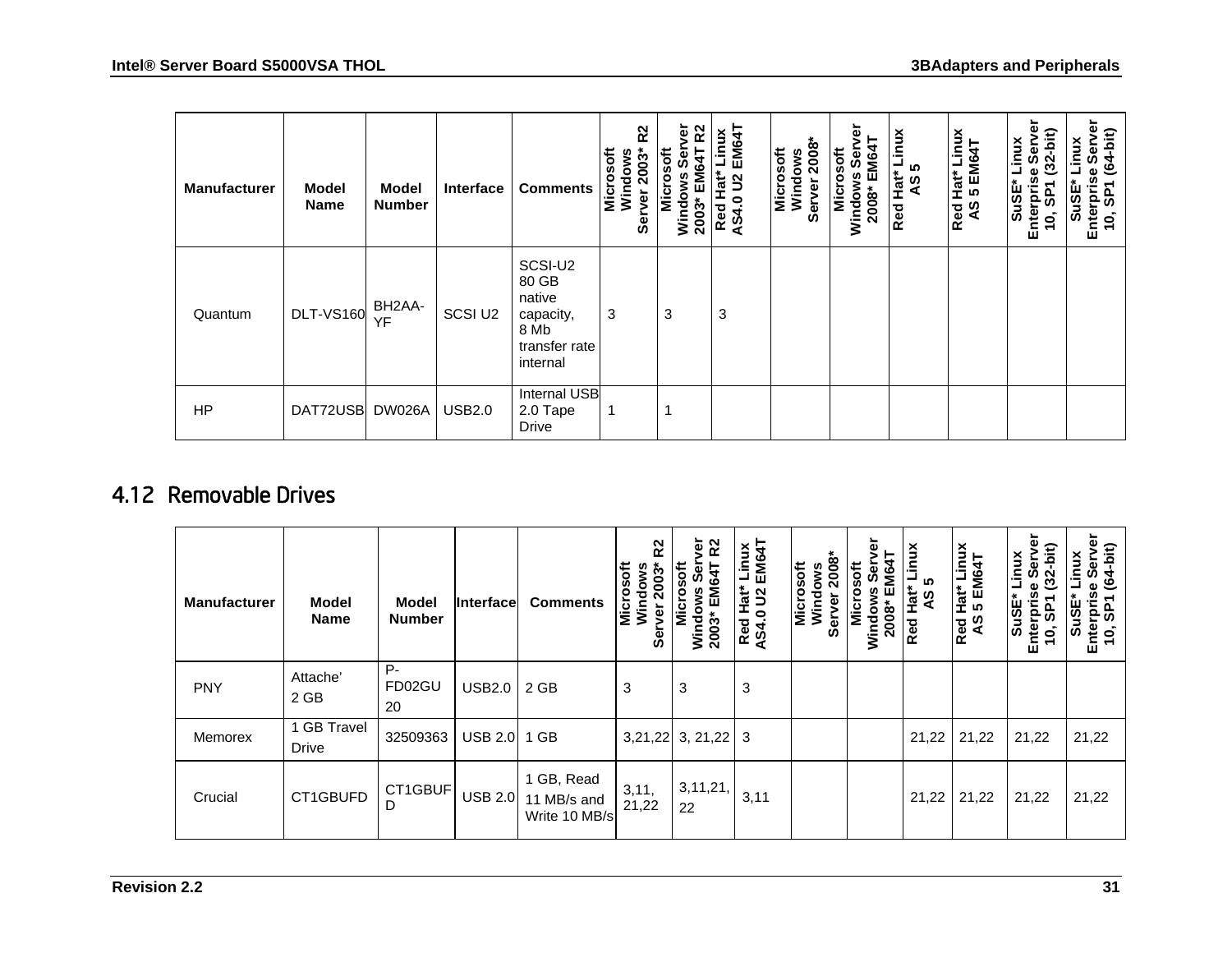| <b>Manufacturer</b> | <b>Model</b><br><b>Name</b>          | <b>Model</b><br><b>Number</b> | Interface                              | <b>Comments</b>                                                                                                      | R <sub>2</sub><br>Server 2003*<br>Windows<br>Microsoft | Windows Server<br>2003* EM64T R2<br>Microsoft | AS4.0 U2 EM64T<br>Linux<br>Red Hat* | Server 2008*<br><b>Microsoft</b><br>Windows | Windows Server<br>2008* EM64T<br><b>Microsoft</b> | Red Hat* Linux<br><u> LO</u><br>$\overline{4}$ | Red Hat* Linux<br>AS 5 EM64T | Enterprise Server<br>10, SP1 (32-bit)<br>SuSE <sup>*</sup> Linux | Enterprise Server<br>10, SP1 (64-bit)<br>SuSE* Linux |
|---------------------|--------------------------------------|-------------------------------|----------------------------------------|----------------------------------------------------------------------------------------------------------------------|--------------------------------------------------------|-----------------------------------------------|-------------------------------------|---------------------------------------------|---------------------------------------------------|------------------------------------------------|------------------------------|------------------------------------------------------------------|------------------------------------------------------|
| Maxtor              | E01G300<br>One Touch<br>$\mathbf{H}$ | E01G300<br>One<br>Touch II    | <b>USB2.0</b>                          | 300 GB<br>Firewire/1394/<br>2.0,<br>16 MB cache,<br>7200 RPM                                                         | 1,11                                                   | 2,11                                          | 2,11                                |                                             |                                                   |                                                |                              |                                                                  |                                                      |
| Addonics            | AEMED35AU<br>M                       | AEMED35<br><b>AUM</b>         | <b>USB2.0</b>                          | Combo Hard<br>Drive Kit,<br><b>USB 2.0</b><br>Converter,<br>cable to ATA<br>HD (Seagate<br>ST380021A<br>Barracuda 4) | 3,11                                                   | 3,11                                          | 3,11                                |                                             |                                                   |                                                |                              |                                                                  |                                                      |
| Memina              | 829222120<br>101                     | <b>SKU33105</b>               | <b>USB 2.0</b>                         | 1 GB, Read<br>18 MB/s and<br>Write 15 MB/s                                                                           | 4,11,12                                                | 4,11,12                                       | 4,11,12                             |                                             |                                                   |                                                |                              |                                                                  |                                                      |
| Mitsumi             | D353FUE                              | 22P9025                       | <b>USB 2.0</b>                         | External<br>31/2" Floppy,<br>Industry<br>standard USB<br>connectivity                                                | 3,11,<br>21,22                                         | 3, 11, 21,<br>22                              | 3,11                                |                                             |                                                   | 21,22                                          | 21,22                        | 21,22                                                            | 21,22                                                |
| Lexar               | JD1GB-80-<br>231                     | JD1GB-<br>80-231              | <b>USB2.0</b><br>external<br><b>RM</b> | 1 GB USB<br><b>Flash Drive</b><br><b>USB2.0</b><br>external RM<br>JumpDrive<br>Pro 80X USB<br><b>Flash Drive</b>     |                                                        | $3,11,12$ 3,11,12                             | 3, 11, 12                           |                                             |                                                   |                                                |                              |                                                                  |                                                      |
| <b>TEAC</b>         | FD-O5PUB                             | FD-<br>O5PUB                  | <b>USB</b><br>external                 | 31/ <sub>2</sub> " Floppy,<br><b>USB</b> external                                                                    | 3,11,<br>12, 21,<br>22                                 | 3, 11, 12,<br>21,22                           | 3,11,12 21,22                       |                                             | 21,22                                             | 21,22                                          | 21,22                        | 21,22                                                            | 21,22                                                |
| Sony                | PCGA-UFD5                            | PCGA-<br>UFD <sub>5</sub>     | <b>USB</b><br>external                 | $3\frac{1}{2}$ " Floppy,<br><b>USB</b>                                                                               | 1,11                                                   | 2,11                                          | 2,11                                |                                             |                                                   |                                                |                              |                                                                  |                                                      |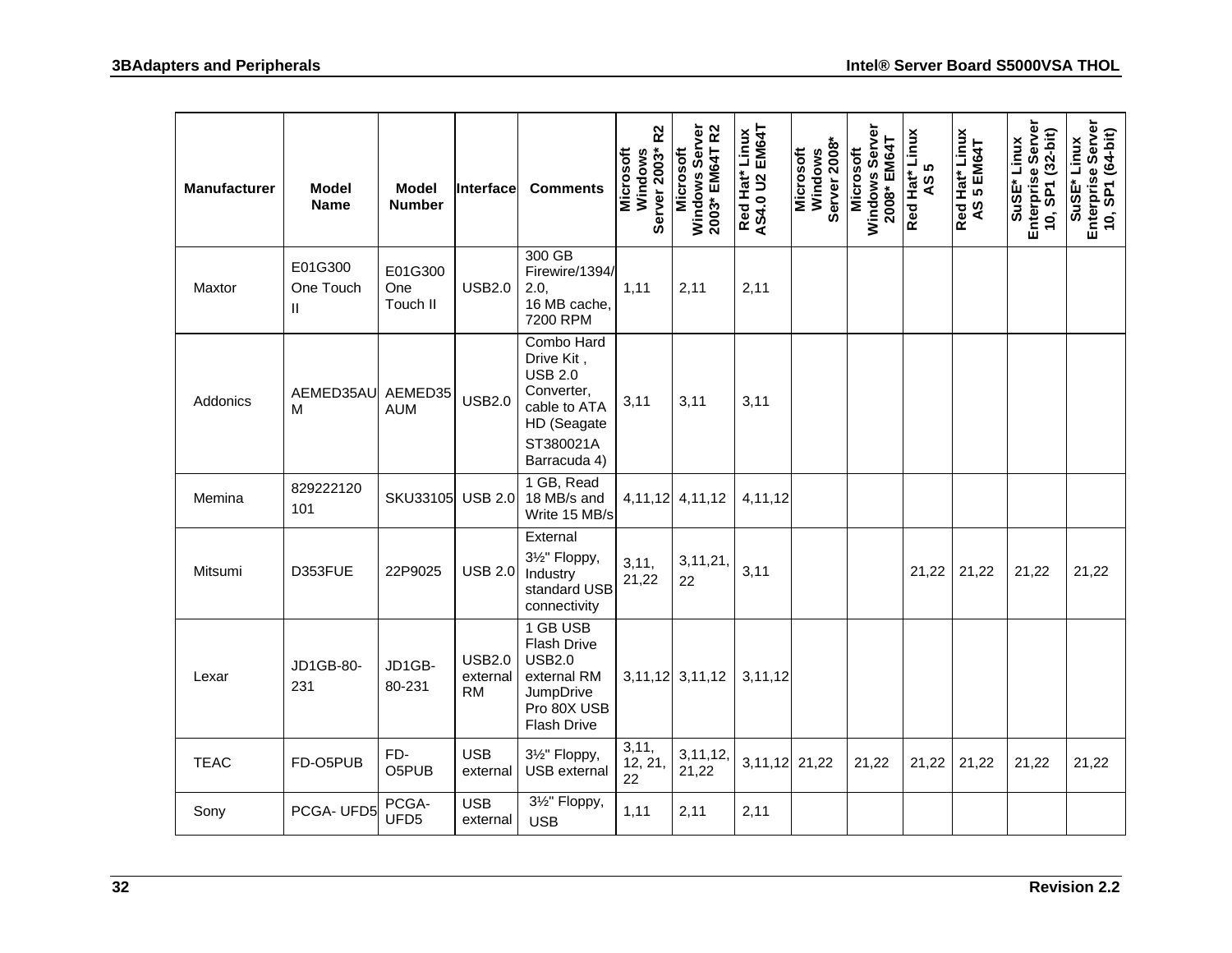| <b>Manufacturer</b> | Model<br><b>Name</b> | Model<br><b>Number</b>   | Interface              | <b>Comments</b>                            | သူ<br>soft<br>n<br>$2003*$<br>$\circ$<br>ΙĒΣ<br>Ō | ត្ ង<br>Ѣ<br>٤Ď<br>⋸<br>n,<br>၀<br>ັຣັ ລິ | EM64T<br>š<br><u>នៃ 3</u><br>0<br>Red<br><b>AS4.</b> | ႜႜ<br>icrosoft<br>U)<br>0<br>o<br>Σ<br>ω<br><b>S</b> | $\ddot{\sigma}$<br>అ<br>Ŵ<br>Σ<br>$\infty$<br>c<br>Š<br>o | inux<br><b>LO</b><br>ដៃ<br>ဖာ<br>Red | inux<br>3<br>٤<br><b>Hat</b><br><b>5</b><br>ु<br>A<br>Red | Ξ<br>inux<br><b>SuSE</b><br>0<br>تو<br>區<br>- | $\hat{a}$<br>≚<br>ف<br>ុត<br>$\frac{1}{10}$ |
|---------------------|----------------------|--------------------------|------------------------|--------------------------------------------|---------------------------------------------------|-------------------------------------------|------------------------------------------------------|------------------------------------------------------|-----------------------------------------------------------|--------------------------------------|-----------------------------------------------------------|-----------------------------------------------|---------------------------------------------|
| Sony                | MPF88E/U<br>A/181    | MPF88E/<br><b>UA/181</b> | <b>USB</b><br>external | 31/ <sub>2</sub> " Floppy,<br>USB external |                                                   | $3,11,12$ $3,11,12$                       | 3,11,12                                              |                                                      |                                                           |                                      |                                                           |                                               |                                             |
| SanDisk             | SDCZ2-<br>4096       | SDCZ2-<br>4096           | <b>USB</b><br>external |                                            | 1,11,<br>21, 22                                   | 2,11,21,<br>22                            | 2,11                                                 |                                                      |                                                           | 21,22                                | 21,22                                                     | 21,22                                         | 21,22                                       |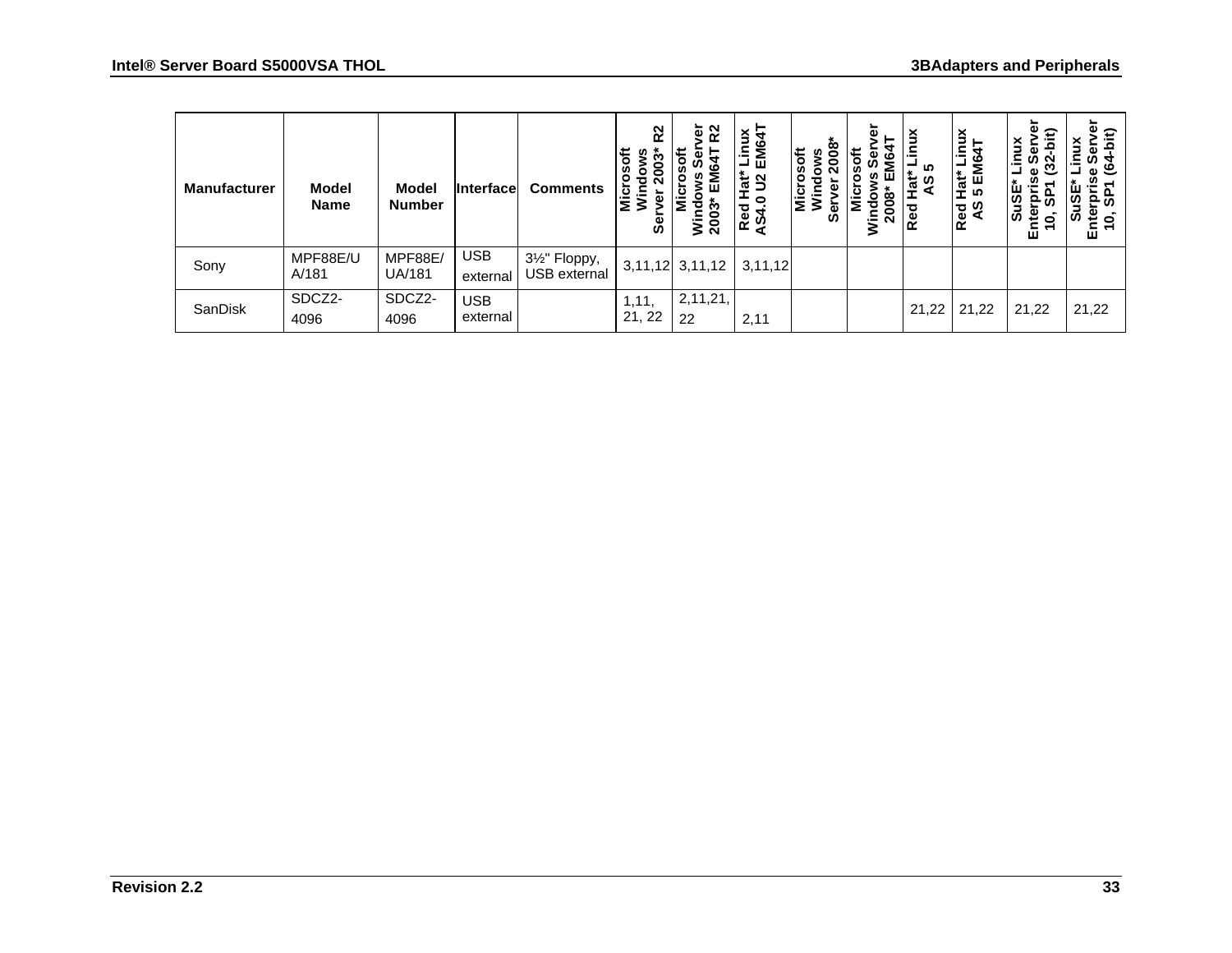#### 4.13 Modem

| <b>Manufacturer</b> | <b>Model</b><br><b>Name</b>                         | <b>Model</b><br><b>Number</b>                       | <b>Interface</b> | <b>Comments</b>                          | ည္<br>osoft<br>2003<br>Micr<br>Winc<br>Ō | သူ<br><b>2003</b> | EM6<br>$\mathbf{S}$<br>$\overline{\overline{6}}$<br>0<br>Red<br>Ù, | Microsoft<br>o<br>İ<br>Φ<br>ഗ | टु<br>ဒ္ဓိ<br>y<br>S<br>0 | inux<br>ທ<br>,<br>Ен<br>ဖ္<br>Red | Linux<br>EM64T<br>Ťať<br><b>LO</b><br>Red<br>AS | inux<br><b>SuSE</b><br>ដំ<br>កំព | ಅ<br>S<br>冚 |
|---------------------|-----------------------------------------------------|-----------------------------------------------------|------------------|------------------------------------------|------------------------------------------|-------------------|--------------------------------------------------------------------|-------------------------------|---------------------------|-----------------------------------|-------------------------------------------------|----------------------------------|-------------|
| 3COM                | 3CP3453<br>V.Everthing<br>56K<br>Corporate<br>Modem | 3CP3453<br>V.Everthing<br>56K<br>Corporate<br>Modem | PCI-32/33        | V.Everthing<br>56K<br>Corporate<br>Modem |                                          | $1,11,12$ 2,11,12 | NT<br>(25904)                                                      |                               |                           |                                   |                                                 |                                  |             |
| 3COM                | <b>USR5610B</b>                                     | USR5610B COM                                        |                  | 56K V.92<br>Performance<br>Pro           | 3,11                                     | 4,11              | 4,11                                                               |                               |                           |                                   |                                                 |                                  |             |

#### 4.14 Others

<span id="page-37-1"></span><span id="page-37-0"></span>

| <b>Manufacturer</b> | Model<br><b>Name</b> | Model<br><b>Number</b> | <b>Interface</b>       | <b>Comments</b> | R <sub>2</sub><br>soft<br>dows<br>2003*<br>۰<br>ট<br>Ξ<br>တိ | <b>R2</b><br>ō<br>osoft<br>EM64T<br>တိ<br><u>ة.</u><br>2003<br>Š | LPS<br>Linux<br>EM64T<br><u>้สะว</u><br>$\circ$<br><b>Red</b><br>AS4.0 | 2008<br>osoft<br>ows<br>៵<br>Σ<br>ဖိ | ō<br>soft<br>ဖိ<br>i<br>EM<br><b>2008</b><br>Σ<br>Wind | š<br>ທ<br>់ដ<br>ທ<br>Red | Linux<br>EM64T<br><b>Hat</b><br>10<br>Red<br>AS | it)<br>inux<br>ه<br>ທັ<br>32<br>Ù.<br>Sust<br>α<br>Enter<br>$\mathbf{c}$ | arve<br>bit)<br>inux<br>$\mathfrak{E}$<br>င္တ<br>Sus<br>ي<br>່ວົ<br>$\overline{\phantom{0}}$<br>ш |
|---------------------|----------------------|------------------------|------------------------|-----------------|--------------------------------------------------------------|------------------------------------------------------------------|------------------------------------------------------------------------|--------------------------------------|--------------------------------------------------------|--------------------------|-------------------------------------------------|--------------------------------------------------------------------------|---------------------------------------------------------------------------------------------------|
| <b>AOPEN</b>        | KB-858               | KB-858                 | PS/2                   | Keyboard        | 21,22                                                        | 21,22                                                            |                                                                        |                                      |                                                        | 21,22                    | 21,22                                           | 21,22                                                                    | 21,22                                                                                             |
| <b>AOPEN</b>        | O 35M                | O 35M                  | PS/2 and<br><b>USB</b> | Keyboard        | 21,22                                                        | 21,22                                                            |                                                                        |                                      |                                                        | 21,22                    | 21,22                                           | 21,22                                                                    | 21,22                                                                                             |
| Logitech            | 931145-<br>403       | 931145-<br>403         | PS/2 and<br><b>USB</b> | Mouse           | 21,22                                                        | 21,22                                                            |                                                                        |                                      |                                                        | 21,22                    | 21,22                                           | 21,22                                                                    | 21,22                                                                                             |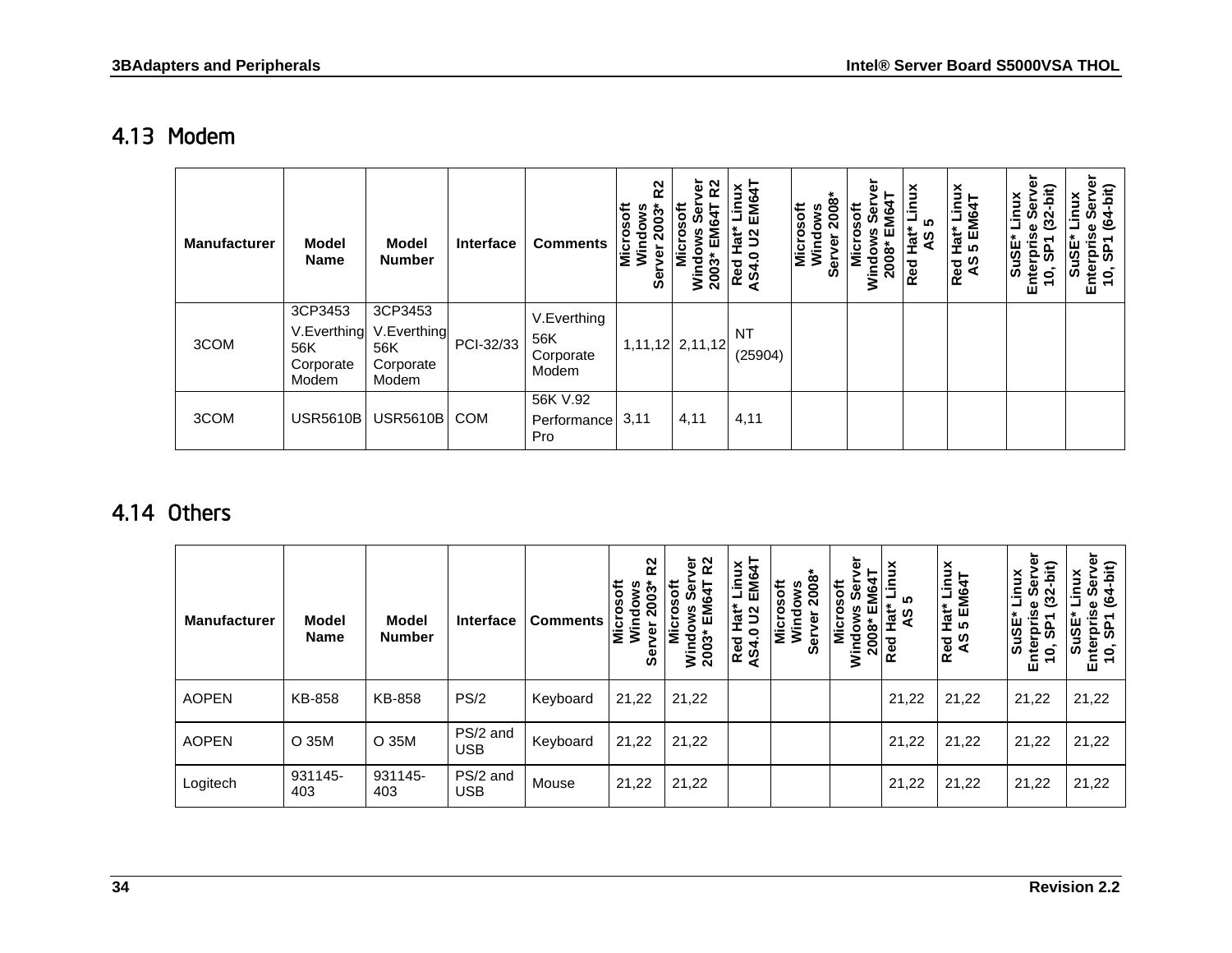| Manufacturer | Model<br><b>Name</b> | <b>Model</b><br><b>Number</b> | <b>Interface</b>       | <b>Comments</b> | R <sub>2</sub><br>۴<br>003<br>U)<br>Σ.<br>တိ | k2<br>৯<br>LО<br>-<br>0<br>$\bar{\mathbf{N}}$ | š<br>cσ<br>ш<br>ົ<br>ದ<br>с<br><b>Red</b><br>S4. | ထ<br>ທ | ā<br>έ | ≚<br>ю<br>U. | ×<br>$\mathbf c$<br>呉<br>。<br>王<br>က<br>Red<br>AS | cr.<br>o<br>ш | Ξ<br>ಅ<br>$\bullet$<br>ш |
|--------------|----------------------|-------------------------------|------------------------|-----------------|----------------------------------------------|-----------------------------------------------|--------------------------------------------------|--------|--------|--------------|---------------------------------------------------|---------------|--------------------------|
| Microsoft    | B75-00092            | B75-00092                     | PS/2 and<br><b>USB</b> | Mouse           | 21,22                                        | 21,22                                         |                                                  |        |        | 21,22        | 21,22                                             | 21,22         | 21,22                    |

#### 4.15 KVM

<span id="page-38-0"></span>

| <b>Manufacturer</b> | <b>Model</b><br><b>Name</b>      | <b>Model</b><br><b>Number</b>                          | Interface | <b>Comments</b>                                              | လ္စ<br>$\frac{1}{2003}$<br>roso<br>Ξ<br>မီ | 2<br>2<br>टू<br>U)<br>8<br>≥ ন | EM64T<br>$\mathbf{r}$<br>o<br>Red<br>AS4. | ows<br>2008*<br><b>Microsoft</b><br>Windows<br>ao<br>a<br>ត<br>≦.<br>ō<br>ທ | 5<br>Sofi<br>۱ê<br>ທ<br>ш.<br>o<br>2008<br>Σ<br>έ | ທ<br>₩<br>9À<br>운<br>ਹ<br>ِ<br>Rē | Linux<br>EM64T<br>ា<br>អង់<br>5 El<br>Red<br>AS | .≘<br>ທ<br>Sus<br>0<br>面 | bit)<br>ෑ<br>ق<br>$\bullet$<br>ш |
|---------------------|----------------------------------|--------------------------------------------------------|-----------|--------------------------------------------------------------|--------------------------------------------|--------------------------------|-------------------------------------------|-----------------------------------------------------------------------------|---------------------------------------------------|-----------------------------------|-------------------------------------------------|--------------------------|----------------------------------|
| <b>Belkin</b>       | F1DA108T<br>Omniview<br>PRO2 KVM | F1DA108T<br>Omniview<br>PRO <sub>2</sub><br><b>KVM</b> |           | 8-port,<br>keyboard,<br>mouse and<br>video with<br>25' cable | 1,3,11,<br>21,22                           | 1,3,11<br>21,22                | 1,3,11,                                   |                                                                             |                                                   | 21,22                             | 21,22                                           | 21,22                    | 21,22                            |